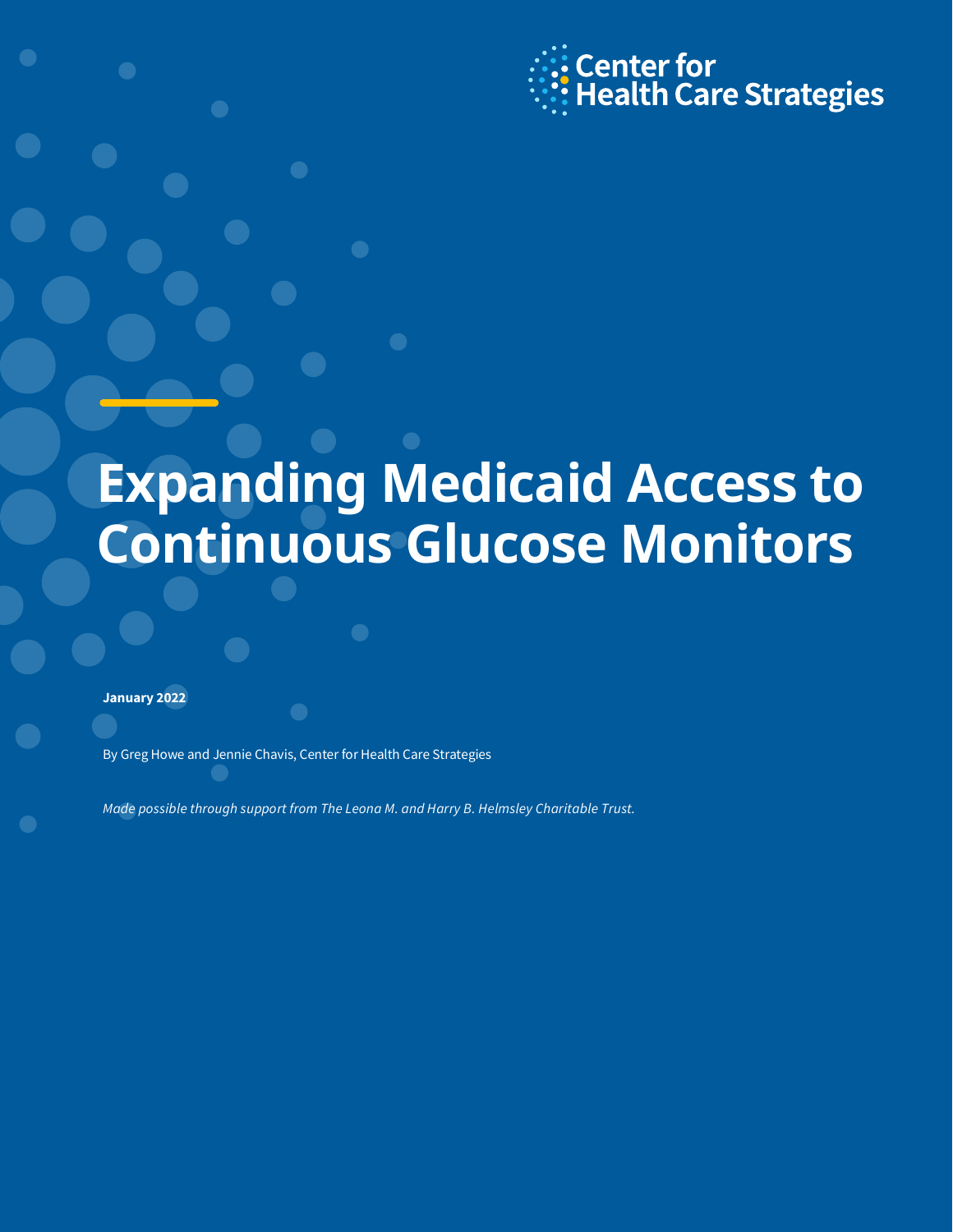# **Contents**

#### **ACKNOWLEDGEMENTS**

The authors thank representatives from the following organizations who helped to inform this paper:

- Abbott
- American Diabetes Association
- Association of Diabetes Care and Education Specialists
- Beyond Type 1
- Dexcom
- Diabetes Leadership Council
- Henry Ford Health System
- Jessie Trice Community Health System
- JDRF
- MassHealth (Massachusetts Medicaid)
- Medtronic
- National Minority Quality Forum
- Nebraska Department of Health and Human Services, Medicaid and Long-Term Care
- North Carolina Department of Health and Human Services, Medicaid
- North Dakota Department of Human Services, Medicaid
- Ohio Department of Medicaid
- Open Door Community Health Centers
- Pennsylvania Department of Health Services, Office of Medical Assistance Programs
- Stanford University Department of Pediatrics
- Steve Fitton, retired Medicaid Director, Michigan Department of Health and Human Services
- T1D Exchange
- Texas Department of Health and Human Services, Medicaid and CHIP Services
- University of Southern California Keck School of Medicine
- Virginia Department of Medical Assistance Services
- Washington State Health Care Authority

CHCS also thanks Anne Peters, MD, and Osagie Ebekozien, MD, who reviewed and provided valuable feedback for the paper.

### **ABOUT THE CENTER FOR HEALTH CARE STRATEGIES**

The Center for Health Care Strategies (CHCS) is a policy design and implementation partner devoted to improving outcomes for people enrolled in Medicaid. We support partners across sectors and disciplines to make more effective, efficient, and equitable care possible for millions of people across the nation. For more information, visit **[www.chcs.org](http://www.chcs.org/)**.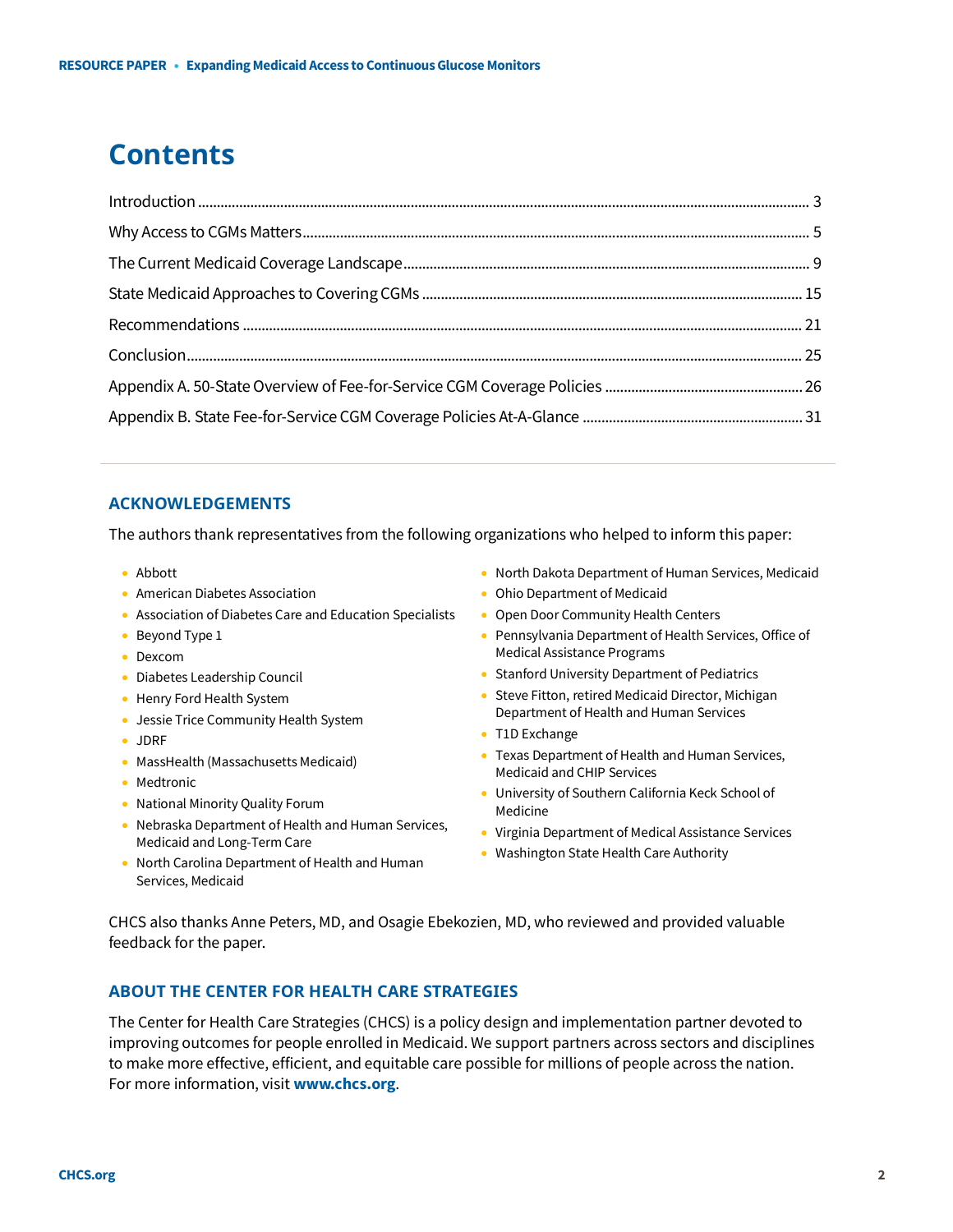# **Introduction**

pproximately 14 percent of Medicaid beneficiaries have diabetes.<sup>[1](#page-32-0)</sup> Medical expenditures associated with diabetes pproximately 14 percent of Medicaid<br>
beneficiaries have diabetes.<sup>1</sup> Medical<br>
expenditures associated with diabetes<br>
by Medicaid programs were roughly \$25.7 billion in [2](#page-32-1)013. $2$  In five years, from 2012 to 2017, the cost of diabetes grew by 26 percent because of an increase in the prevalence of diabetes and cost of care per person with diabetes.<sup>[3](#page-32-2)</sup> As these medical expenditures continue to rise, related indirect costs are also rising such as reduced productivity, inability to work, and absenteeism.[4](#page-32-3) Compared to people with commercial insurance, Medicaid beneficiaries have higher rates of suboptimal diabetes management, worse glycemic control, experience more barriers to care, and have more acute- and long-term diabetes-related complications.[5](#page-32-4) Within Medicaid, health care costs for people with diabetes are 1.5 to 4.4 times more than for those without diabetes.<sup>[6](#page-32-5)</sup>

Continuous glucose monitors (CGMs) are an accepted standard of care for treating people with type 1 diabetes and people with type 2 diabetes on insulin pumps or multiple daily insulin injections, and a recommended tool for people with type 2 diabetes on any form of

### **TAKEAWAYS**

- Continuous glucose monitors (CGMs) are the standard of care for treating people with type 1 diabetes and people with type 2 diabetes on insulin pumps or multiple daily insulin injections, and a recommended tool for people with type 2 diabetes on any form of insulin.
- Studies demonstrate that CGMs can: (1) improve clinical quality, health outcomes, and quality of life; (2) reduce health care costs; and (3) support broader efforts by state Medicaid agencies and their partners to address structural and systemic racism and related health inequities.
- There is no consistent Medicaid CGM policy in the U.S., with 40 states and the District of Columbia, providing some level of CGM fee-for-service coverage with wide variations in coverage. Ten states do not have published fee-for-service CGM coverage except through medical necessity.
- This paper explores the current landscape of state Medicaid CGM coverage, highlights state approaches to CGM coverage, identifies state opportunities to expand Medicaid coverage of and access to CGMs, and provides recommendations to the diabetes community to support increased access and coverage across the states.

insulin.<sup>[7,](#page-32-6)[8](#page-32-7)</sup> In contrast to fingerstick blood glucose monitoring, which reveals data for one moment in time, CGMs provide people with diabetes access to continuous data on their glucose levels so they can better manage their disease. It is the equivalent of a movie versus a still photo. CGMs can also alert people when their glucose level is too high or too low. Depending on the type of CGM, studies have shown that the use of CGMs can lead to better health outcomes and quality of life. $9,10$  $9,10$  In addition to improvements in health outcomes and quality of life, the work absenteeism rate and diabetes-related hospital admission rate can decrease significantly.<sup>[11](#page-32-10)</sup> Additionally, data suggest that CGM devices are cost effective.<sup>[12,](#page-32-11)[13,](#page-32-12)[14](#page-32-13),[15](#page-32-14)</sup> Studies show reductions in rates of acute diabetesrelated events and rates of hospitalization in people with type 2 diabetes with insulin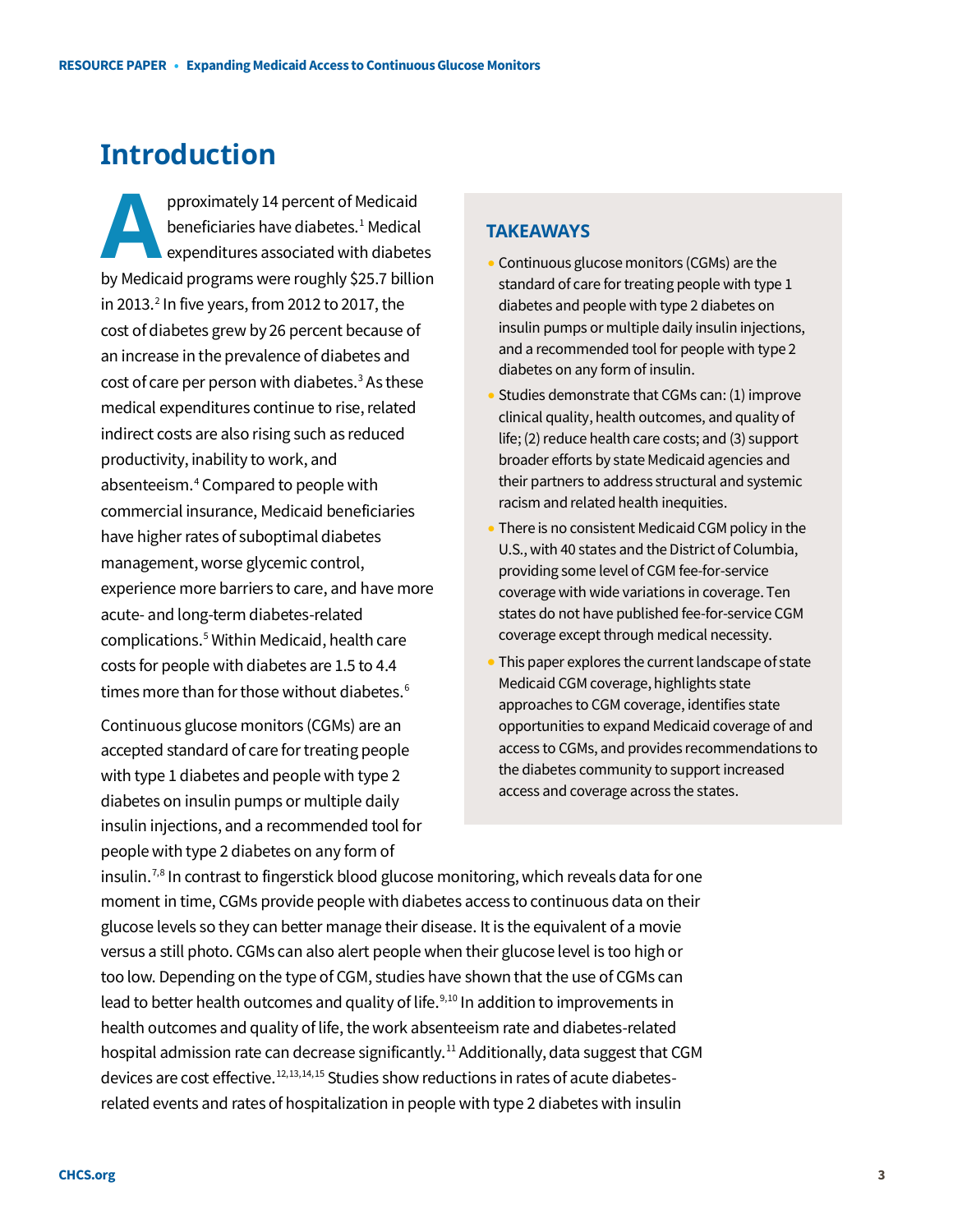therapy.[16](#page-32-15) Retrospective data from Kaiser Permanente Northern California showed reductions in Hemoglobin A1c (A1c) levels — a key indicator of blood glucose management — and lower rates of emergency department visits and hospitalizations for hypoglycemia for people with diabetes receiving insulin therapy.<sup>[17](#page-32-16)</sup>

Additionally, diabetes disproportionately affects communities of color and populations with lower socioeconomic status.<sup>[18](#page-32-17),[19](#page-32-18)</sup> The COVID-19 pandemic uncovered and exacerbated these disparities, increasing vulnerability to complications and associated mortality for people with COVID-19 and uncontrolled diabetes, particularly among patients who are Black and Latino.<sup>[20](#page-33-0)</sup> Activities to increase access to recommended approaches to managing diabetes — including CGMs plus patient and provider education<sup>[21](#page-33-1)</sup> — can support broader efforts by state Medicaid agencies and their partners to address structural and systemic racism and related health inequities.<sup>22,[23,](#page-33-3)[24](#page-33-4)</sup>

Medicaid coverage for CGMs, which was identified through interviews with state Medicaid agencies and publicly available information, varies significantly across state Medicaid programs. As of December 1, 2021, 13 states are covering certain CGMs for any patient for which it is ordered under preferred drug lists or preferred diabetic supply lists, 28 states are covering CGMs for specified populations when conditions have been met, and ten states do not have published coverage and are covering CGMs only as a medical necessity or as a value-added service voluntarily provided by a Medicaid managed care plan. CGM coverage criteria may be based on population and age, and may require prior authorization and diabetes-specific requirements and documentation that may limit beneficiary access or even harm beneficiaries in some cases.  $25,26$  $25,26$  $25,26$ 

With support from The Leona M. and Harry B. Helmsley Charitable Trust, this paper explores the current landscape of state Medicaid coverage of CGMs, highlights state approaches to CGM coverage, identifies opportunities for states to expand Medicaid coverage for and access to CGMs, and provides recommendations to support state expansion. It is intended to inform state Medicaid leaders, as well as stakeholders in the diabetes community.

To develop the paper, the Center for Health Care Strategies (CHCS) conducted 24 interviews with patients, health care providers, diabetes peer support coaches, diabetes organizations, CGM manufacturers, and state Medicaid officials. The interviews explored current CGM coverage policies in Medicaid programs, decision making and implementation of policy changes, and barriers and opportunities for expanding access to CGMs for Medicaid beneficiaries. Except where explicitly noted, observations about the processes and drivers of state Medicaid coverage decisions come from interviews with state leaders who participated in this project.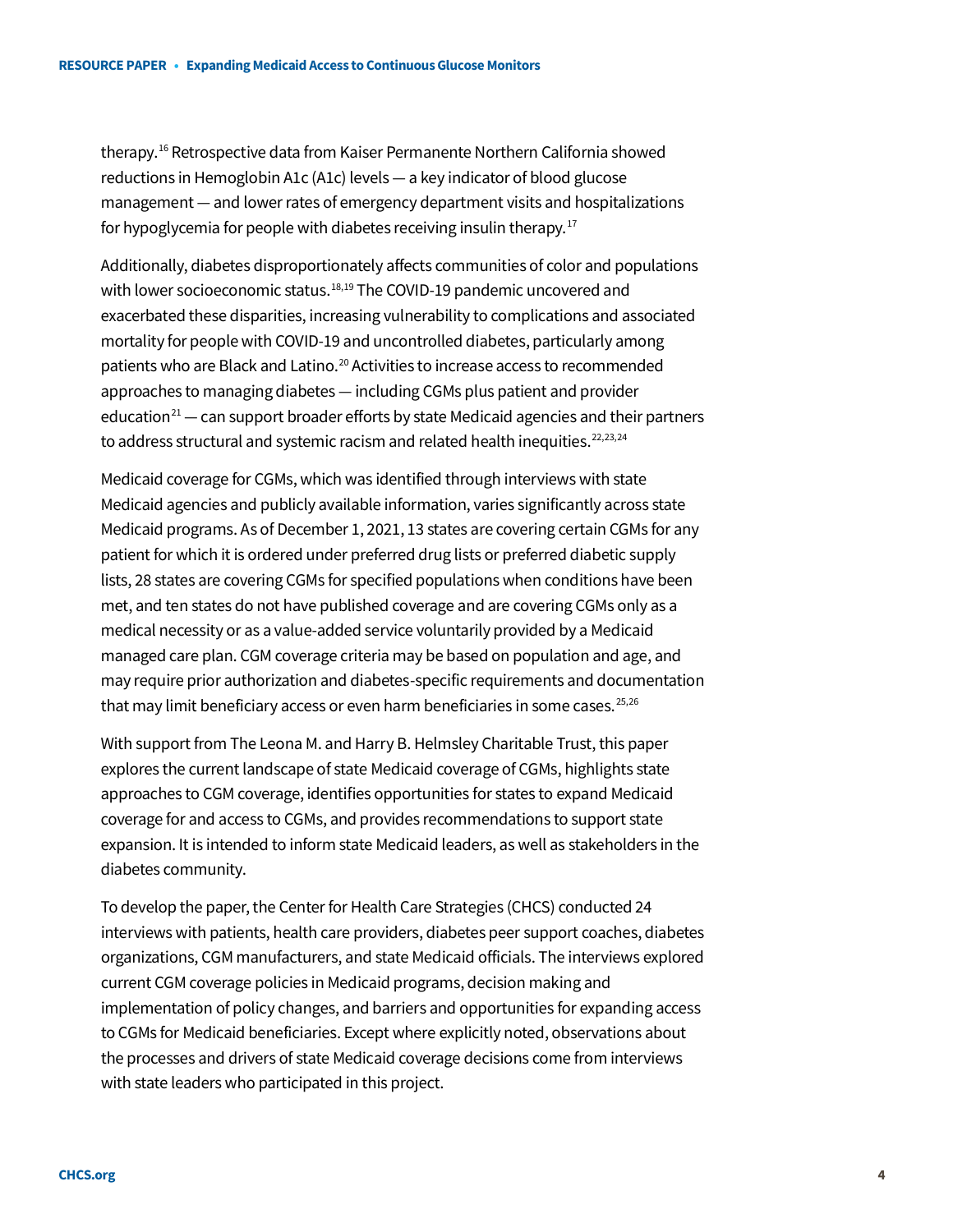# **Why Access to CGMs Matters**

echnological advances such as CGMs have significantly improved the ability of providers to treat diabetes and for patients to manage their blood glucose levels. CGMs allow for improved glucose control because patients can see in real **EXERCISE SERVIS AND ARE SERVIS THEIR CONS HAVE SIGNS HAVE SIGNS INTO PROVIDENT SOME SIGNS allow for improved glucose control because patients can see in retime what their glucose levels are without the burden of performin** the use of CGMs can eliminate the need for finger stick blood glucose monitoring.<sup>27</sup> Even more importantly, CGMs provide immediate information on whether glucose levels are rising, falling, or staying the same. This information allows for safer glucose management. Finally, some CGM systems provide alerts, not only to alert for a low or high glucose levels, but to predict that a glucose level is falling too low. This allows a person with diabetes to act before developing hypoglycemia (low blood sugar) or hyperglycemia (high blood sugar).

For Medicaid agencies that can cover and increase access to CGMs for their beneficiaries, and for the larger health care system, there is strong evidence that supports the benefits of CGM use for all people who are insulin-treated with an insulin pump or multiple daily insulin injections, and emerging evidence is showing the benefit of CGMs in patients on basal insulin. Existing studies, both randomized control trials and observational studies, demonstrate that CGMs can: (1) improve clinical quality, health outcomes, and quality of life; (2) reduce health care costs; and (3) support broader efforts by state Medicaid agencies and their partners to address structural and systemic racism and

#### **What is a CGM?**

A CGM is a medical device including: (1) a small sensor; (2) a transmitter; and (3) a monitoring system that automatically tracks glucose levels continually and as often as every five minutes. The sensor is inserted by the patient just beneath the skin (usually on a patient's arm or stomach), which is connected to a transmitter that sends information to a monitor. The CGM can either be attached to an insulin pump that triggers an insulin injection when needed or transmit information to a separate small handheld device or app on a smartphone.

related health inequities. The evidence provided through the research described in this section can help facilitate pathways to implementing or expanding CGM coverage across Medicaid state agencies.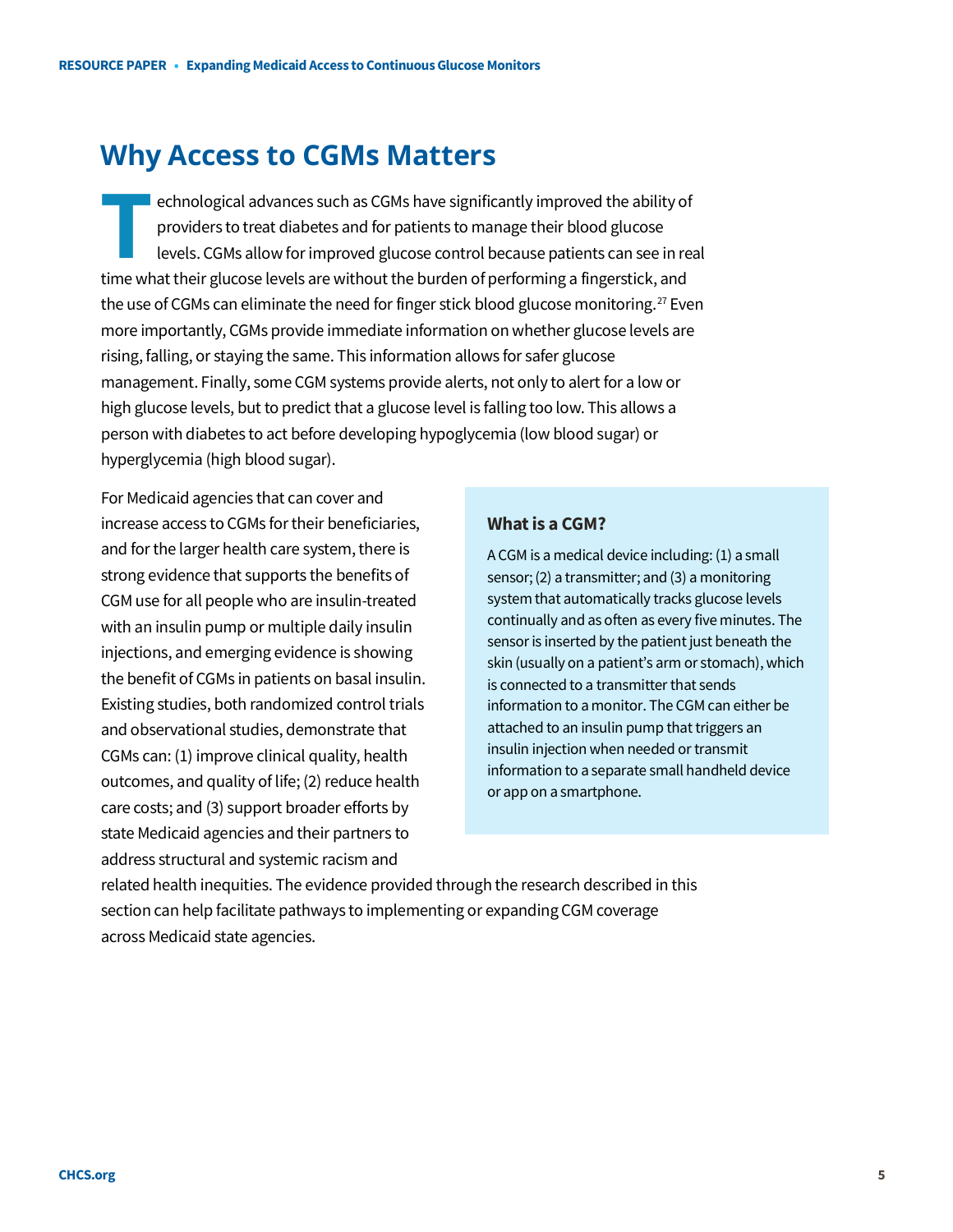# **CGMs Can Improve Clinical Quality, Health Outcomes, and Quality of Life**

CGMs generally include the following types: (1) real-time CGMs (rtCGMs) with alerts that automatically transmit data to a smart phone or receiver; and (2) intermittently scanned CGMs (isCGMs), which require scanning for a result and do not have predictive alerts. Randomized controlled trial (RCT) data demonstrates improved disease management and outcomes such as the glycemic benefits of rtCGMs in people with type 1 and type 2 diabetes on insulin pumps or multi-daily injection, in adults, including seniors.<sup>[41,](#page-33-8)[42](#page-33-9)</sup> RCT data also exist showing the benefit of rtCGMs in people with type 2 diabetes on basal insulin.<sup>[43](#page-33-10)</sup> Much of the data supporting the use of isCGMs comes from observational and longitudinal studies that show improvement in A1c levels and reduction in diabetes-related complications and work

#### **The Benefits of CGMs At-a-Glance**

Studies have shown that CGMs can:

- $\blacktriangleright$  Serve as the standard of care for insulin-treated people with diabetes.<sup>[28](#page-33-16)</sup>
- Reduce an elevated A1C level.<sup>[29](#page-33-17)</sup>
- $\blacktriangleright$  Reduce the frequency and severity of episodes of hypoglycemia. [30](#page-33-18),[31](#page-33-19)
- $\blacklozenge$  Improve patient satisfaction compared to fingerstick monitoring. [32,](#page-33-20)[33](#page-33-21)
- $\blacklozenge$  Improve patient-reported outcomes, including health-related quality of life.<sup>34</sup>
- $\blacklozenge$  Reduce hospitalizations for acute diabetes-related issues.<sup>[35](#page-33-23)</sup>
- Reduce work absenteeism.  $36$
- $\blacktriangleright$  Facilitate communication of data with health care providers.
- Provide health care cost savings.  $37,38,39,40$  $37,38,39,40$  $37,38,39,40$  $37,38,39,40$  $37,38,39,40$  $37,38,39,40$  $37,38,39,40$

absenteeism.<sup>[44](#page-33-11)</sup> In nearly all studies with any CGM system, people show a high level of satisfaction with the device compared to fingerstick blood glucose monitoring. Some studies show improvements in patient-reported outcomes, including health-related quality of life<sup>[45](#page-33-12)</sup> and reduction in diabetes distress.<sup>46</sup>

The ability to monitor continuous day and night patterns in blood glucose levels provides an opportunity for patients to better react to their diabetes in real-time and for providers and patients to retrospectively analyze the data to search for trends. CGMs allow providers to remotely monitor their patients and/or download a detailed report of their patients' glucose profile data. Fingerstick blood glucose monitoring alone, a clinical practice that is still frequently used in Medicaid settings,<sup>[47](#page-33-14)</sup> involves finger sticks multiple times per day and obtaining an A1c measure. This method is not as safe for treating diabetes because it only provides a single measure in a moment in time without immediate trend information.<sup>[48](#page-33-15)</sup> By comparison, CGMs allow providers to improve their delivery of care and manage their patients' diabetes through better understanding of patients' 24/7 behaviors and blood glucose levels and for patients to better self-manage their diabetes.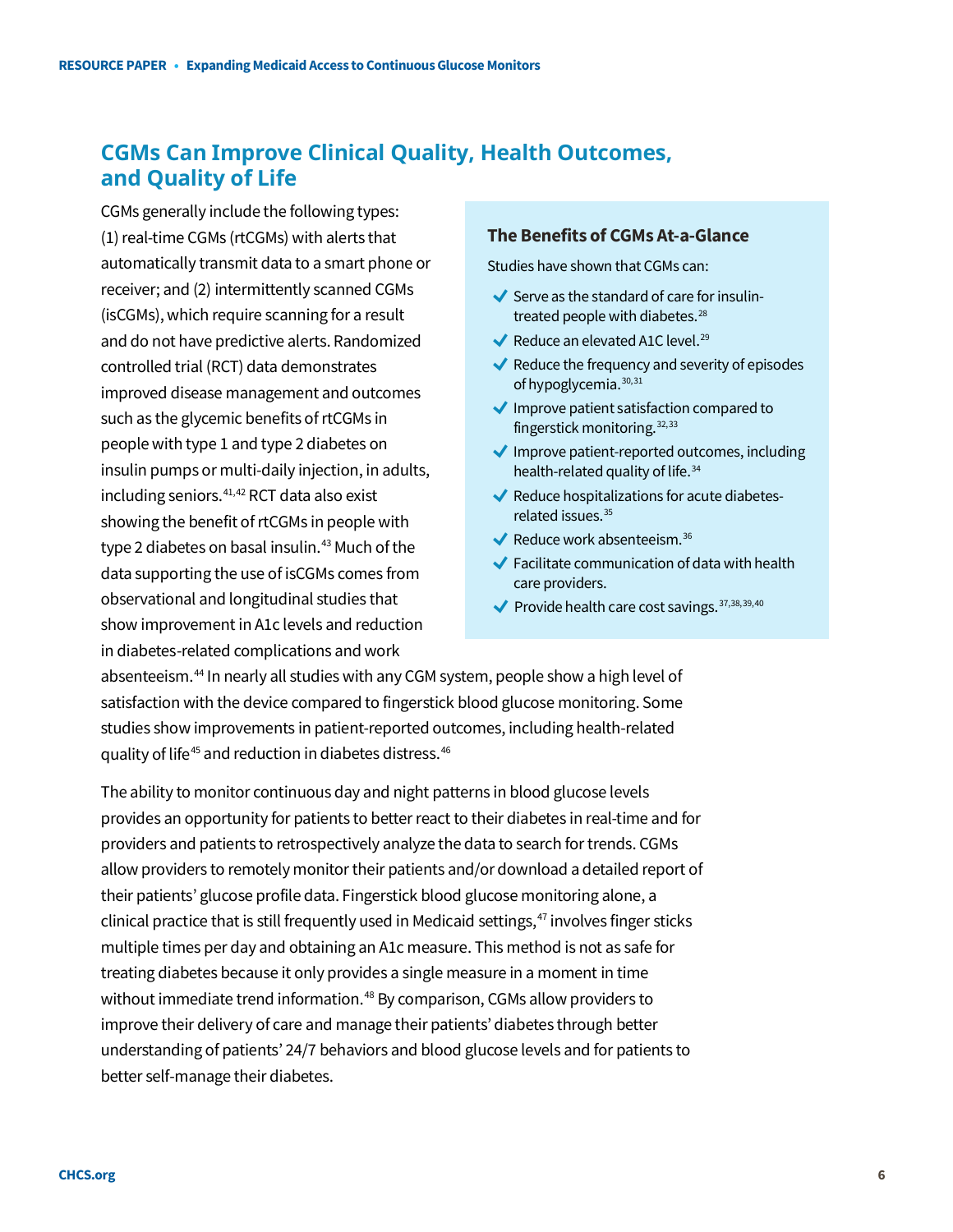### **Patient Success Story: Back in Control with CGM**

Laura, a 28-year-old working mom with type 1 diabetes, arrived for her first appointment at our health center. She was recently discharged from the emergency department after she developed significant diabetic retinopathy, a diabetes complication that left her blind in one eye.

As we talked, I learned that living with type 1 diabetes was nothing new to Laura. Diagnosed at the age of seven, Laura received care at a local children's hospital. Her treatment, which was covered by Medicaid, included CGM and was instrumental in keeping her diabetes under control throughout her early life.

However, when Laura aged out of pediatric coverage, she faced a health care crisis. She couldn't afford the infusion sets that had previously been covered by Medicaid. Instead of the local children's hospital, she now relied on the emergency department for her care. As a result, Laura was admitted several times for diabetic ketoacidosis, a serious diabetes complication.

At our first appointment, my top priority was to help Laura obtain Medicaid and get her back on CGM, so that she could return to continuously tracking her A1c levels and be alerted when she was out of a healthy range. In our follow-up appointments, Laura shared the relief she felt to be back in control of her diabetes for the first time since childhood. Today, her CGM and access to diabetes education empowers Laura to better manage her diabetes and improve her diabetic retinopathy.

If it wasn't for the CGM and the care she received at our clinic, Laura would continue to turn to the emergency department for care and be at risk for serious diabetes complications that would significantly affect her quality of life and ability to work and take care of her children.

*- Anne Peters, MD, professor of clinical medicine at the Keck School of Medicine and the University of Southern California (USC) and the Director of the USC Clinical Diabetes Programs*

### **CGMs Can Reduce Health Care Costs**

There can be health care savings associated with CGM use for people with type 1 diabetes. While CGMs have upfront and ongoing costs, the use of them can lead to cost savings through a reduced number of non-severe hypoglycemic events.<sup>[49](#page-33-29)</sup> CGMs can also reduce costs associated with daily test strip use.Over a lifetime, CGMs have been shown to be cost-effective at \$100,000 per quality-adjusted life years,<sup>[50](#page-34-0)</sup> and key drivers of this cost-effectiveness can include improved quality of life associated with the decrease in experiencing diabetes distress and fear of hypoglycemia, reduction or elimination in fingerstick testing, and change in A1c.<sup>51</sup> Because CGM use can reduce short- and longterm complications for people with diabetes, there can also be associated reductions in hospitalizations, emergency department visits, and outpatient visits and procedures for people with type 1 diabetes.<sup>[52](#page-34-2)</sup> One study shows that patient adoption of CGMs for just nine months results in health care costs savings of \$4,000 compared to a patient without a  $CGM.<sup>53</sup>$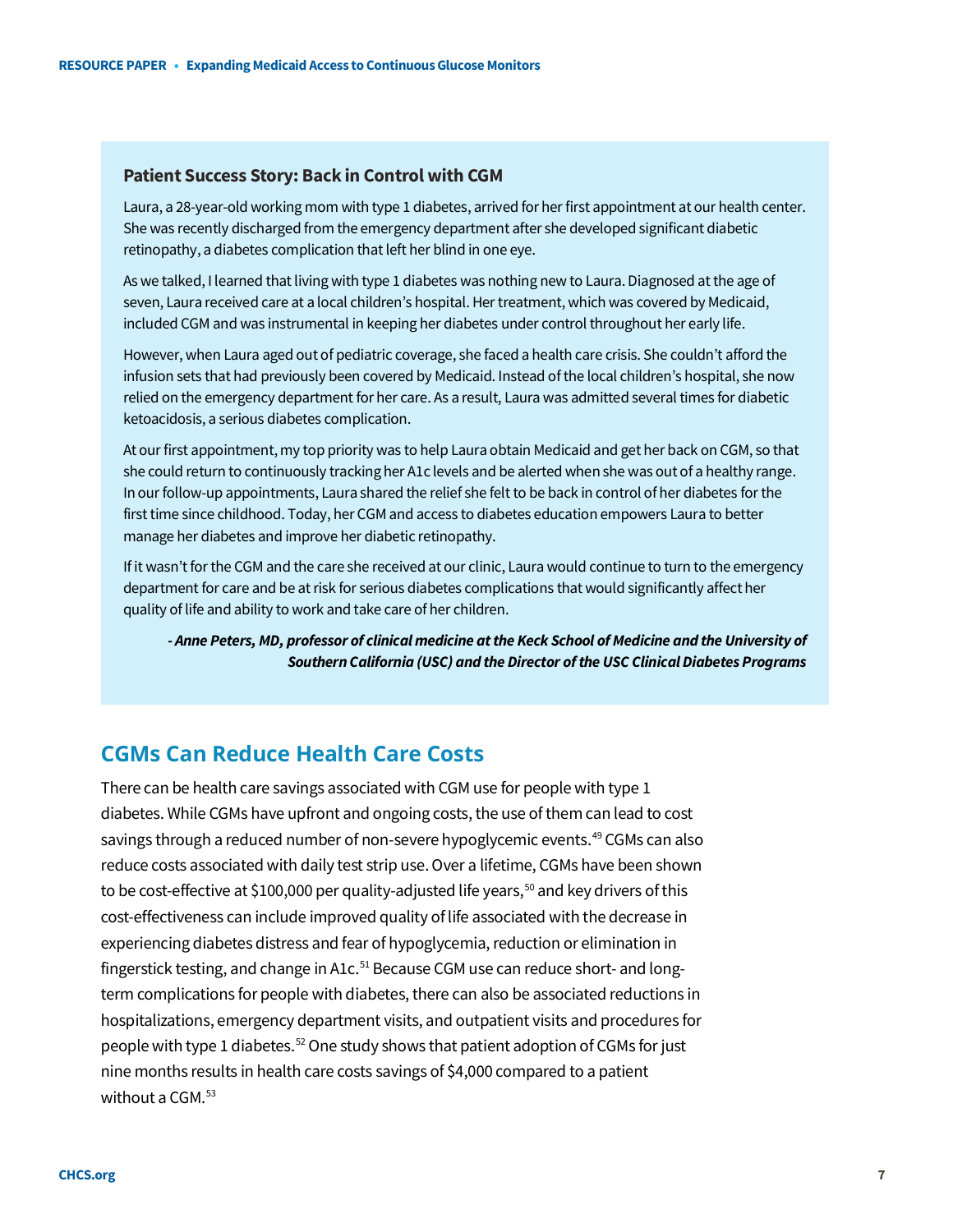# **CGMs Can Support State Medicaid Agencies' Efforts to Address Health Disparities**

Diabetes disproportionately affects communities of color and people with lower incomes. According to the American Diabetes Association, diabetes prevalence is highest in Native Americans (14.7 percent), Latinos (12.5 percent), and Black people (11.7 percent) compared to white people (7.5 percent).<sup>[54](#page-34-4)</sup> With twice as many Black, Latino, and Native American beneficiaries covered by Medicaid/Children Health Insurance Program (CHIP) as compared to white beneficiaries,<sup>[55](#page-34-5)</sup> the higher prevalence of diabetes for these populations is an important consideration.

Compared to people with commercial insurance, Medicaid beneficiaries have higher rates of poor diabetes management, worse glycemic control, experience more barriers to care (including access to and coverage of continuous glucose monitors and other diabetes technologies), and experience more acute- and long-term complications related to diabetes.<sup>[56](#page-34-6),[57](#page-34-7),[58](#page-34-8)</sup> CGM use is the standard of care for insulin-treated people with diabetes,<sup>[59](#page-34-9)</sup> and more widespread use of and access to CGMs can help to improve both health and racial equity.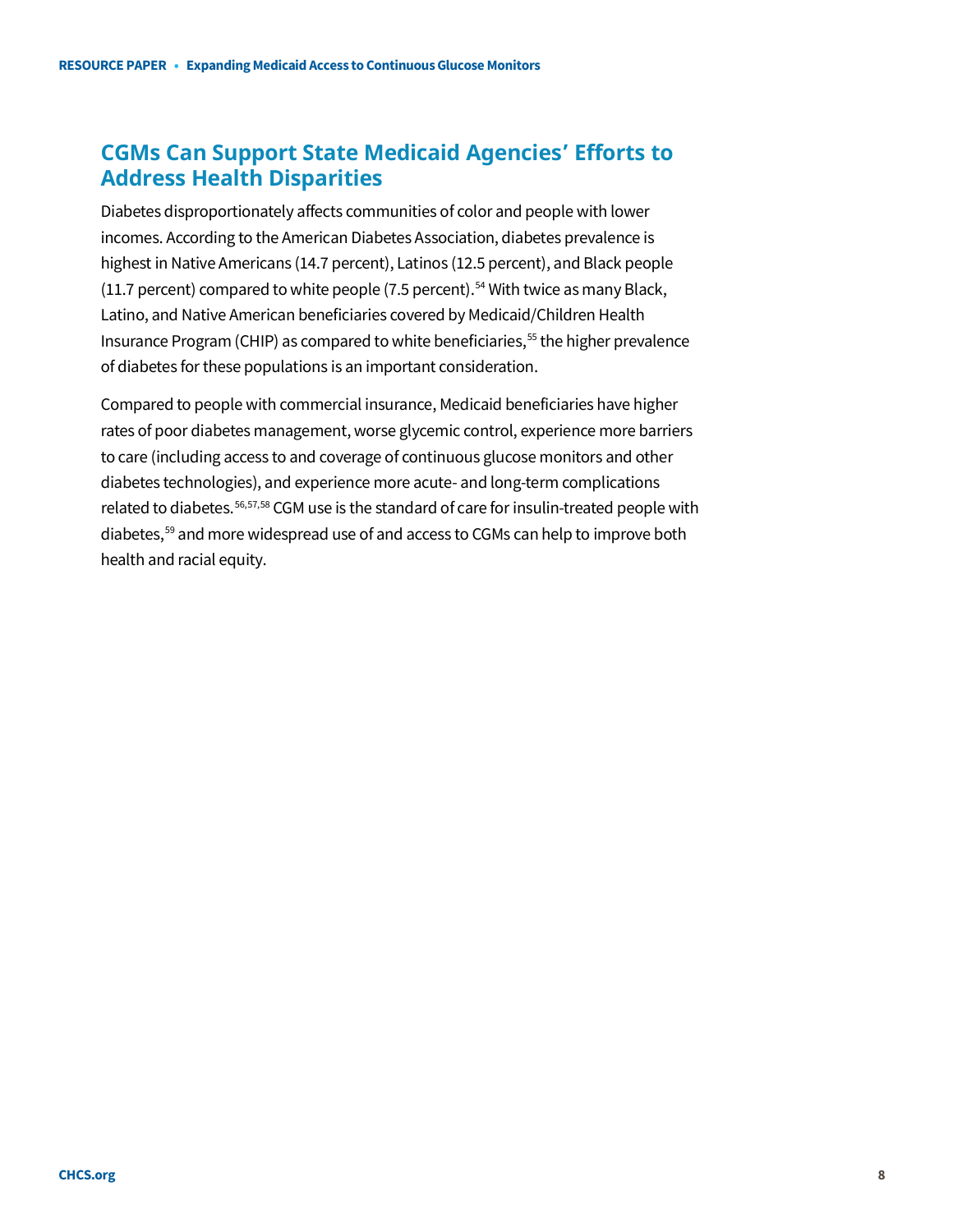# **The Current Medicaid Coverage Landscape**

edicaid coverage decisions are made on a state-by-state basis, subject to minimum federal standards. While there is no consistent Medicaid CGM policy across all states, there are common components among state edicaid coverage decisi<br>
minimum federal stand<br>
policy across all states,<br>
Medicaid agencies that cover CGMs.

Across the U.S., 40 states and the District of Columbia, provide some level of CGM feefor-service coverage with variations in coverage that include: (1) classification as a durable medical equipment (DME) versus pharmacy benefit; (2) coverage for people with type 1 versus type 2 diabetes; (3) coverage for children versus adults; (4) prescriber requirements; (5) need for prior authorization; and (6) diabetes-specific requirements and medical documentation.

A detailed overview ofthese coverage components is described in **Appendix A** (see **Exhibit 1** for a summary) and an at-a-glance summary of policies is outlined in **Appendix B**. Ten states do not have published fee-for-service CGM coverage. In these states, CGMs may be covered through medical necessity (see "Medical Documentation" on page 13) or as a value-added service voluntarily provided by a managed care plan.



#### **Exhibit 1. State Medicaid Fee-for Service CGM Coverage**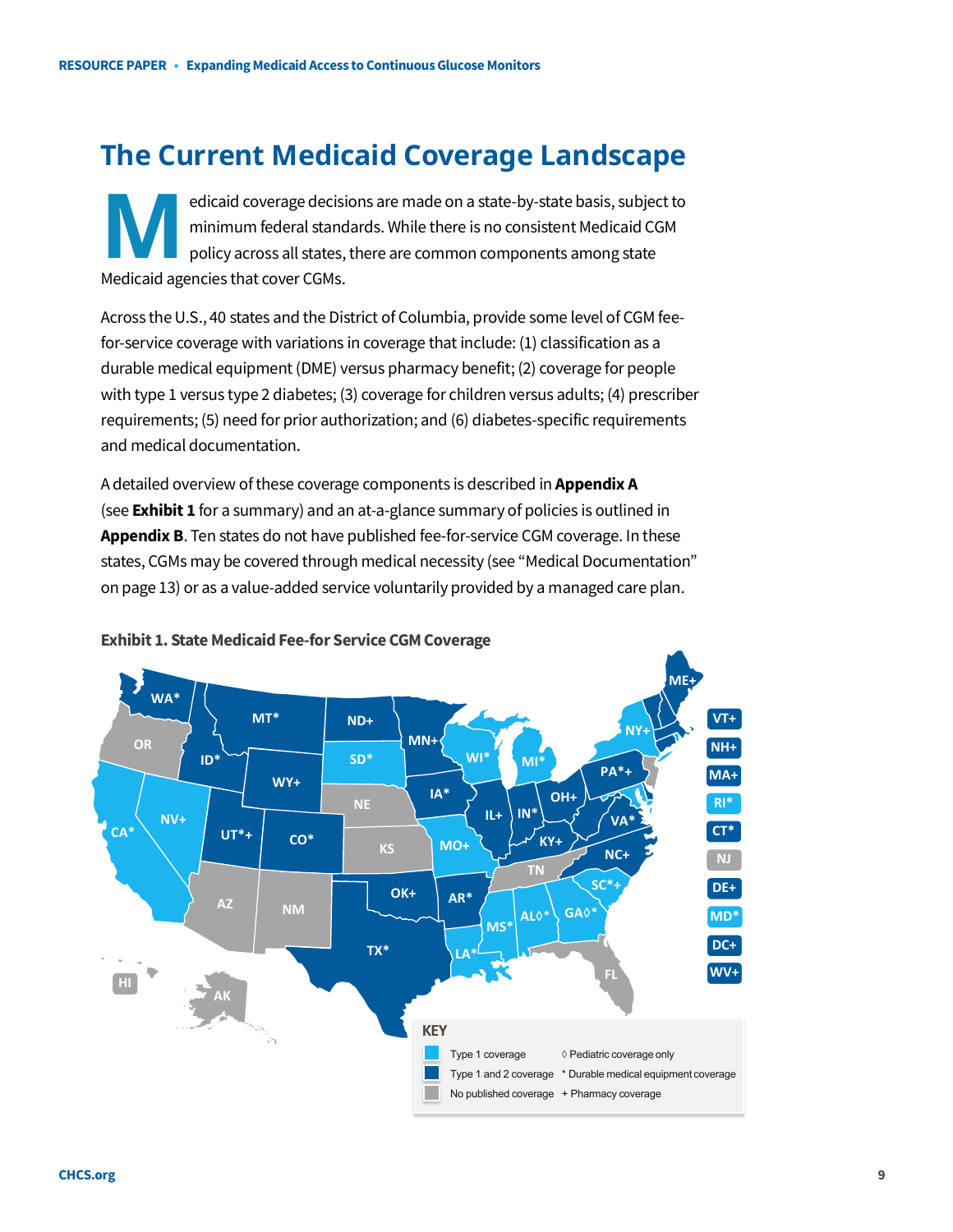### **Durable Medical Equipment or Pharmacy Benefit**

Of the 40 states and the District of Columbia that provide coverage, 20 cover CGMs as a DME benefit and 21 cover CGMs as a pharmacy benefit. The DME benefit generally includes medical equipment, supplies, and appliances used for medical purposes (e.g., wheelchairs, oxygen equipment and accessories, and infusion pumps). A few states that cover CGMs as a pharmacy benefit, also provide the option for coverage through DME, or require nonpreferred CGMs to be approved and billed through DME. For states that offer coverage as a DME benefit, patients connect with DME distributor companies once their provider orders the CGM. DME companies can have their own separate set of exclusionary criteria that makes it challenging to navigate, and processing can take up to four to six weeks. Moreover, even once an order for a CGM is placed, getting refills can require frequent (as often as monthly) prior authorizations to obtain more supplies. For states that offer CGM coverage as a pharmacy benefit, CGMs are covered the same way as prescription drugs. Once a provider prescribes a CGM, the patient can pick up the CGM through their local pharmacy along with their other medications or supplies to manage their diabetes.

CGMs were initially covered as a DME benefit in all states, most likely because of Medicare's policy of classifying CGMs under Part B, which includes DME. In recent years, more states are changing their policies to cover CGMs as a pharmacy benefit due to increasing affordability and availability.

Despite the advantages for patients in providing CGMs as a pharmacy benefit, interviewees noted a few concerns about the adoption of CGMs as a pharmacy benefit. First, test strip coverage through local pharmacies under Medicare has become an increasingly cumbersome process, and providers fear that more complex processes in obtaining CGMs through pharmacies could be enacted in the future. Second, the pharmacy benefit can look different across states. While states have flexibility to expand access by putting certain CGMs on the preferred drug list or preferred

### **A Note about Pharmacy Benefits, Preferred Drug Lists, and Managed Care**

When CGMs are covered as a pharmacy benefit, they can be included on the state's preferred drug list or preferred diabetic supply list for their fee-forservice (FFS) pharmacy program. For states with managed care programs where the managed care organizations (MCOs) provide the pharmacy benefits (pharmacy is "carved-in" to MCO contracts), federal law requires that prescription drug coverage under Medicaid MCOs be consistent with the FFS program. Further, MCOs are not allowed to have medically necessary criteria for prescription drugs that are more stringent than FFS.<sup>[60](#page-34-10)</sup> A growing number of managed care states use a uniform preferred drug list, which requires all MCOs to cover the same drugs as the state. $61$  In some cases in states where CGMs are not covered by Medicaid, MCOs cover CGMs for their members as a value-added benefit.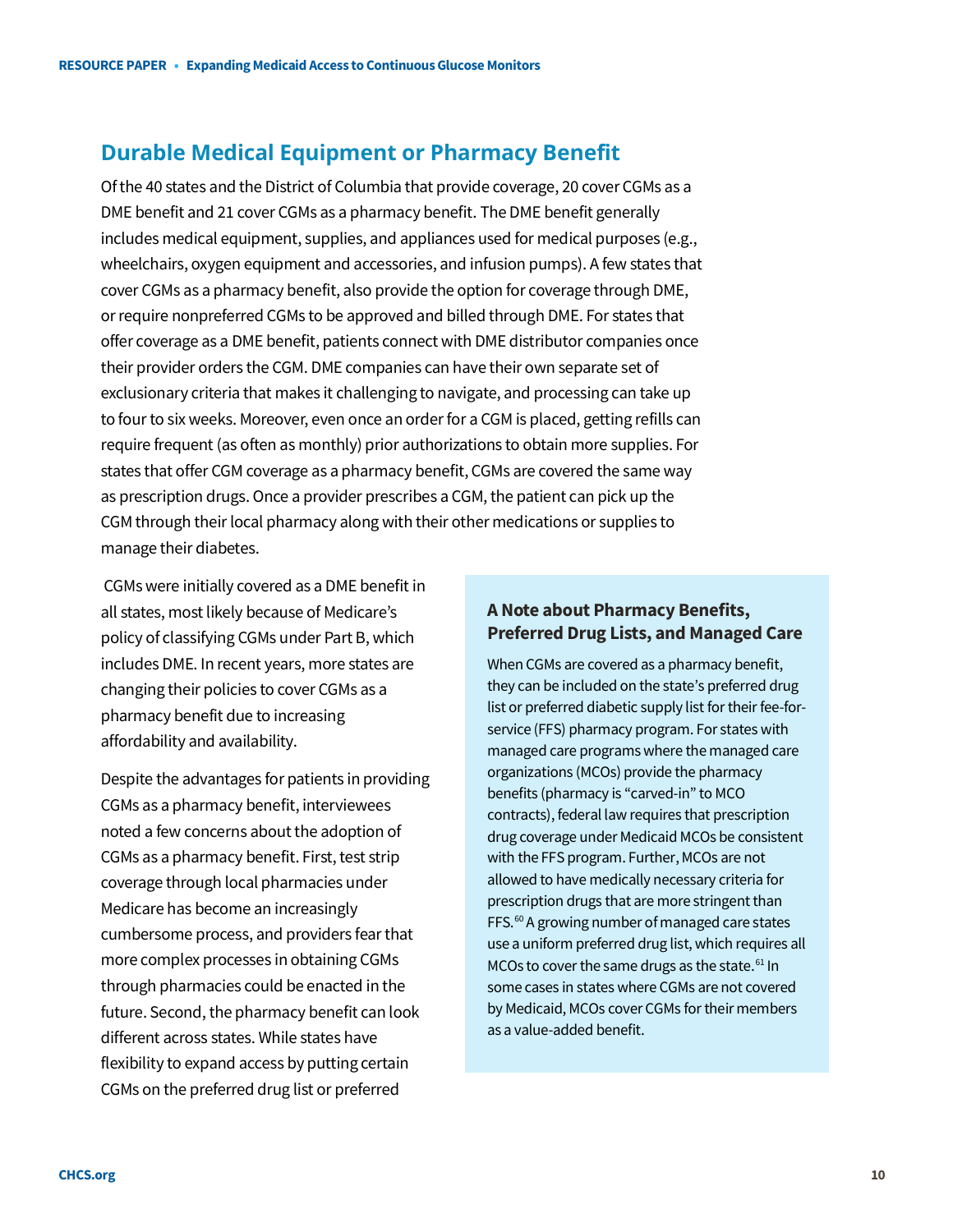diabetes supply list, they can also limit access with restrictive criteria. Third, pharmacy benefit managers, who act as a third-party, might negatively affect rebates and affordability for states. Fourth, some providers find navigating pharmacies more challenging because of requirement to write prescriptions each month. Finally, either through pharmacy or DME benefits, use of CGM can be limited to one type, such as isCGM. Certain eligible patients who require rtCGMs, such as those experiencing hypoglycemia unawareness where the individual is unaware of his/her symptoms or experiencing frequent hypoglycemic events, also have the additional need for documentation and prior authorization. This can make these devices impossible for patients to obtain. Choice of CGM devices need to be individualized, particularly for patients on intensive insulin therapy.

# **Medicaid CGM Coverage for People with Type 1 versus Type 2 Diabetes**

### **What is the difference between type 1 and type 2 diabetes?**

Type 1 diabetes and type 2 diabetes are very different. **Type 1 diabetes** is often diagnosed in children, teens, and young adults, but can also develop in adulthood. Symptoms in youth often develop quickly, while symptoms in adults usually develop slowly overtime. It is an autoimmune reaction that stops the body's ability to make insulin. Type 1 diabetes affects 5-10 percent of people with diabetes.<sup>[62](#page-34-12)</sup> People with type 1 diabetes need to take insulin every day to survive, and there is no known prevention strategy or cure.

**Type 2 diabetes** affects 90-95 percent of people with diabetes.<sup>[63](#page-34-13)</sup> People with type 2 diabetes experience both insulin resistance and insulin deficiency. It is often diagnosed in adults although can occur in youth. Unlike type 1 diabetes, type 2 diabetes can be prevented by engaging in healthy lifestyle changes (e.g., exercising, healthy eating, and maintaining a healthy weight).<sup>[64](#page-34-14)</sup> In addition to lifestyle modification, people with type 2 diabetes often need treatment with both non-insulin and insulin therapies. Type 2 diabetes is particularly severe in youth who develop the disease.

Medicaid CGM coverage criteria vary across

states based on the type of diabetes. Of the 40 states and the District of Columbia that provide coverage, 27 currently cover CGMs for people with both type 1 and type 2 diabetes on intensive insulin therapy. Some cover CGMs for people with both type 1 and type 2 diabetes on intensive insulin therapy, while other cover CGMs only for people with type 1 diabetes. Originally, Medicaid agencies began covering CGMs for people with type 1 diabetes because CGMs were studied by researchers in this patient population due to their higher risk for hypoglycemia and hypo-unawareness. States' CGM coverage then expanded to include people with type 2 diabetes on intensive insulin therapy. More recently, CGMs have been found to be beneficial for people with type 2 diabetes on basal insulin, and even in people on non-insulin therapies. While CGMs are currently not covered for these populations, state Medicaid agencies continue to update coverage policies for CGMs as they are studied for efficacy in additional populations.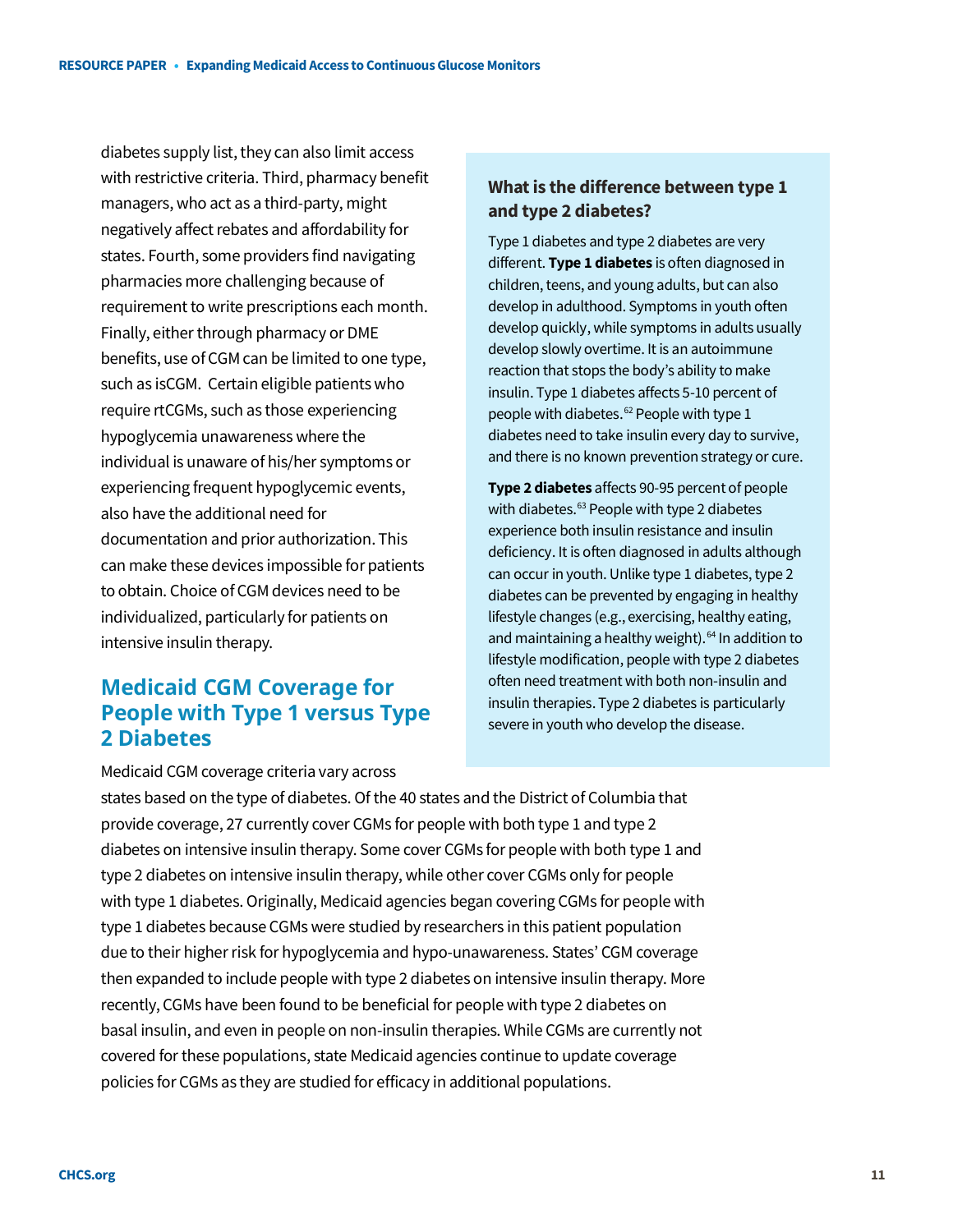### **Coverage for Children Versus Adults**

CGM coverage criteria that is inclusive of all ages is commonly found across state Medicaid agencies. There are only three states that provide coverage for only children or adults. Two states only cover children ― one state only covers children with type 1, whereas the other state only covers children with type 1 and type 2 diabetes on insulin pumps or multiple daily insulin injections. Just one state covers only adults with type 1 diabetes and not children. Age restrictions can pose challenges for individuals whether that be losing coverage when they become an adult or only having coverage as an adult.

### **Prescriber Requirements**

State Medicaid CGM coverage also specifies who is authorized to prescribe a CGM. The authorized prescribing physician varies across states and can be limited to endocrinologists, or can include primary care providers, nurse practitioners, physician assistants, or pharmacists. Of the 40 states and the District of Columbia that cover CGMs, seven require endocrinologists to prescribe or to provide consultation on a prescription. Other state Medicaid programs that do not have this requirement allow for primary care providers or other licensed care professionals to prescribe. Limiting prescriber requirements to only endocrinologists restricts access to CGMs, particularly in medically underserved communities where there are often shortages of specialists. Finally, interviewees noted that in some cases the documentation required for CGM approval is so detailed that it is beyond the knowledge base of many general practitioners.

### **Prior Authorization**

Prior authorization, also known as pre-authorization, requires that the prescribing provider obtain approval by Medicaid before the CGM is covered and provide documentation to Medicaid that the CGM is medically necessary for the patient.<sup>[65](#page-34-15)</sup> Although prior authorization can be an effective way for Medicaid agencies to reduce unneeded medications and manage costs, patients and providers interviewed for this paper noted that this process can be a barrier to receiving timely, evidence-based care.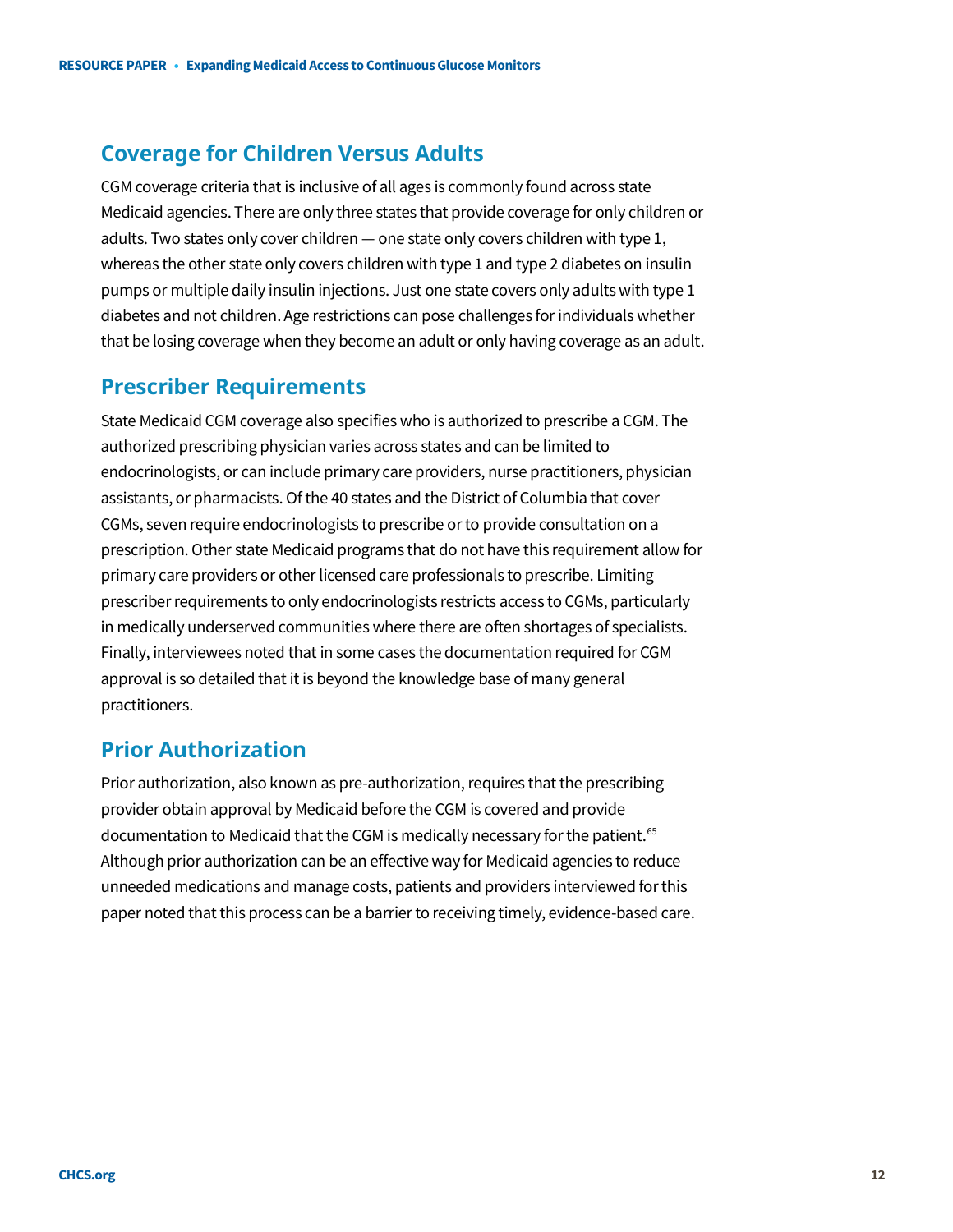### **Medical Documentation**

Medicaid CGM policies, except for states with certain CGMs listed on their preferred drug lists or preferred diabetic supply lists, require meeting diabetes-specific medical documentation to provide evidence that the CGM is medically necessary. Diabetes providers interviewed for this paper suggested that most if not all medical documentation requirements present barriers to CGM access with limited clinical upside (see quoted perspectives below). While the extent of documentation varies across states, it can include that an individual experience one or more of the following:

| <b>EXAMPLES OF DIABETES-SPECIFIC MEDICAL</b><br><b>DOCUMENTATION REQUIREMENTS</b>                                                                                                                                              | PERSPECTIVES FROM CLINICAL INTERVIEWEES ON REQUIREMENTS                                                                                                                                                                                                                                                                                                                                                                                                                                                                              |
|--------------------------------------------------------------------------------------------------------------------------------------------------------------------------------------------------------------------------------|--------------------------------------------------------------------------------------------------------------------------------------------------------------------------------------------------------------------------------------------------------------------------------------------------------------------------------------------------------------------------------------------------------------------------------------------------------------------------------------------------------------------------------------|
| <b>Hypoglycemic episodes</b><br>(low blood sugar)                                                                                                                                                                              | "This is a potentially dangerous requirement because it could provide an<br>incentive for someone taking insulin to induce a dangerous low blood<br>sugar reaction in order to qualify for a CGM."                                                                                                                                                                                                                                                                                                                                   |
| Nocturnal hypoglycemia<br>(low blood sugar at night)                                                                                                                                                                           | "Similarly, this is a dangerous requirement because a patient can<br>withhold a bedtime snack in order to go low to qualify, for example."                                                                                                                                                                                                                                                                                                                                                                                           |
| Refractory postprandial hypoglycemia<br>(low blood sugar that occurs after a meal and for a<br>long duration)                                                                                                                  | "This is a dangerous requirement because it can be completely inducible<br>by the patient."                                                                                                                                                                                                                                                                                                                                                                                                                                          |
| Hypoglycemia unawareness or history of<br>unawareness resulting in seizure, loss a of<br>consciousness, or need for emergency care<br>(individual is not aware of their symptoms, but it<br>may have been witnessed by others) | "Most individuals with type 1 diabetes have some element of<br>hypoglycemia unawareness. Requiring a severe outcome to happen to<br>qualify for a CGM may put patient safety in jeopardy."                                                                                                                                                                                                                                                                                                                                           |
| <b>Recurring diabetic ketoacidosis</b><br>(a serious complication when an individual cannot<br>produce enough insulin and there is a high<br>production of ketones)                                                            | "Patients should not have to experience a serious complication more<br>than once to get a CGM."                                                                                                                                                                                                                                                                                                                                                                                                                                      |
| Suboptimal glycemic control despite<br>compliance with multiple daily injections of<br>insulin - minimum of three per day                                                                                                      | "Any number of injections should qualify. Data show that rtCGMs can<br>improve glycemia in people who receive a varying range of daily<br>injections."                                                                                                                                                                                                                                                                                                                                                                               |
| Documented frequency of standard<br>fingerstick monitoring of blood glucose<br>(self-monitoring blood glucose)                                                                                                                 | "There is no relationship between the ability to perform fingerstick<br>monitoring of blood glucose and CGM outcomes. This is a barrier to CGM<br>use, especially low-income populations who often have physically<br>demanding jobs and less time to test and document than their higher<br>socioeconomic status counterparts." (See sidebar on the next page for<br>more information.). "Arguably, those who do not frequently test stand to<br>benefit the most from continuous data because they need to do more<br>monitoring." |
| An insulin pump used for maintenance of<br>blood sugar control                                                                                                                                                                 | "Pumps can be difficult to obtain through Medicaid."                                                                                                                                                                                                                                                                                                                                                                                                                                                                                 |
| Regular visits with an endocrinologist or<br>another health care provider                                                                                                                                                      | "As Medicaid beneficiaries may have more limited access to specialty<br>care, this requirement can pose a barrier unrelated to clinical need."                                                                                                                                                                                                                                                                                                                                                                                       |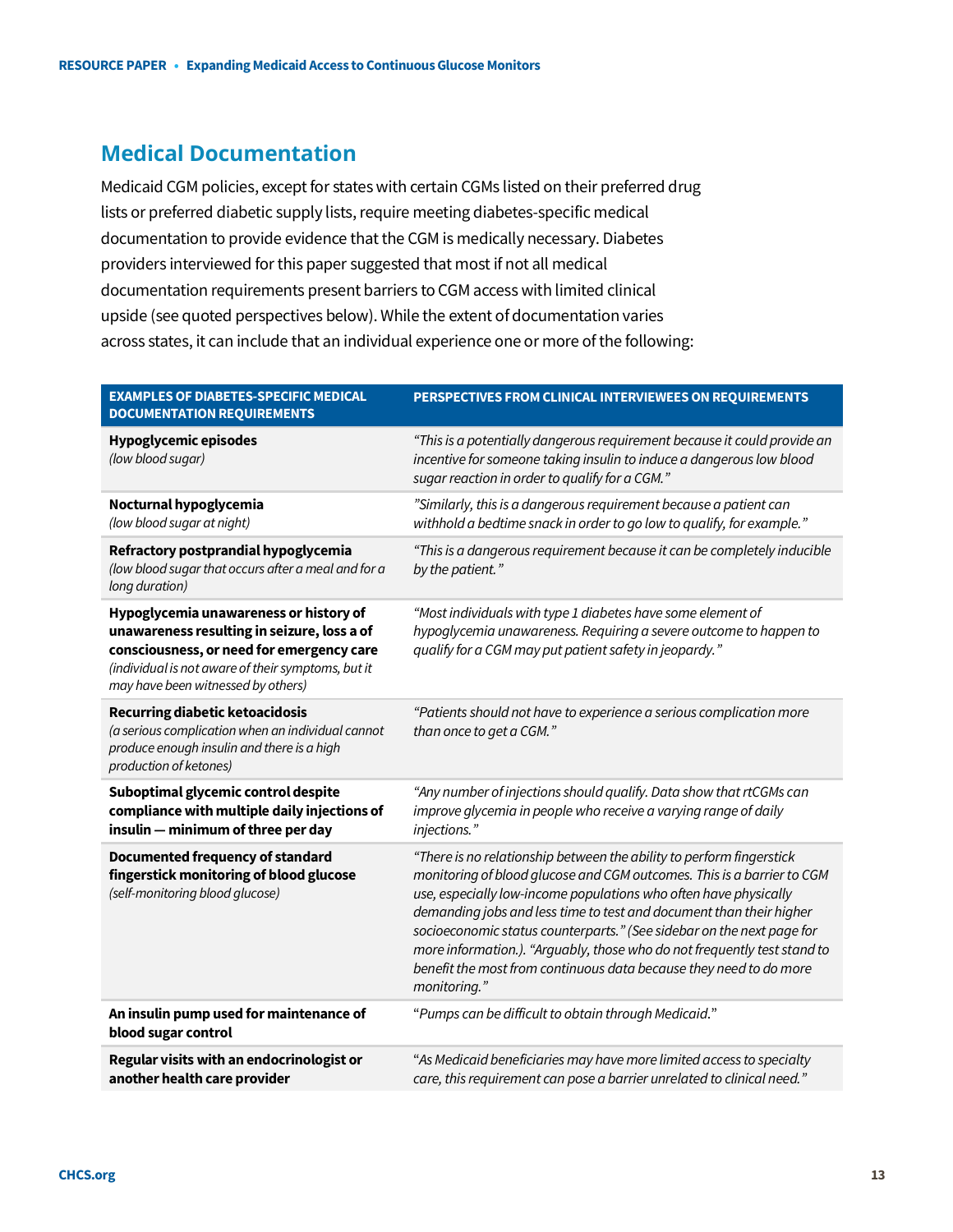The diabetes-specific medical documentation commonly seen in policies often require patients with diabetes to demonstrate poor health to access a CGM. However, patients who have achieved excellent diabetes outcomes could also benefit from a CGM, and potentially improve their clinical success.<sup>[66](#page-34-16)[,67](#page-34-17)</sup>

#### **More on Self-Monitoring Blood Glucose Disparities**

The self-monitoring blood glucose (SBMG) requirement in many states is a barrier to CGM access. Of the 40 states and the District of Columbia that provide CGM coverage, 19 currently require beneficiaries to document blood glucose levels using finger sticks (at least 4 times per day) to demonstrate ongoing need for a CGM. Patients that are unable to afford or to access test strips may be denied CGM coverage because of this requirement. In July 2021, Medicare eliminated this requirement for beneficiaries given the barrier to access.<sup>[68](#page-34-18)</sup> This specific eligibility criteria posed controversy for Medicare beneficiaries because coverage was only provided for three test strips per day for insulin-treated beneficiaries and required self-monitoring blood glucose four times per day. States may choose to revisit their policies given the Medicare precedent.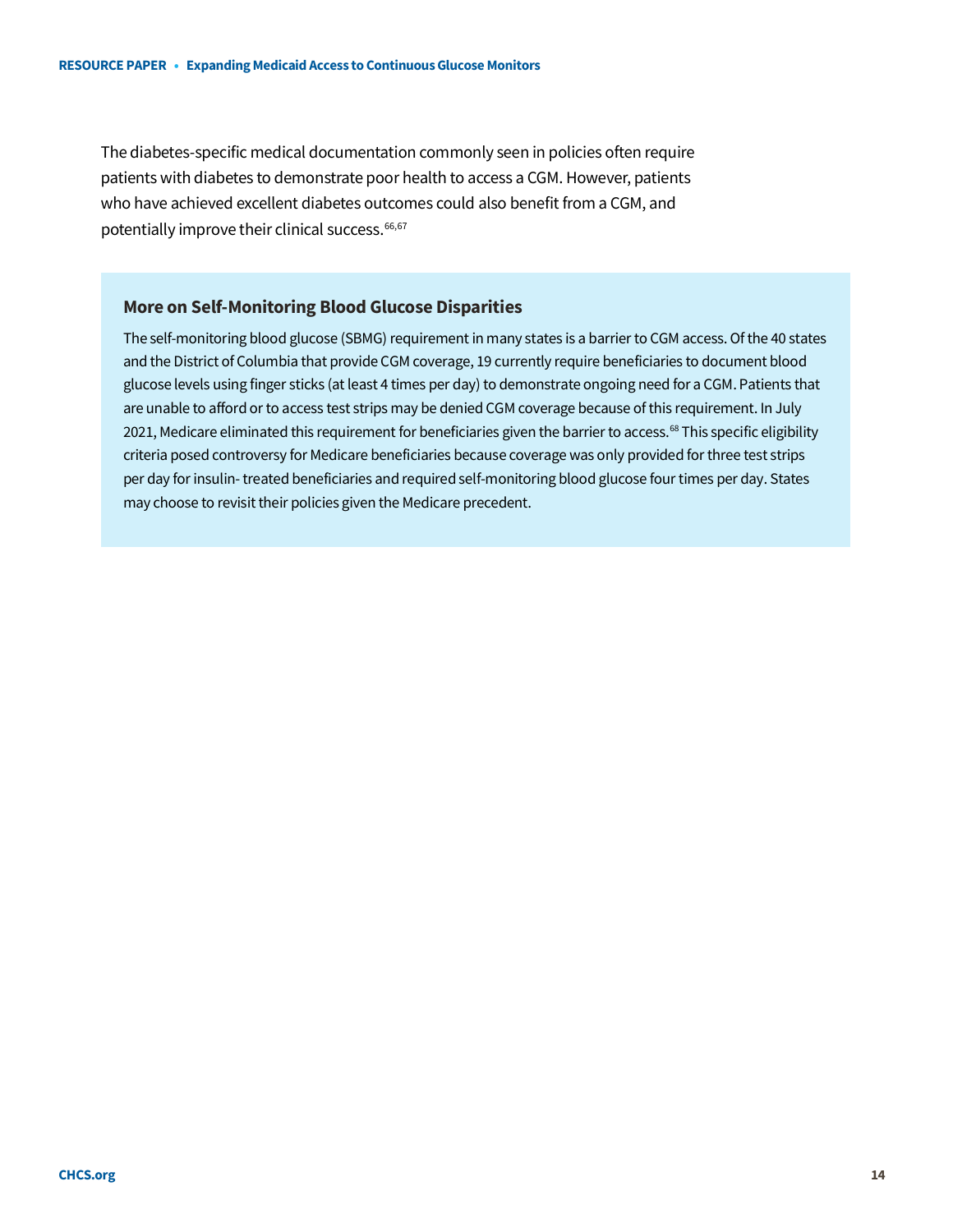# **State Medicaid Approaches to Covering CGMs**

### **Approval Process**

The formal process for making Medicaid coverage decisions for CGMs shares similar elements across states, including agency staff involvement in reviewing relevant resources and conducting policy analysis, external advisory boards for evaluating clinical data, and legislative input and oversight. This section outlines state approaches to covering CGMs drawn from interviews with state Medicaid officials.

### **MEDICAID AGENCY STAFF**

Staff at various levels of a state's Medicaid agency are involved in the CGM approval process, including policy analysts, pharmacy and medical directors, and senior agency leaders. Policy analysts collect publicly available resources on clinical outcomes, budgetary impact, and stakeholder input (see a description of these considerations beginning on page 16). After collecting publicly available resources, analysts and program staff prepare reports for external advisory groups, senior agency leaders, and interested legislative staff. Pharmacy and medical directors also review clinical and cost data, and often participate in external advisory groups to provide both clinical expertise and an agency perspective on the impact of a proposed coverage decision. Executive agency leaders, including the Medicaid director, review reports provided by their staff, consider stakeholder input, and make recommendations to and consult with department leaders and Governor's office staff.

### **EXTERNAL ADVISORY BOARDS**

States typically engage external advisory boards to provide feedback for making CGM coverage decisions and advising agency leaders on administering pharmacy and DME programs. Federal law requires states to establish a Drug Utilization Review Board to guide pharmacy activities, including establishing standards for and conducting drug utilization review and identifying problems in pharmacy programs.<sup>[69](#page-34-19)</sup> Thirty-nine states<sup>[70](#page-34-20)</sup> also use a Pharmacy and Therapeutics Committee to provide clinical input on decisions related to the state's preferred drug list, including guidelines for drug placement and prior authorization and community prescribing standards.<sup>[71](#page-34-21)</sup> External advisory boards are typically comprised of pharmacists and physicians that serve Medicaid beneficiaries, Medicaid agency pharmacy and medical directors, managed care plan representatives, and consumers. Although most states lean heavily on the input from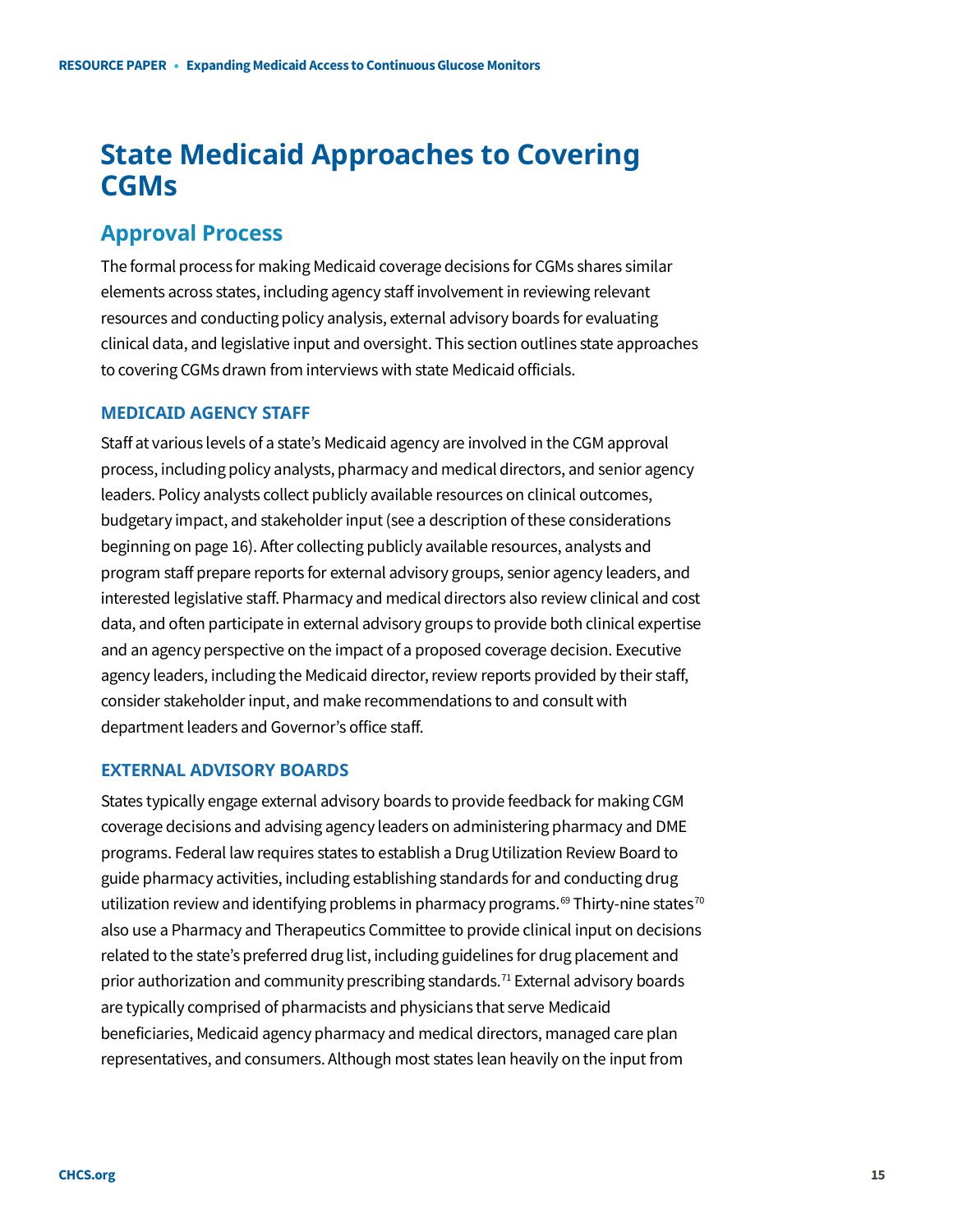external advisory boards, there are no federal rules about how states process or use this input to make coverage decisions.

For example, **Washington State** uses an independent Health Technology Clinical Committee, comprised of community health care practitioners, to make coverage determinations for medical devices and procedures based on scientific evidence and public input. State purchased health care programs, including Medicaid, follow these determinations.<sup>[72](#page-34-22)</sup>

### **LEGISLATURE**

State legislatures play a significant role in the CGM decision-making process, both formally and informally. Some states have statutory requirements that the legislature needs to be consulted on pharmacy and device decisions if there is a significant projected budgetary impact. Other states recognize the informal influence that legislators have in impacting agency coverage decisions and choose to engage them in the decision-making process.One state noted that it maintains good relationships with legislators to monitor needs and concerns from constituents around the state.

### **Decision Drivers**

States cited various factors in their consideration of coverage for CGMs, including clinical evidence, budget impact and alignment with the state's overall health priorities, stakeholder input, and coverage by other public and private insurers. While there are many common factors that drive state decision making, there is no single pathway for states that have approved coverage of CGMs, and there is no certain formula for gaining approval. Also, none of the factors discussed in this section would solely determine a state's coverage decision. While the importance of the factors varies among states, most states noted that clinical evidence and budget impact were the key decision drivers.

### **CLINICAL EVIDENCE**

When considering coverage for new devices or therapies, states indicated that their primary concern is whether a proposed therapy has been proven effective in treating the disease. For CGMs, and other diabetes therapies, states indicated that they relied on information from reputable sources to determine clinical efficacy, such as:

- **Medical literature**: Peer-reviewed research studies that include randomized controlled trials.
- **Research organizations**: For example, the Institute for Clinical and Economic Review, a research program at Harvard Medical School, is an independent non-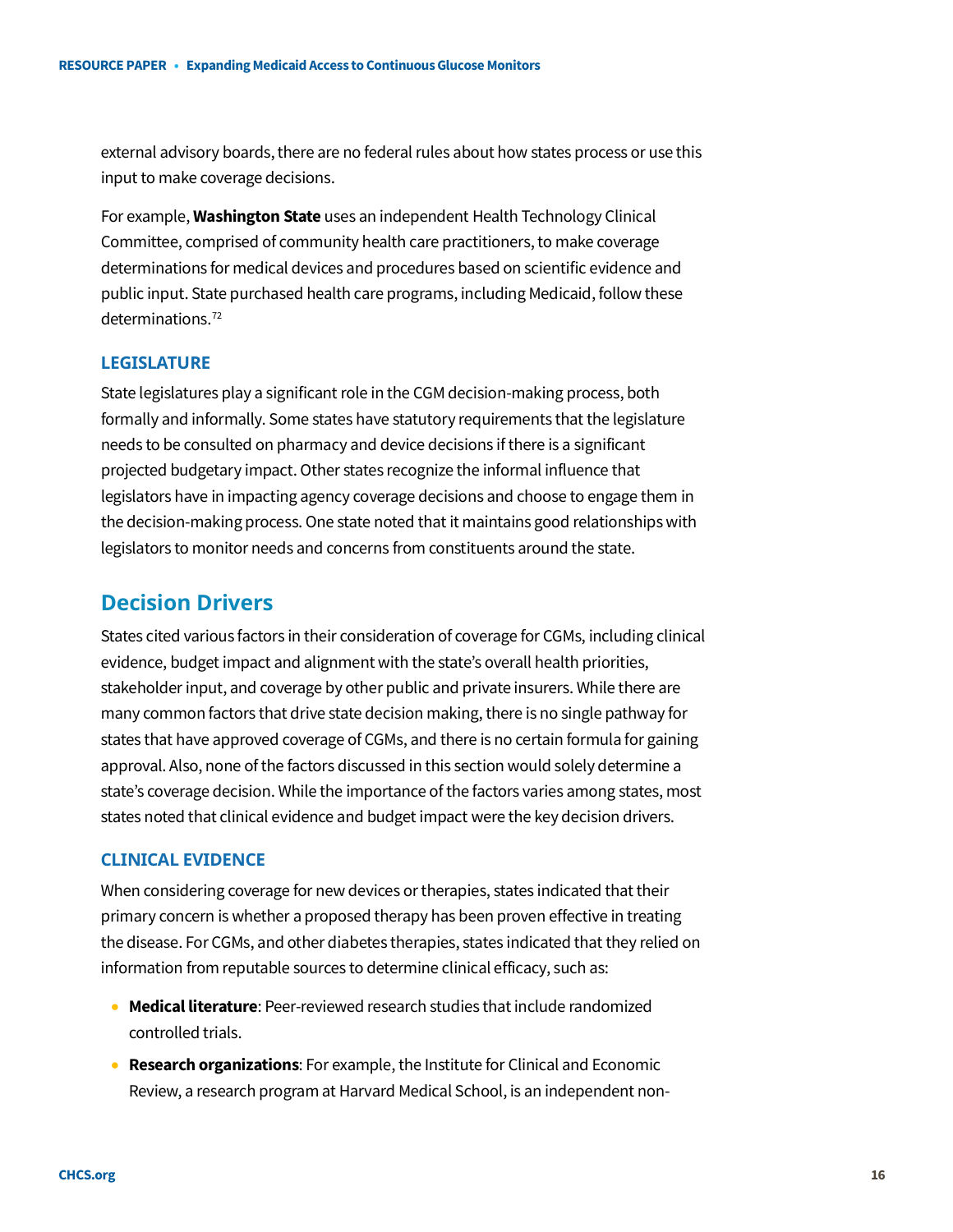profit organization that engages key stakeholders to evaluate clinical and economic evidence on prescription drugs, devices, medical tests, and delivery system innovations.[73](#page-34-23) The Pacific Northwest Evidence-based Practice Center is a collaboration of the Oregon Health & Science University (OHSU), the University of Washington, and Aggregate Analytics that reviews clinical and quality evidence on health care topics for federal and state agencies, professional associations, and foundations.[74](#page-34-24) Also housed at OHSU, the Center for Evidence-based Policy, through its partner collaborative,<sup>75</sup> the Medicaid Evidence-based Decisions Project, provides reports to a consortium of 21 participating states on the effectiveness and safety of treatments and services to inform their decision making, including a January 2021 report on rtCGMs and sensor augmented insulin pumps.

- **Disease-specific organizations**: The American Diabetes Association publishes the annual Standards of Medical Care in Diabetes, which includes clinical practice recommendations for the treatment of diabetes and the evaluation of the quality of care.<sup>[76](#page-34-26)</sup> The Endocrine Society, comprised of clinicians and research scientists, publishes evidence-based recommendations for clinical care and practice to treat patients with endocrine disorders.[77](#page-34-27) The American Association of Clinical Endocrinology publishes the Advanced Diabetes Technology Guideline, which is an evidence-based clinical practice guideline addressing the latest advancements in technology options, including CGMs, for patients with diabetes.<sup>[78](#page-34-28)</sup>
- **Multi-state prescription drug purchasing pools**: Groups like the Sovereign States Drug Consortium, which is comprised of 13 state Medicaid programs, collectively solicit and evaluate offers from manufacturers for state supplemental and DME rebates.[79](#page-34-0) They also provide information to their member states on clinical and administrative best practices on pharmacy and DME issues.
- **Providers**: States may consult with providers, both formally and informally, to learn about their experiences — both patient outcomes and effectiveness of new therapies — ordering devices under consideration for coverage. States with academic medical or research centers (e.g., a Diabetes Center of Excellence) receive requests from and consult with experts in these facilities about new therapies such as CGMs.
- **U.S. Food and Drug Administration (FDA)**: The FDA's Center for Devices and Radiological Health evaluates the safety and effectiveness of medical devices and will approve them if the product's benefits outweigh the risks for patients.<sup>[80](#page-34-29)</sup> Devices approved by the FDA are considered more favorably by state decision makers.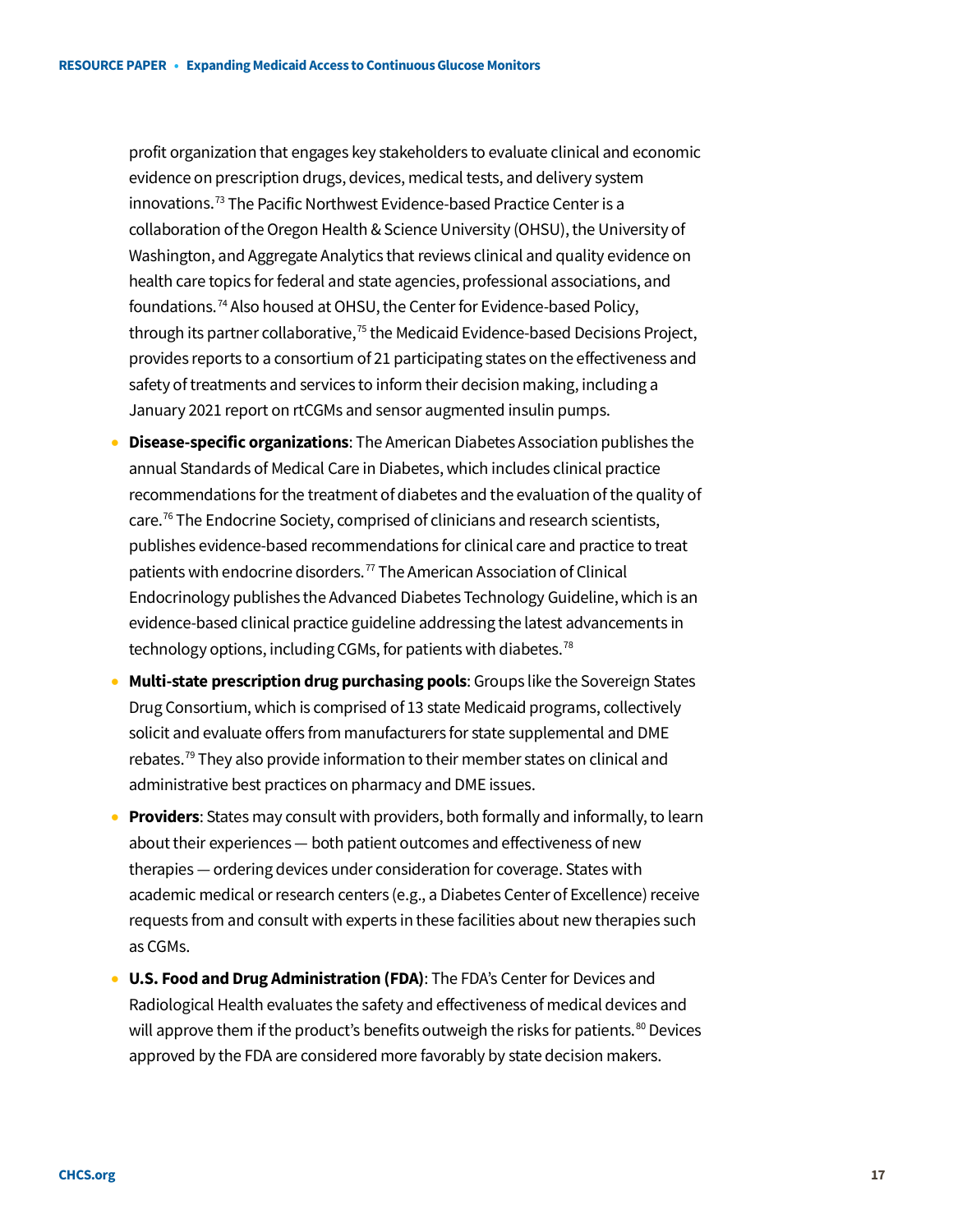#### **BUDGET IMPACT**

While documented clinical outcomes are a persuasive factor, the cost of covering new therapies weighs heavily in state decision making. State Medicaid leaders review data on costs and return on investment (ROI), often using analyses from sources described on the previous pages, to determine budget impact. Also important is the availability of state dollars to pay for upfront costs for implementing coverage changes. For CGMs, as noted earlier, cost savings, such as reductions of inpatient hospitalizations, are more likely seen in future budget years. While a positive ROI is a compelling argument, state budget officials are usually more interested in immediate cost savings and understand that any new coverage will increase costs in the near term.

States are faced with myriad health concerns and limited resources in their Medicaid budgets to address them. In almost every state, diabetes is one of the top health concerns and a significant cost driver for Medicaid. Therapies for managing diabetes, particularly those that have been proven to be clinically and cost effective like CGMs, present promising opportunities for states. Even a coverage change with a relatively small initial budget impact, however, can face approval challenges when considered with other critical state health needs.

Several states noted that although having evidence to make a compelling case for ROI is important, they made decisions to cover CGMs without this extensive evidence. These states felt confident that their clinical due diligence and experience approving other drugs and therapies was sufficient to project a positive ROI. One state, for example, noted that the cost of a CGM for a patient would be less than one emergency department visit.

#### **STAKEHOLDER INPUT**

State Medicaid leaders solicit formal input from stakeholders, including patients, providers, and others in the diabetes community, through external clinical and nonclinical advisory boards beyond those with a clinical focus. In **North Dakota**, which added coverage for CGMs in 2021, the Medicaid Medical Advisory Committee, which is a federally mandated committee to advise the state's Medicaid leaders, identified coverage for CGMs as one of the top issues for state action. In **Texas**, the Diabetes Council, which was created by state legislation to promote diabetes prevention and awareness throughout the state, focused its attention on state coverage for CGMs.

States also receive direct, unsolicited input from patients, providers, and others in the health care system. States also value input from providers who are on the front lines of diabetes care. Several states noted that before they decided to cover CGMs, state staff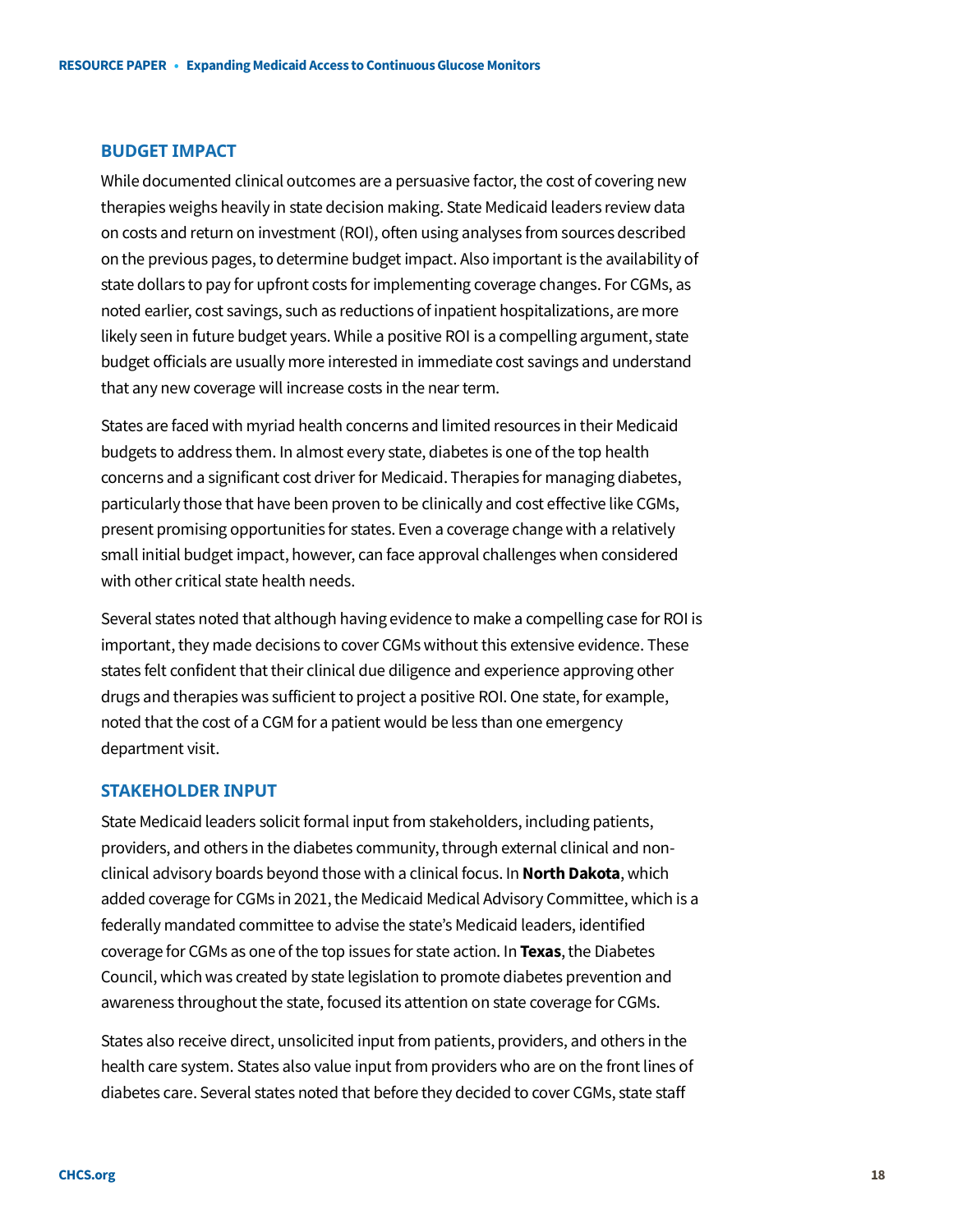reached out to specific community providers to get their input on the value of CGMs for their patients.

### **View from Stakeholders: California and Colorado**

Colorado and California approved Medicaid coverage for CGMs in 2021. Members of the diabetes community involved in these states who were interviewed for this paper offered reflections on achieving coverage.

**COLORADO:** Interviewees in Colorado identified three key factors that helped sway decision-making around CGMs in the state:

- *Data*. Presenting data to state Medicaid officials that highlighted a potential ROI was essential particularly because there would be an initial budget impact with expanding coverage.
- *Health equity.* Without approving CGM coverage, Colorado would be perpetuating a two-tier health system in the state that could cause further inequities between Medicaid and commercial members.
- *Patient voice.* Incorporating patient voice was critical in Colorado. Diabetes organizations facilitated discussions between Medicaid leaders and patients with type 1 diabetes so that they could directly share their personal experiences and how they benefitted from using a CGM.<sup>[81](#page-34-30)</sup>

**CALIFORNIA:** California expanded its CGM coverage from including only children to covering both children and adults. Prior to approval in 2021, the State Assembly twice passed bills that were vetoed by two different governors. Interviewees pointed to several factors that contributed to the change in coverage:

- *Health equity.* Black, Indigenous, Latino, and other people of color in California were and continue to be disproportionately impacted by COVID-19. Approving CGMs for coverage helped meet the needs of people with diabetes and provide a tool for effective diabetes management, especially during the COVID-19 crisis.
- *Governor's priorities.* The Governor included Medicaid CGM coverage in his annual budget proposal.

In both states, forming relationships with state leaders was essential.The diabetes community and key stakeholders (e.g., patient organizations, state medical associations, providers, and social justice organizations) formed relationships and participated in ongoing dialogue with state leaders to discuss the importance and benefits of CGM coverage.

### **EXAMPLES OF OTHER PUBLIC AND PRIVATE COVERAGE**

States often look at other states' Medicaid programs to find out how they cover a new therapy and what the states' experiences have been since adding coverage. Some states look to others with similar populations or program characteristics, while other states review coverage in every state, typically using resources from neutral organizations. Another source of information is the Medicaid Medical Directors Network, run by Academy Health,<sup>[82](#page-34-31)</sup> which provides a forum for senior state clinical leaders to share best practices.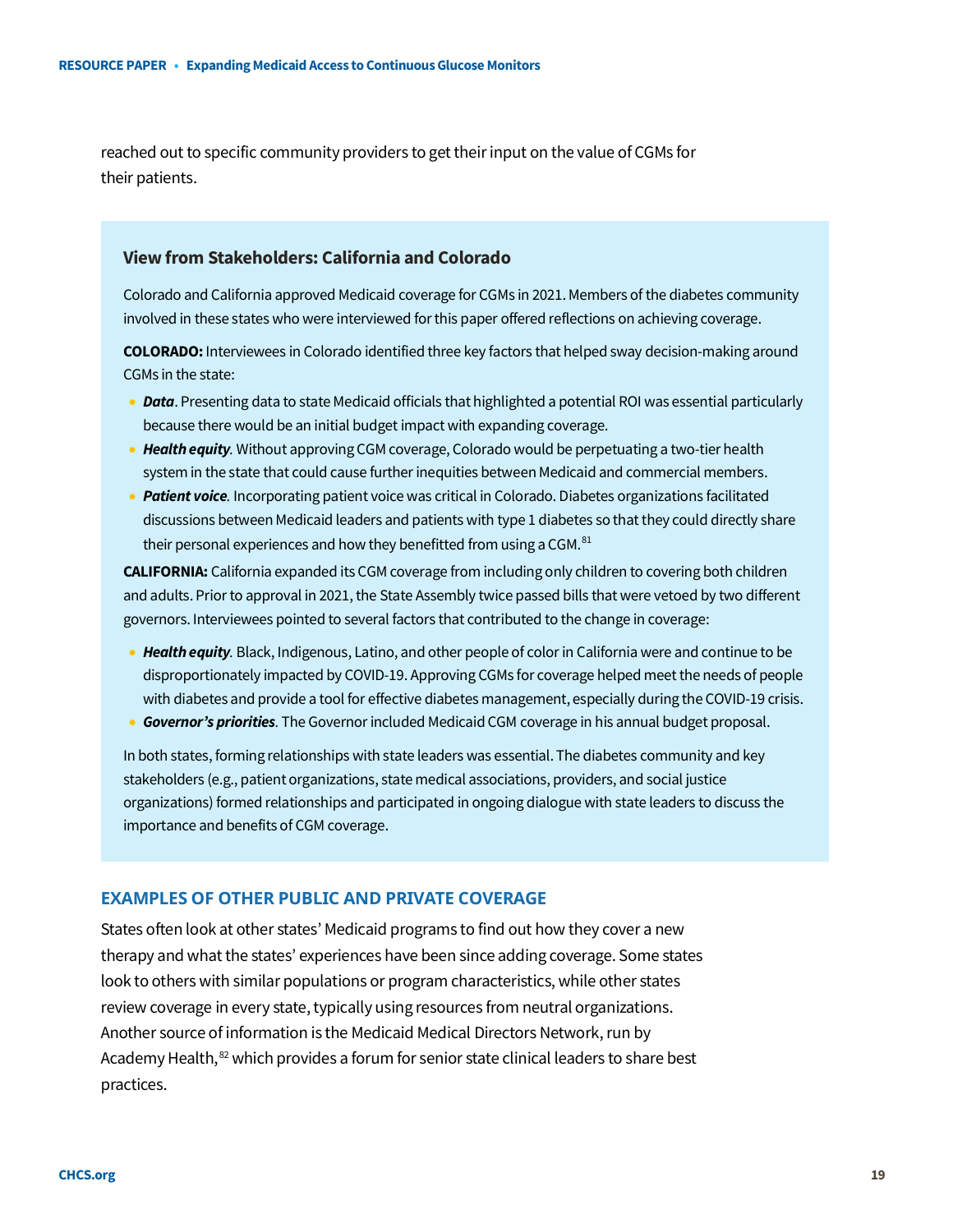States also look at commercial insurance coverage practices, both within their state and nationally. State Medicaid medical directors often consult with their commercial peers, as well as review publicly available insurance policy information. In many instances, like with CGMs, commercial insurers cover new therapies earlier than state Medicaid programs.

While states are familiar with what Medicare covers with regard to pharmacy and DME, interviewees expressed different perspectives on the role of Medicare policy in making coverage decisions. Some states review Medicare policies, others noted that Medicare is generally not a major factor in state Medicaid coverage decisions, primarily because it serves a population with different age and demographic characteristics, except for dually eligible beneficiaries. While Medicare began covering some CGMs in 2017 and has expanded the types of covered CGMs and removed requirements for accessing them, states have not necessarily followed suit.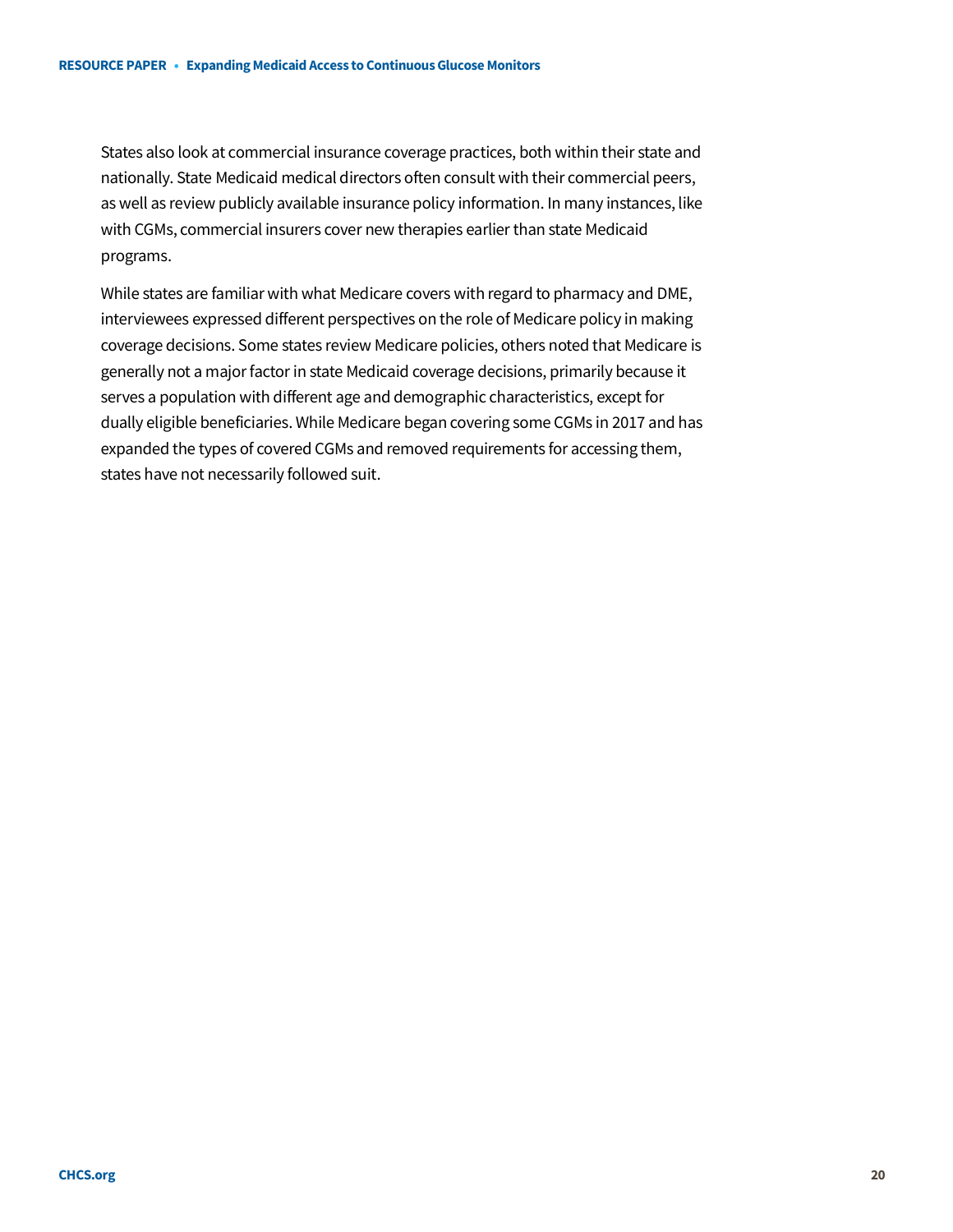# **Recommendations**

# **State Medicaid Agencies**

Following are pathways for states that currently do not cover CGMs to do so, and opportunities for states that cover CGMs to eliminate barriers that make it harder for patients to access them.

#### **For states considering CGM coverage:**

- *Include CGM coverage in the state's equity portfolio.* Addressing racial health inequities is at the forefront of many state and federal priorities. Using proven, evidence-based interventions like CGMs, is a concrete way that states can move the needle on disparities in diabetes care. CGM data is useful for telemedicine visits, which benefits patients in rural settings. Providing CGMs to low-income beneficiaries, as well as Black, Indigenous, Latino, and other beneficiaries of color, also reduces disparities in access to technology.
- *Align CGM coverage with other health priorities*. Improving care and reducing costs for chronic diseases like diabetes is a key priority for state policymakers. Linking CGM coverage to quality chronic disease care helps build the case for this proven technology. Other health priority areas where CGMs can drive better quality is maternal health (gestational diabetes) and for children with diabetes who are impacted by COVID-19. Separately, many states have advanced primary care initiatives that aim to bolster the capacity of primary care practices to provide better care. These initiatives, which often emphasize chronic disease management, such as diabetes, would align with efforts to expand access to CGMs.
- *Understand the impact of CGMs on beneficiaries.* States should seek opportunities to hear from beneficiaries directly about their experiences managing diabetes, including experiences related to CGMs. State advisory boards include consumers that may provide their own experiences or be able to point to other consumers. State and national diabetes organizations can connect state officials to patients with diabetes. Providers (primary care and specialists) and provider organizations can also offer feedback on their experiences helping patients manage diabetes.
- *Address budget concerns.* To build the case for covering CGMs, Medicaid agencies can review resources cited in this paper that highlight opportunities for cost savings.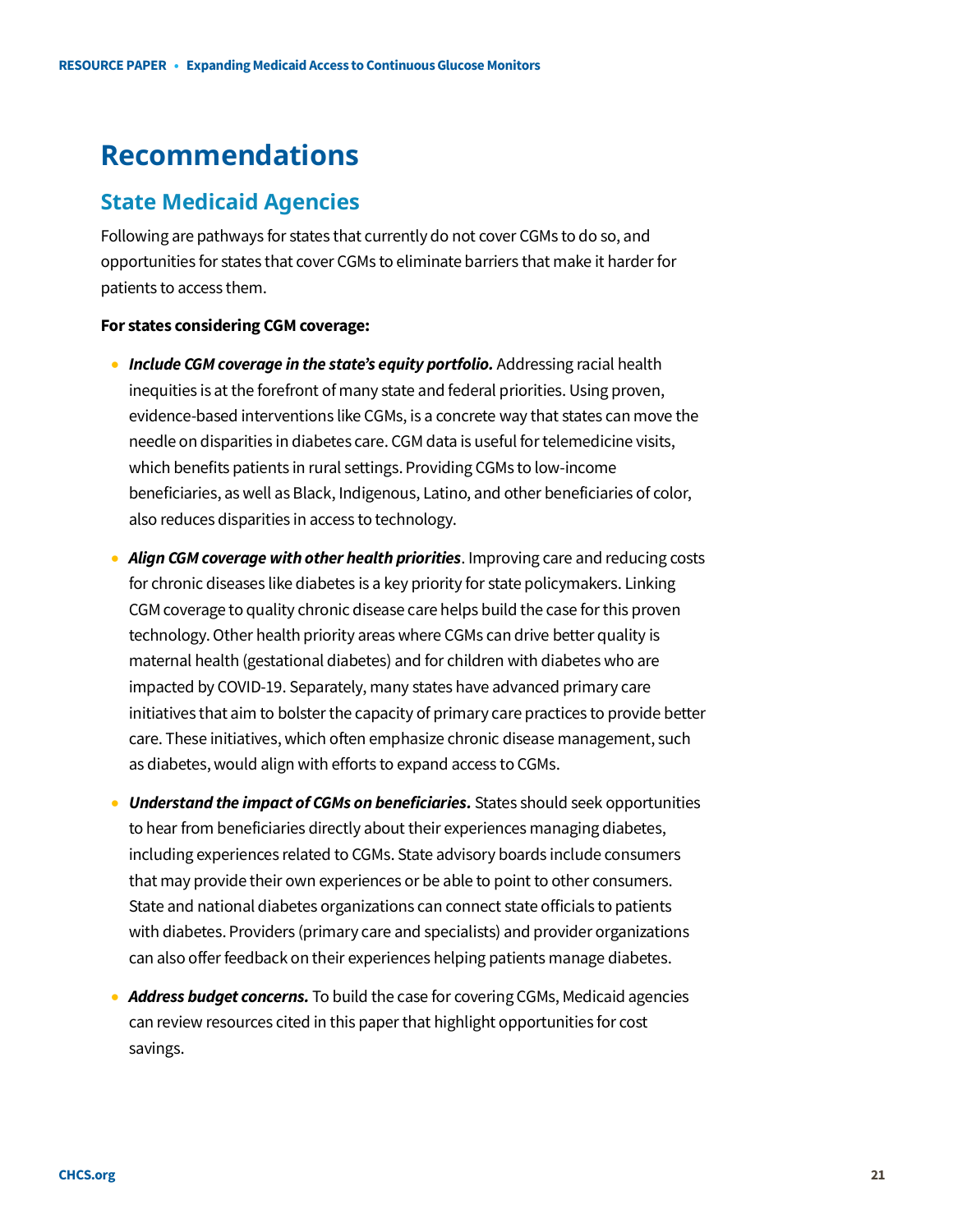• *Connect with other states*. Medicaid staff and leaders in states that cover CGMs are a good source of information for building the case for CGM coverage and can provide lessons from their experiences implementing this benefit. Interested state leaders can contact peers in other states directly or leverage national forums such as the Medicaid Medical Directors Network.

#### **For states with existing CGM coverage:**

- *Update diabetes measures to reflect current standards of care.* States should consider adopting Time in Range (TIR) as a quality measure. TIR is defined as the amount of time a patient is in a clinically acceptable and healthy glucose range, which varies per patient. It provides actionable information for the patient and provider and was new to the Standards of Medical Care in 2021.<sup>[83](#page-34-32)</sup> States with valuebased payment programs that include diabetes targets could update measures, include additional measures, and develop incentives for providers and health plans to adopt and use CGMs to better manage patients with diabetes.
- *Cover CGMs as a pharmacy benefit rather than a DME benefit*. Patients report that accessing a CGM and its components is more convenient through a pharmacy than through a DME supplier. Beneficiaries with diabetes who already access insulin and other pharmaceuticals through a pharmacy would not have to navigate the requirements of another entity. For states with a preferred drug list, Medicaid officials could also consider expanding the brands of CGMs that are available to beneficiaries, as some brands are not interchangeable with others. States may also benefit from rebates that would make covering CGMs more cost effective.
- *Remove burdensome provider documentation*. Exclusions in the coverage criteria make it difficult for people who need CGMs to access them. Requirements that providers produce extensive documentation and that patients test blood glucose or inject insulin a certain number of times daily is inconsistent with widely accepted clinical guidelines. For states that require prior authorization by an endocrinologist, access to CGMs may be particularly limited by low numbers of endocrinologists.
- *Allow providers to identify the CGM that is best for the patient*. CGM devices are not all the same. RCT data supports use of rtCGMs which provides predictive alerts for low and high blood glucose levels. Although more expensive, they are necessary for patients with type 1 diabetes who have episodes of any level of hypoglycemia and/or hypoglycemia unawareness. These devices are also necessary as part of automated insulin delivery systems. For others, particularly people with type 2 diabetes where rates of hypoglycemia are lower, isCGMs may be preferred. Finally,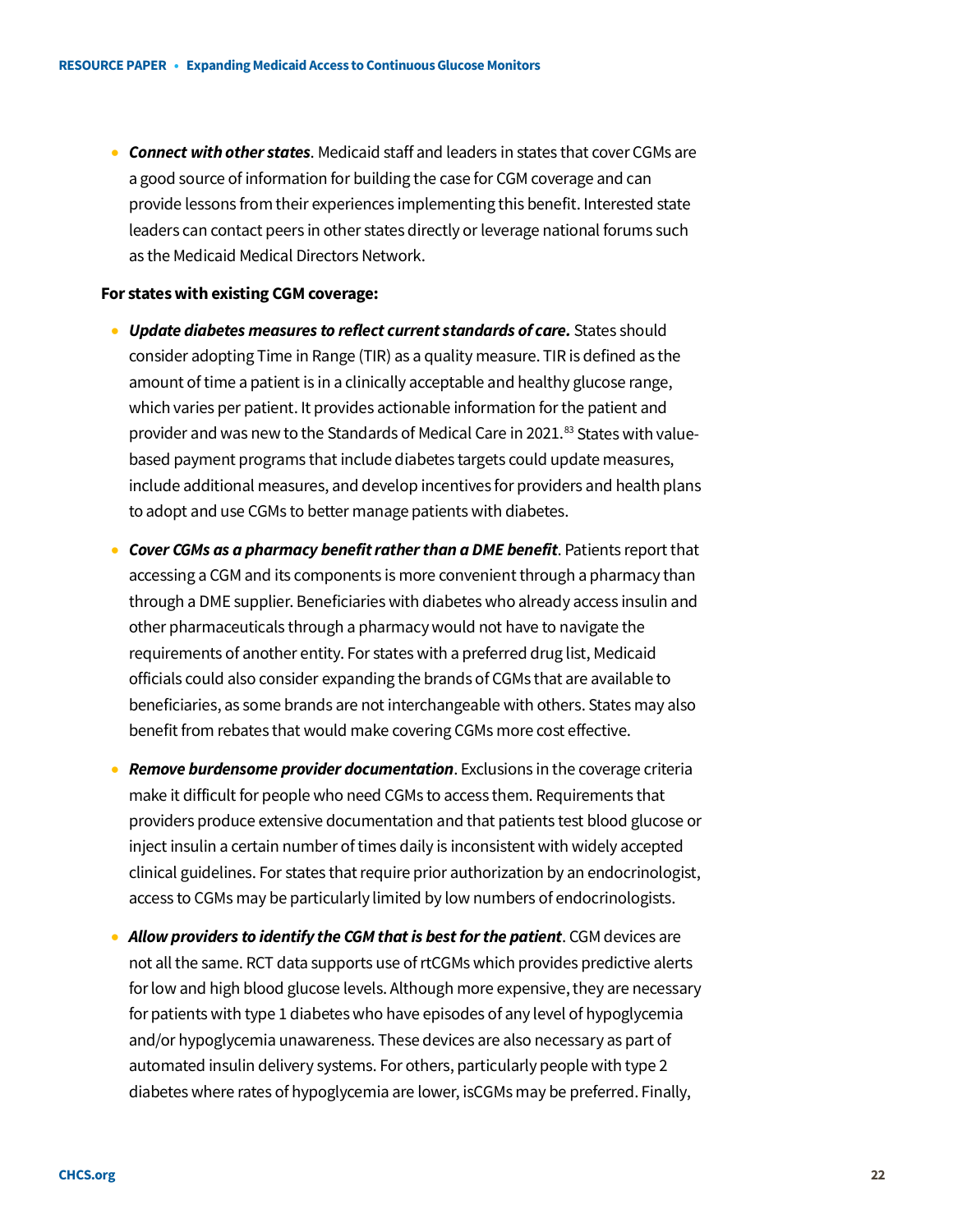some patients prefer one CGM device over another and patient preference is very important when it comes to selecting a device that is worn on the body 24/7/365 days a year.

- **Include coverage for both type 1 and type 2 populations.** While coverage is commonly seen for people with type 1 diabetes, people with type 2 diabetes who require insulin can also benefit from CGMs. States can potentially realize cost savings, better health outcomes for members, and reductions in disparities in this population.
- *Include coverage for both children and adults*. Children who age-up to the adult population should not lose access to CGMs.

# **Diabetes Community**

For the diabetes community — patients, providers, manufacturers, researchers, and diabetes-focused organizations — following are recommendations to support state Medicaid agencies in expanding coverage for and eliminating barriers to accessing CGMs.

- *Develop pilot projects to demonstrate the value of CGMs.* Before making programmatic changes, particularly those that involve financial investments, states often look favorably on pilot projects that demonstrate desired outcomes. States that do not cover CGMs could find value in seeing positive outcomes of CGM use in a population of beneficiaries. A pilot could focus on a discrete outcome, such as reducing disparities, or measuring impact on cost, health, and quality of life. Pilots could be for a geographic area or a specific population, like children with type 1 diabetes.
- *Create resources for Medicaid staff.* As described earlier, Medicaid staff and leaders often look to external resources from trusted sources to make decisions about coverage. In addition to resources that demonstrate clinical and cost outcomes, states could benefit from resources that are tailored to the state's Medicaid population and unique health needs and priorities.
- *Evaluate data to demonstrate the value of Medicaid coverage of CGMs.* While states review CGM utilization data, most states lack the resources to do robust evaluations of the effectiveness of policy changes. With state specific outcome or ROI data, states would be more likely to remove restrictions in their CGM policies, and states that do not cover CGMs would be more comfortable covering them.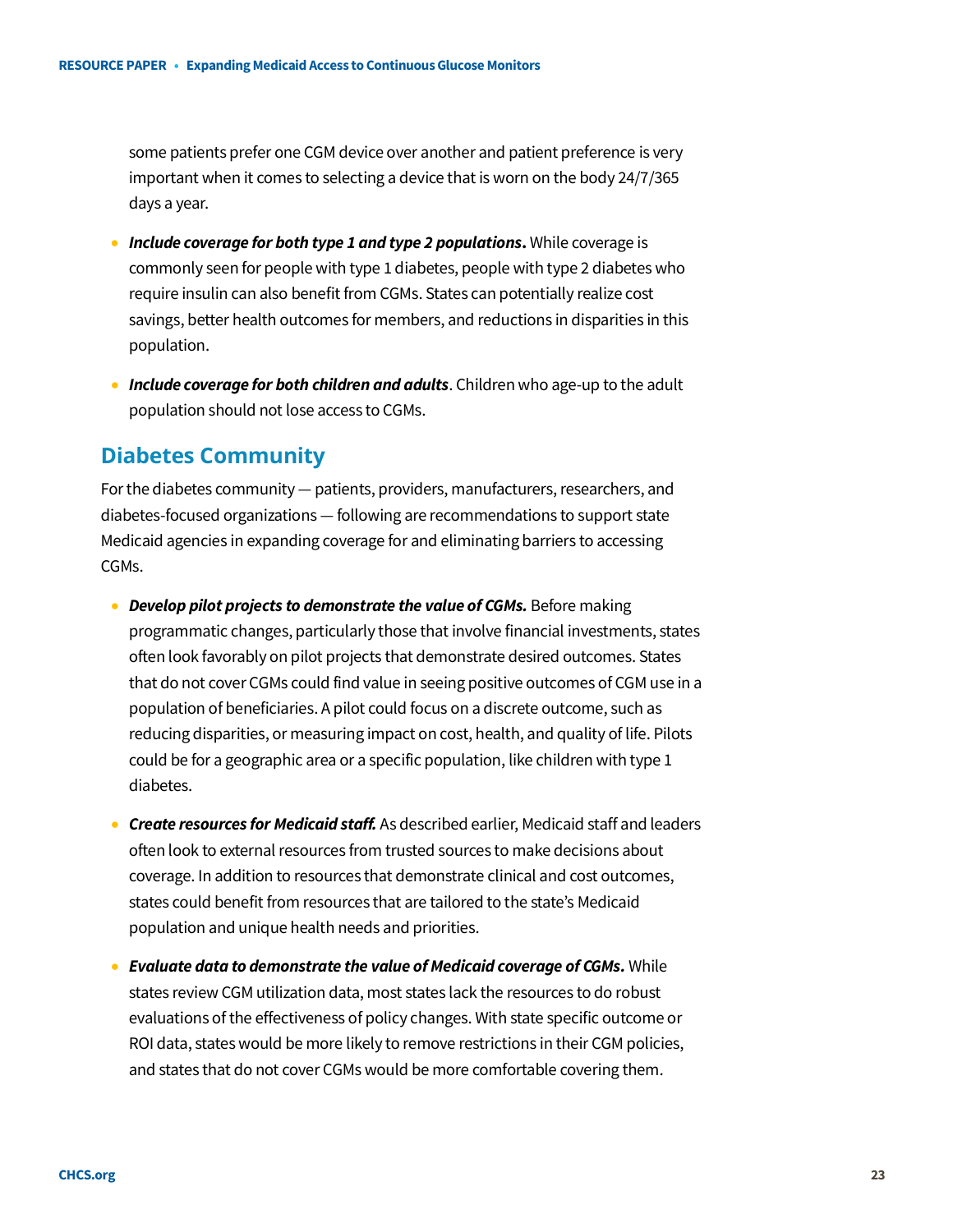- *Leverage existing stakeholder groups and external boards.* As noted on the previous page, states often look to external, independent sources for input on policy decisions. Existing boards are an opportunity to advance ideas for policy changes. Creating new task forces or groups within these existing entities to focus on CGMs and other diabetes supports can provide an additional source of credible information for state policymakers.
- *Engage state Medicaid leaders by sharing experiences of patients with diabetes.* Medicaid staff and leaders are often removed from direct, daily interactions with the individuals they serve. While most agencies value input from people with lived experience, particularly on policy changes that are under current consideration, they do not always have immediate access to those people. People with diabetes can uniquely speak to the value of CGMs, and their experiences make an impact on decision-makers.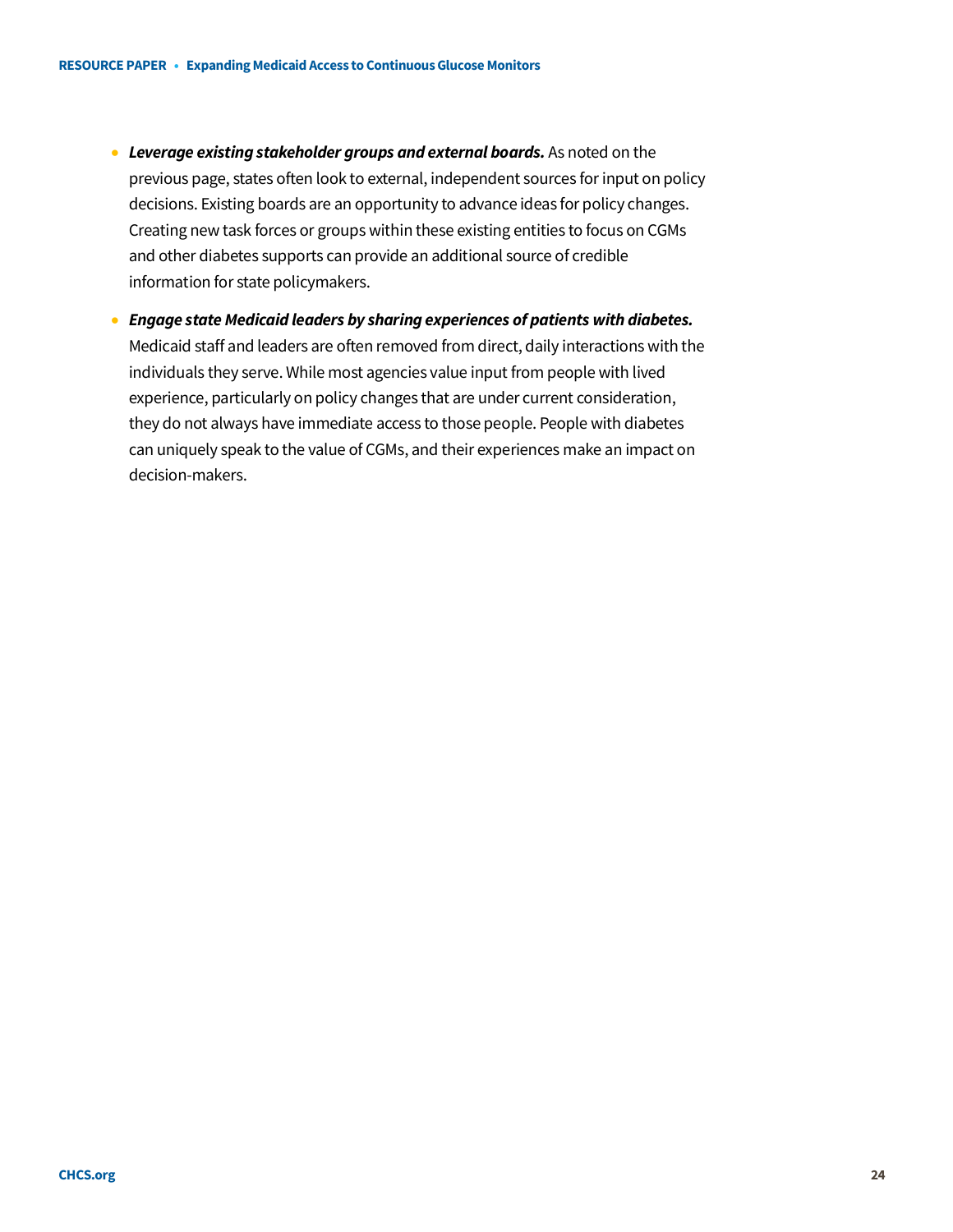# **Conclusion**

GMs have become the standard of care for people with diabetes who are insulin-treated. Observational studies and RCT data show that CGMs can help I improve patient-reported outcomes including health-related quality of life, GMs have become the standard of care for people with diabetes who are<br>insulin-treated. Observational studies and RCT data show that CGMs can hel<br>improve patient-reported outcomes including health-related quality of life,<br>r and provide health care cost savings. Widespread use of and access to CGMs, along with education and follow-up, can also help to improve health equity.

Medicaid coverage for CGMs currently varies significantly across state Medicaid programs and strict requirements for initial and ongoing coverage can interfere with access to CGMs and the ability to improve diabetes management. Recommendations in this paper for both state Medicaid programs and the diabetes community aim to facilitate increased coverage for and access to CGMs.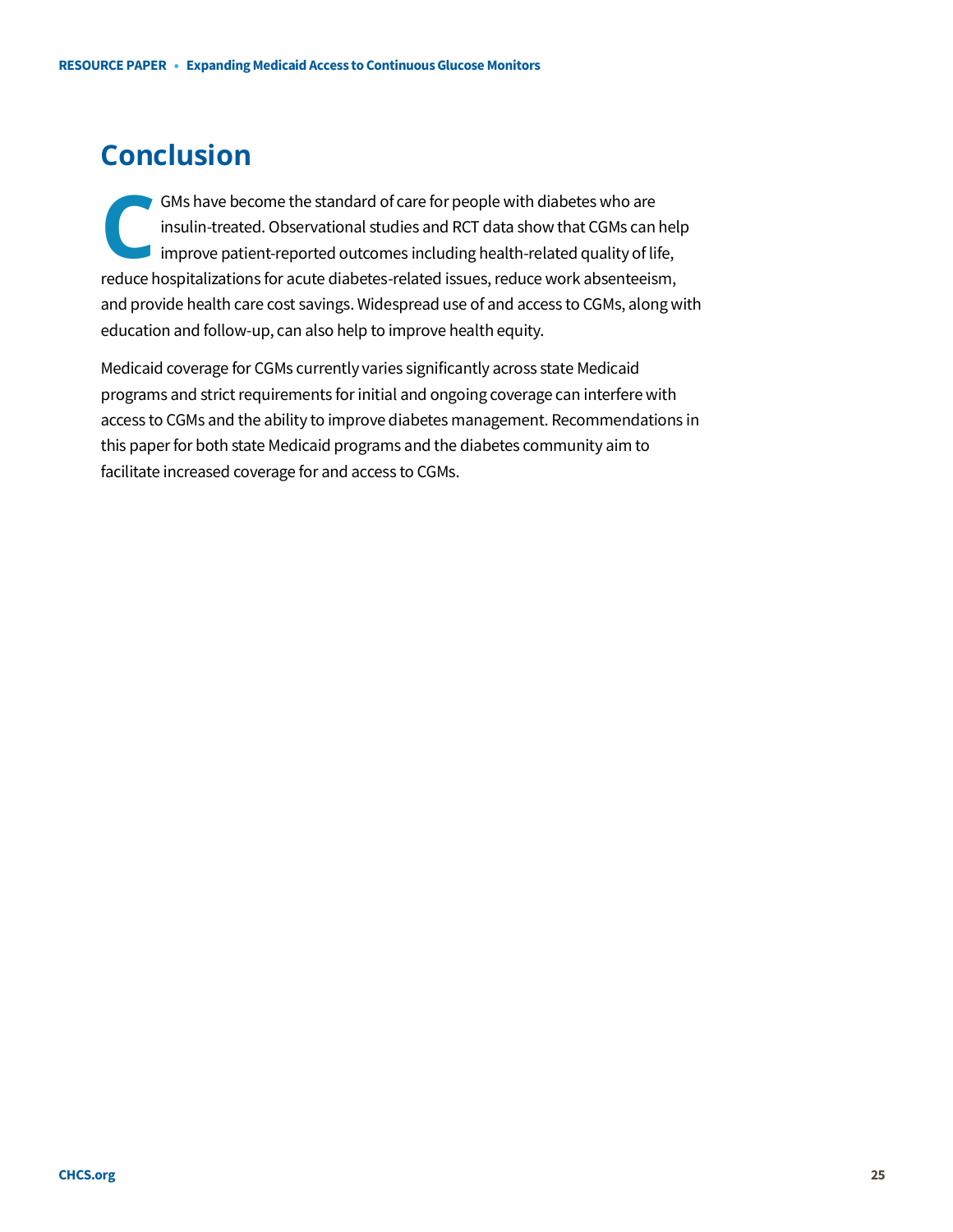# <span id="page-25-8"></span><span id="page-25-7"></span><span id="page-25-6"></span><span id="page-25-5"></span><span id="page-25-4"></span><span id="page-25-3"></span><span id="page-25-2"></span><span id="page-25-1"></span><span id="page-25-0"></span>**Appendix A. 50-State Overview of Fee-for-Service CGM Coverage Policies**

|                                             |                                |              |                          | <b>COVERAGE CRITERIA</b>         |                              |                   |                                                |                                                         |                                                                                                                                                                                                              |
|---------------------------------------------|--------------------------------|--------------|--------------------------|----------------------------------|------------------------------|-------------------|------------------------------------------------|---------------------------------------------------------|--------------------------------------------------------------------------------------------------------------------------------------------------------------------------------------------------------------|
| <b>STATE</b>                                | <b>FFS</b><br>COV <sub>1</sub> | T1           | T <sub>2</sub>           | <b>PEDIATRICS</b><br><b>ONLY</b> | <b>DME</b><br><b>BENEFIT</b> | <b>RX BENEFIT</b> | MIN. 4X/DAY<br><b>FINGERSTK.</b><br><b>BGM</b> | <b>ENDOCRIN.</b><br><b>PRESCRIBER</b><br><b>REQMNT.</b> | <b>ADDITIONAL COVERAGE NOTES</b>                                                                                                                                                                             |
| Alabama <sup>2</sup>                        | $\checkmark$                   | $\checkmark$ |                          | $\checkmark$                     | $\checkmark$                 |                   | $\checkmark$                                   |                                                         | Covers children with type 1 diabetes who are 20 years old<br>and younger with an EPSDT screening                                                                                                             |
| Alaska                                      |                                |              |                          |                                  |                              |                   |                                                |                                                         |                                                                                                                                                                                                              |
| Arizona                                     |                                |              |                          |                                  |                              |                   |                                                |                                                         |                                                                                                                                                                                                              |
| Arkansas <sup>3</sup>                       | $\checkmark$                   |              |                          |                                  |                              |                   |                                                |                                                         | Legislature passed coverage of CGM in 2021; coverage<br>criteria is not yet available; policy will go into effect in 2022                                                                                    |
| California <sup>4</sup>                     | $\checkmark$                   |              |                          |                                  |                              |                   |                                                |                                                         | Governor proposed to expand Medicaid CGM coverage to<br>adults in 2021-2022 budget; legislation to expand Mediaid<br>coverage to adult with type 1 diabetes passed and policy<br>will go into effect in 2022 |
| Colorado <sup>5</sup>                       | ✔                              | ✓            | ✔                        |                                  |                              |                   |                                                |                                                         | Has a 3x/day requirement for fingerstick BGM                                                                                                                                                                 |
| Connecticut <sup>6</sup>                    | $\checkmark$                   | $\checkmark$ | $\overline{\phantom{a}}$ |                                  |                              |                   | $\checkmark$                                   |                                                         |                                                                                                                                                                                                              |
| Delaware <sup><math>7</math></sup>          | ✔                              | ✓            | ↵                        |                                  |                              | ✓                 |                                                |                                                         |                                                                                                                                                                                                              |
| <b>District of</b><br>Columbia <sup>8</sup> | $\checkmark$                   | $\checkmark$ | $\overline{\phantom{a}}$ |                                  |                              |                   |                                                |                                                         |                                                                                                                                                                                                              |
| <b>Florida</b>                              |                                |              |                          |                                  |                              |                   |                                                |                                                         |                                                                                                                                                                                                              |
| Georgia <sup>9</sup>                        | $\checkmark$                   |              |                          |                                  |                              |                   |                                                |                                                         |                                                                                                                                                                                                              |

<sup>1</sup> Among the ten states listed in this table as having no published CGM coverage, nine states (AZ, FL, HI, KS, NE, NJ, NM, OR, TN) provide benefits for at least 83% of their Medicaid beneficiaries through Medicaid managed organizations [\(Share of Medicaid Population Covered under Different Delivery Systems, Kaiser Family Foundation\),](https://www.kff.org/medicaid/state-indicator/share-of-medicaid-population-covered-under-different-delivery-systems/?currentTimeframe=0&sortModel=%7B%22colId%22:%22Location%22,%22sort%22:%22asc%22%7D) which have the option to cover CGMs for their members. One state, AK, only has a FFS program and no published coverage was found for CGMs.

<sup>2</sup> Alabama Medicaid. Provider Manual: Durable Medical Equipment, Supplies, Appliances, Prosthetics, Orthotics and Pedorthics. [https://medicaid.alabama.gov/content/Gated/7.6.1G\\_Provider\\_Manuals/7.6.1.3G\\_July2021/Jul21\\_14.pdf.](https://medicaid.alabama.gov/content/Gated/7.6.1G_Provider_Manuals/7.6.1.3G_July2021/Jul21_14.pdf) July 2021. Accessed 11/22/2021.

3 Arkansas State Legislature. SB521 – To mandate that the Arkansas Medicaid program cover a continuous glucose monitor for an individual with diabetes. [https://www.arkleg.state.ar.us/Bills/Detail?id=SB521&ddBienniumSession=2021/2021R.](https://www.arkleg.state.ar.us/Bills/Detail?id=SB521&ddBienniumSession=2021/2021R) April 2021. Accessed 11/22/2021.

<sup>4</sup> DiaTribe Change. CGMs to be Covered Under California Medicaid's Medi-Cal[. https://diatribechange.org/index.php/news/cgms-be-covered-under-california-medicaids-medi-cal.](https://diatribechange.org/index.php/news/cgms-be-covered-under-california-medicaids-medi-cal.) August 2021. Accessed 11/22/2021.

5 Colorado Medicaid. Durable Medical Equipment, Prosthetics, Orthotics, and Supplies. [https://hcpf.colorado.gov/DMEPOS-manual#toc.](https://hcpf.colorado.gov/DMEPOS-manual#toc) Updated October 5, 2021. Accessed November 23, 2021.

<sup>6</sup> Husky Health Connecticut. Provider Policies and Procedures for CGM[. https://www.huskyhealthct.org/providers/provider\\_postings/policies\\_procedures/Continuous\\_Glucose\\_Monitors.pdf.](https://www.huskyhealthct.org/providers/provider_postings/policies_procedures/Continuous_Glucose_Monitors.pdf.%20Updated%20March%2027) March 2019. Accessed 11/22/2021. *<sup>7</sup>* Delaware Health and Social Services. 2021 Delaware Medicaid Preferred Drug List (PDL).

[https://medicaidpublications.dhss.delaware.gov/docs/DesktopModules/Bring2mind/DMX/API/Entries/Download?Command=Core\\_Download&EntryId=940&language=en-US&PortalId=0&TabId=94.](https://medicaidpublications.dhss.delaware.gov/docs/DesktopModules/Bring2mind/DMX/API/Entries/Download?Command=Core_Download&EntryId=940&language=en-US&PortalId=0&TabId=94) March 2021. Accessed 11/29/2021.

<sup>8</sup> District of Columbia Department of Health Care Finance. Pharmacy Diabetic Supply List (DSL)[. https://dc.fhsc.com/downloads/providers/DCRx\\_Diabetic\\_Supply\\_Program\\_Listing.pdf.](https://dc.fhsc.com/downloads/providers/DCRx_Diabetic_Supply_Program_Listing.pdf)October 2021. 11/29/2021.

<sup>9</sup> Georgia Medicaid. Part II: Policies and Procedures for Durable Medical Equipment Services.

https://www.mmis.georgia.gov/portal/Portals/0/StaticContent/Public/ALL/HANDBOOKS/Part%20II%20Policies%20and%20Procedures%20for%20Durable%20Medical%20Equipment%20Services%20-%20JAN%202022%2020211221134041.pdf. January 2022. Accessed 1/10/2022.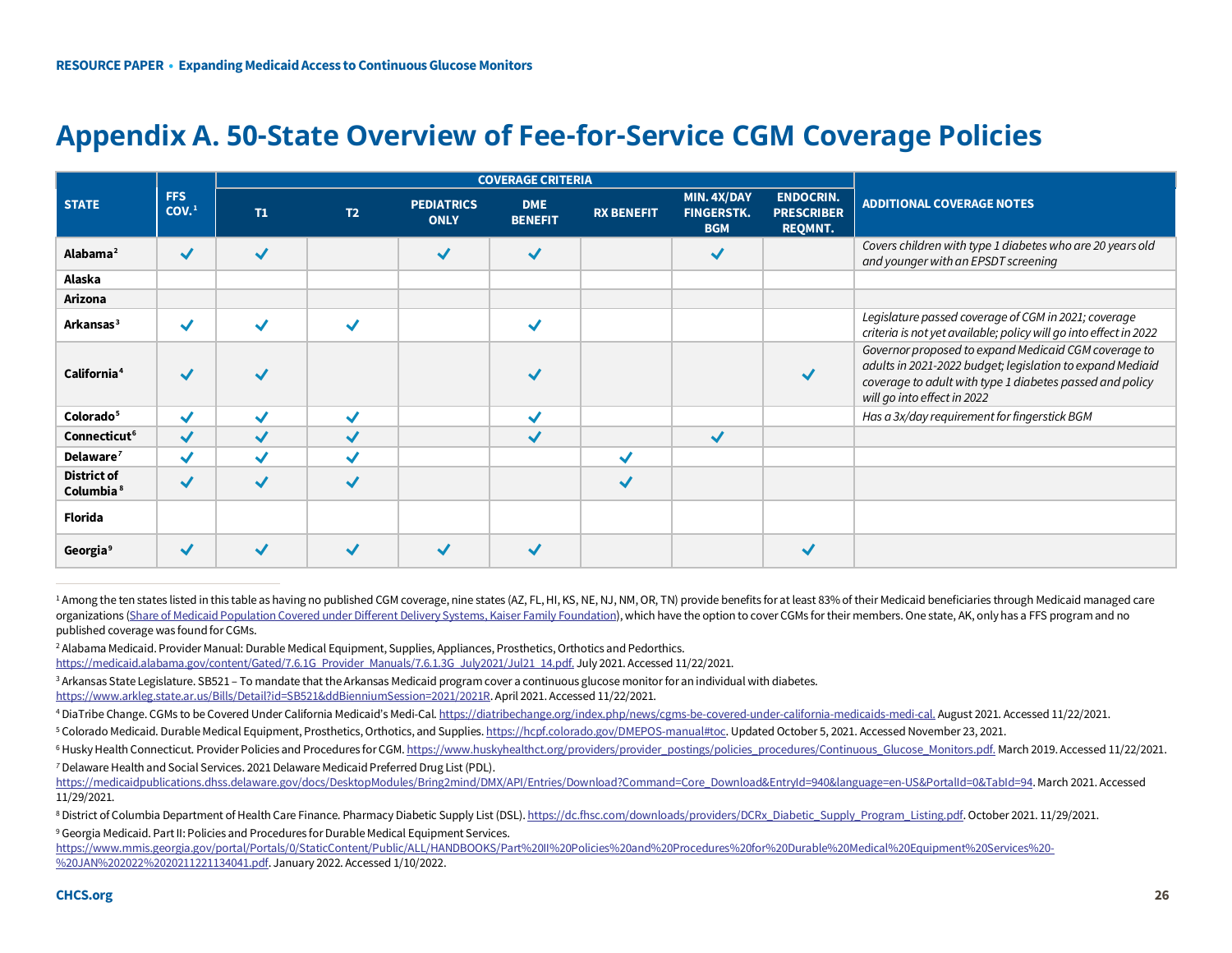<span id="page-26-7"></span><span id="page-26-6"></span><span id="page-26-5"></span><span id="page-26-4"></span><span id="page-26-3"></span><span id="page-26-2"></span><span id="page-26-1"></span><span id="page-26-0"></span>

|                         |                          |              |              | <b>COVERAGE CRITERIA</b>         |                              |                      |                                                |                                                         |                                                                                                                                                                                                                    |
|-------------------------|--------------------------|--------------|--------------|----------------------------------|------------------------------|----------------------|------------------------------------------------|---------------------------------------------------------|--------------------------------------------------------------------------------------------------------------------------------------------------------------------------------------------------------------------|
| <b>STATE</b>            | FFS<br>COV. <sup>1</sup> | T1           | T2           | <b>PEDIATRICS</b><br><b>ONLY</b> | <b>DME</b><br><b>BENEFIT</b> | <b>RX BENEFIT</b>    | MIN. 4X/DAY<br><b>FINGERSTK.</b><br><b>BGM</b> | <b>ENDOCRIN.</b><br><b>PRESCRIBER</b><br><b>REQMNT.</b> | <b>ADDITIONAL COVERAGE NOTES</b>                                                                                                                                                                                   |
| Hawaii                  |                          |              |              |                                  |                              |                      |                                                |                                                         |                                                                                                                                                                                                                    |
| Idaho <sup>10</sup>     | $\blacktriangledown$     | $\checkmark$ | $\checkmark$ |                                  | $\blacktriangledown$         |                      | $\blacktriangledown$                           |                                                         |                                                                                                                                                                                                                    |
| Illinois <sup>11</sup>  | $\blacktriangledown$     | $\checkmark$ | $\checkmark$ |                                  |                              | $\blacktriangledown$ |                                                |                                                         |                                                                                                                                                                                                                    |
| Indiana <sup>12</sup>   | $\blacktriangledown$     | $\checkmark$ | $\checkmark$ |                                  | $\blacktriangledown$         |                      | $\checkmark$                                   |                                                         |                                                                                                                                                                                                                    |
| lowa <sup>13</sup>      | $\checkmark$             | $\checkmark$ | $\checkmark$ |                                  | ✔                            |                      | $\checkmark$                                   |                                                         |                                                                                                                                                                                                                    |
| Kansas                  |                          |              |              |                                  |                              |                      |                                                |                                                         |                                                                                                                                                                                                                    |
| Kentucky <sup>14</sup>  | $\blacktriangledown$     | $\checkmark$ | $\checkmark$ |                                  |                              | $\checkmark$         |                                                |                                                         |                                                                                                                                                                                                                    |
| Louisiana <sup>15</sup> | $\blacktriangledown$     | $\checkmark$ |              |                                  | $\blacktriangledown$         |                      |                                                |                                                         |                                                                                                                                                                                                                    |
| Maine <sup>16</sup>     | $\checkmark$             |              |              |                                  |                              |                      |                                                |                                                         | CGMs are on the preferred drug list. There are age<br>requirements based on the brand: 2 years of age or older<br>for Dexcom G6, $\geq$ 14 years for Medtronic Guardian, or $\geq$ 11<br>years for Freestyle Libre |
| Maryland <sup>17</sup>  | $\blacktriangledown$     | $\checkmark$ |              |                                  | $\checkmark$                 |                      | ✓                                              | $\blacktriangledown$                                    |                                                                                                                                                                                                                    |

<sup>10</sup> Idaho Medicaid. Durable Medical Equipment, Prosthetics, Orthotics, and Supplies Prior Authorization Policy and Medical Criteria. [https://publicdocuments.dhw.idaho.gov/WebLink/DocView.aspx?id=2525&dbid=0&repo=PUBLIC-DOCUMENTS.](https://publicdocuments.dhw.idaho.gov/WebLink/DocView.aspx?id=2525&dbid=0&repo=PUBLIC-DOCUMENTS) Accessed 11/22/2021.

*<sup>11</sup>* Illinois Department of Healthcare and Family Services. Illinois Medicaid Preferred Drug List[. https://www2.illinois.gov/hfs/SiteCollectionDocuments/PDLFinal.pdf. A](https://www2.illinois.gov/hfs/SiteCollectionDocuments/PDLFinal.pdf.%20Updated%20April%201)pril 2020. Accessed 11/22/2021.

<sup>12</sup> Indiana Medicaid. Durable and Home Medical Equipment Supplies[. https://www.in.gov/medicaid/files/durable%20and%20home%20medical%20equipment%20and%20supplies.pdf.](https://www.in.gov/medicaid/files/durable%20and%20home%20medical%20equipment%20and%20supplies.pdf) March 2021. Accesses 11/22/2021.

<sup>13</sup> Iowa Medicaid Department of Human Services. Continuous Glucose Monitoring Clinical Criteria[. https://dhs.iowa.gov/sites/default/files/Continuous%20Glucose%20Monitoring.pdf?032320211648.](https://dhs.iowa.gov/sites/default/files/Continuous%20Glucose%20Monitoring.pdf?032320211648) February 2020. Accessed 11/22/2021.

<sup>&</sup>lt;sup>14</sup> Kentucky Medicaid. Fee-For-Service Pharmacy Provider Notice #249 – Diabetic Supply Changes[. https://chfs.ky.gov/agencies/dms/dpo/ppb/Documents/DiabeticSuppliesKentuckyProviderNotice.pdf.](https://chfs.ky.gov/agencies/dms/dpo/ppb/Documents/DiabeticSuppliesKentuckyProviderNotice.pdf) January 2021. Accessed 11/29/2021.

<sup>&</sup>lt;sup>15</sup> Louisiana Department of Health. Durable Medical Equipment Provider Manual. https://www.lamedicaid.com/prowweb1/Providermanuals/manuals/DME/DME.pdf. July 2021. Accessed 11/22/2021.

<sup>16</sup> Maine Department of Health and Human Services. Preferred Drug Lists[. http://www.mainecarepdl.org/pdl.](http://www.mainecarepdl.org/pdl) July 2021. Accessed 11/22/2021.

<sup>&</sup>lt;sup>17</sup> Maryland Department of Health and Mental Hygiene[. https://health.maryland.gov/mmcp/MCOupdates/Documents/pt\\_%2008-17.pdf.](https://health.maryland.gov/mmcp/MCOupdates/Documents/pt_%2008-17.pdf) Maryland Medical Assistance Program General Provider Transmittal No. 83. October 2016. Accessed 11/22/2021.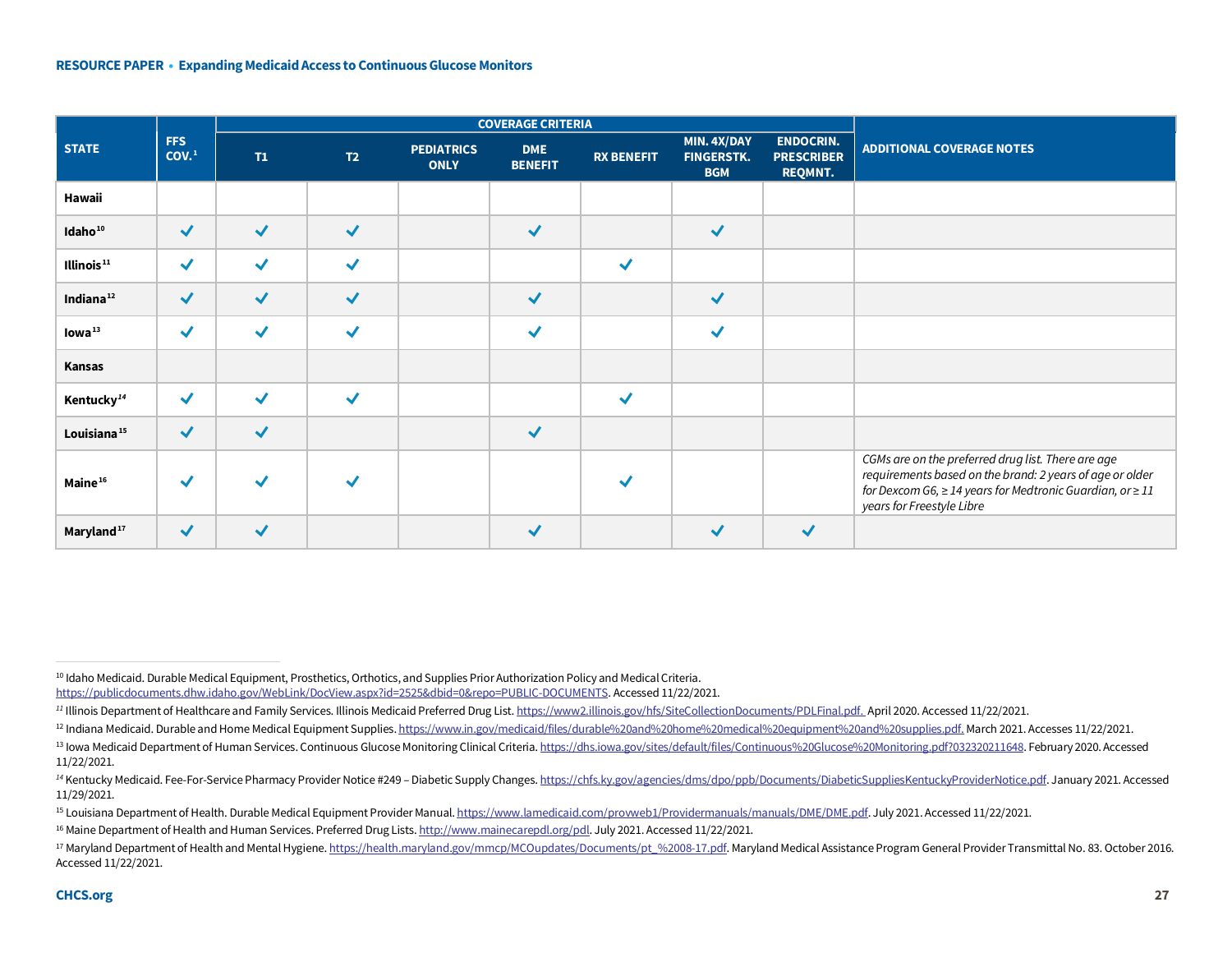<span id="page-27-7"></span><span id="page-27-6"></span><span id="page-27-5"></span><span id="page-27-4"></span><span id="page-27-3"></span><span id="page-27-2"></span><span id="page-27-1"></span><span id="page-27-0"></span>

|                                       |                                |              |                |                                  | <b>COVERAGE CRITERIA</b>     |                   |                                                |                                                         |                                                                                                                                                                                                                                                                                                                                                                                                                         |
|---------------------------------------|--------------------------------|--------------|----------------|----------------------------------|------------------------------|-------------------|------------------------------------------------|---------------------------------------------------------|-------------------------------------------------------------------------------------------------------------------------------------------------------------------------------------------------------------------------------------------------------------------------------------------------------------------------------------------------------------------------------------------------------------------------|
| <b>STATE</b>                          | <b>FFS</b><br>COV <sub>1</sub> | T1           | T <sub>2</sub> | <b>PEDIATRICS</b><br><b>ONLY</b> | <b>DME</b><br><b>BENEFIT</b> | <b>RX BENEFIT</b> | MIN. 4X/DAY<br><b>FINGERSTK.</b><br><b>BGM</b> | <b>ENDOCRIN.</b><br><b>PRESCRIBER</b><br><b>REQMNT.</b> | <b>ADDITIONAL COVERAGE NOTES</b>                                                                                                                                                                                                                                                                                                                                                                                        |
| <b>Massachusetts</b>                  | $\checkmark$                   |              |                |                                  |                              |                   |                                                |                                                         | In a November 2021 email, Dr. Mohammad Dar, Senior<br>Medical Director, said the state removed clinical coverage<br>guidelines requiring 4x/day of fingerstick BGM. Changes<br>have been made to pharmacy-side billing and approved on<br>the medical side. This has not been published yet, as this<br>state is navigating the process of the intended changes.<br>Changes can take several months before publication. |
| Michigan <sup>19</sup>                | $\blacktriangledown$           | ✔            |                |                                  |                              |                   |                                                |                                                         | The following language for fingerstick BGM criteria us used:<br>"The beneficiary's treatment plan recommends testing<br>blood glucose a minimum of four times per day."                                                                                                                                                                                                                                                 |
| Minnesota <sup>20</sup>               | $\checkmark$                   | ✓            | ✓              |                                  |                              |                   |                                                |                                                         |                                                                                                                                                                                                                                                                                                                                                                                                                         |
| Mississippi <sup>21</sup>             | $\checkmark$                   | ✔            |                |                                  | ✓                            |                   | $\checkmark$                                   |                                                         |                                                                                                                                                                                                                                                                                                                                                                                                                         |
| Missouri <sup>22</sup>                | $\checkmark$                   | ✓            |                |                                  |                              | $\checkmark$      | ✔                                              |                                                         |                                                                                                                                                                                                                                                                                                                                                                                                                         |
| Montana <sup>23</sup>                 | $\checkmark$                   | $\checkmark$ | $\checkmark$   |                                  | $\checkmark$                 |                   | $\checkmark$                                   |                                                         |                                                                                                                                                                                                                                                                                                                                                                                                                         |
| Nebraska                              |                                |              |                |                                  |                              |                   |                                                |                                                         |                                                                                                                                                                                                                                                                                                                                                                                                                         |
| Nevada <sup>24</sup>                  | $\checkmark$                   | $\checkmark$ |                |                                  |                              | $\checkmark$      |                                                |                                                         |                                                                                                                                                                                                                                                                                                                                                                                                                         |
| <b>New</b><br>Hampshire <sup>25</sup> | ✔                              |              |                |                                  |                              |                   |                                                |                                                         | Dexcom CGMs are the preferred continuous glucose<br>monitoring systems; does not cover non-preferred monitors<br>unless the physician has requested an override                                                                                                                                                                                                                                                         |
| <b>New Jersey</b>                     |                                |              |                |                                  |                              |                   |                                                |                                                         |                                                                                                                                                                                                                                                                                                                                                                                                                         |

18 Massachusetts MassHealth. Guidelines for Medical Necessity Determination for Diabetes Management Devices: Continuous Glucose Monitoring Systems and Insulin Pumps[. https://www.mass.gov/doc/guidelines-for-medical](https://www.mass.gov/doc/guidelines-for-medical-necessity-determination-for-diabetes-management-0/download)[necessity-determination-for-diabetes-management-0/download.](https://www.mass.gov/doc/guidelines-for-medical-necessity-determination-for-diabetes-management-0/download) August 2021. Accessed 11/22/2021.

<sup>21</sup> Mississippi Division of Medicaid. Title 23: Medicaid Part 209 Durable Equipment and Medical Supplies[. https://www.medicaid.ms.gov/wp-content/uploads/2014/01/Admin-Code-Part-209.pdf.](https://www.medicaid.ms.gov/wp-content/uploads/2014/01/Admin-Code-Part-209.pdf) September 2018. Accessed 11/22/2021.

<sup>22</sup> Missouri Department of Social Services. Provider Bulletin Volume 42 Number 36: Diabetes Supplies – Updated[. https://dss.mo.gov/mhd/providers/pdf/bulletin42-36.pdf.](https://dss.mo.gov/mhd/providers/pdf/bulletin42-36.pdf) March 2020. Accessed 12/1/2021.

<sup>23</sup> Montana Department of Public Health and Human Services. Durable Medical Equipment, Prosthetics, Orthotics, and Medical Supplies Manual.

[https://medicaidprovider.mt.gov/manuals/durablemedicalequipmentprostheticsorthoticsandmedicalsuppliesmanual.](https://medicaidprovider.mt.gov/manuals/durablemedicalequipmentprostheticsorthoticsandmedicalsuppliesmanual) December 2020. Accessed 11/22/2021.

<sup>25</sup> New Hampshire Department of Health and Human Services. New Hampshire Medicaid Pharmacy Program: New Hampshire Medicaid Diabetic Supply Program. [https://nhcontent.magellanmedicaid.com/Downloads/provider/NHRx\\_notification\\_20211001.pdf.](https://nhcontent.magellanmedicaid.com/Downloads/provider/NHRx_notification_20211001.pdf) October 2021. Accessed November 30, 2021.

<sup>19</sup> Michigan Department of Health and Human Services. Medicaid Provider Manual[. https://www.mdch.state.mi.us/dch-medicaid/manuals/MedicaidProviderManual.pdf.](https://www.mdch.state.mi.us/dch-medicaid/manuals/MedicaidProviderManual.pdf) October 2021. Accessed 11/22/2021.

<sup>&</sup>lt;sup>20</sup> Minnesota Department of Human Services. Minnesota Fee-for-Service and Managed Care Medicaid[. https://mn.gov/dhs/assets/preferred-drug-list-2021-10-01\\_tcm1053-499882.pdf.](https://mn.gov/dhs/assets/preferred-drug-list-2021-10-01_tcm1053-499882.pdf) October 2021. Accessed 11/29/2021.

<sup>&</sup>lt;sup>24</sup> Nevada Department of Health and Human Services. Diabetic Supply Policy Changes for Nevada Medicaid. [https://www.medicaid.nv.gov/Downloads/provider/web\\_announcement\\_2061\\_20191230.pdf.](https://www.medicaid.nv.gov/Downloads/provider/web_announcement_2061_20191230.pdf) December 2021. Accessed 11/22/2021.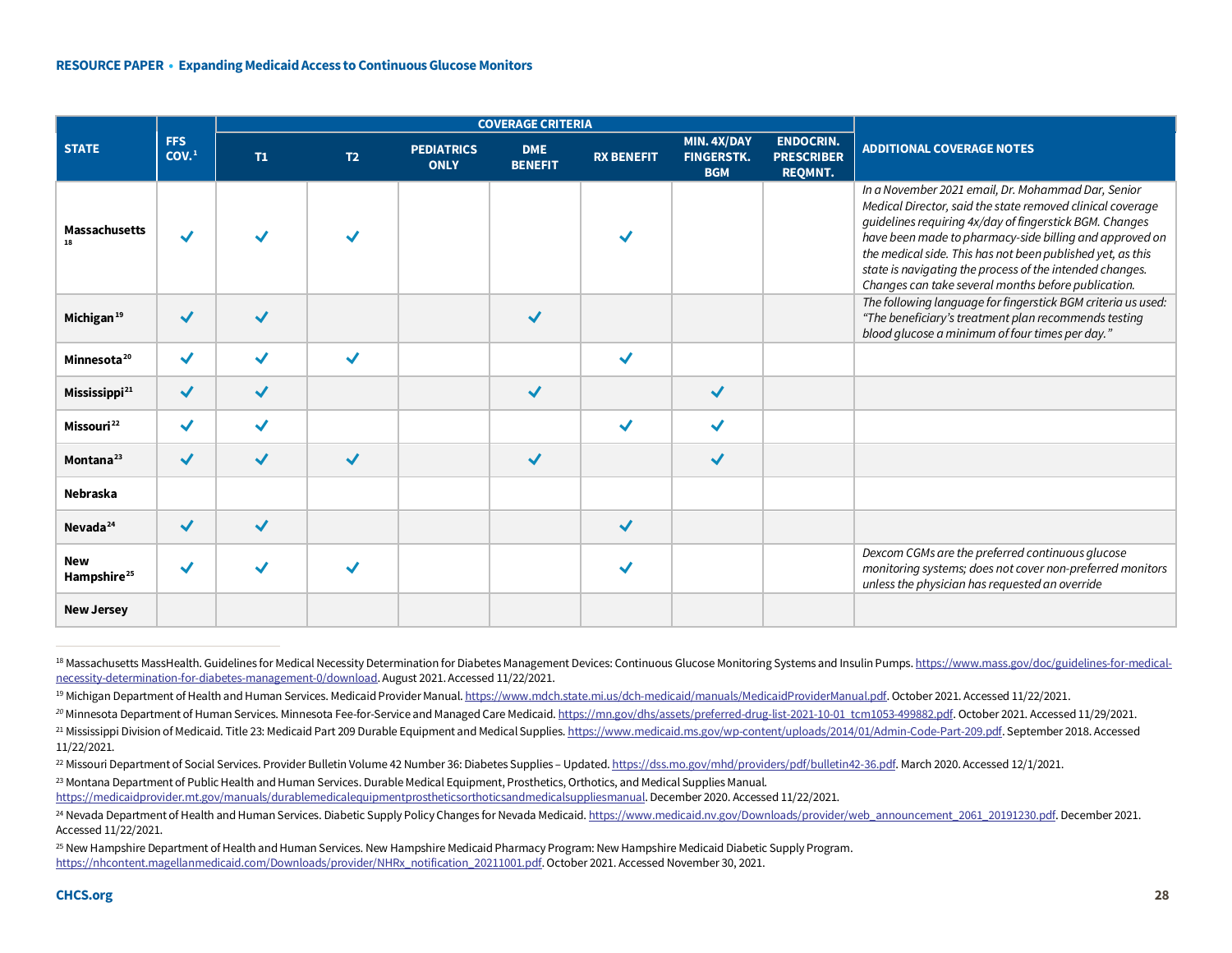<span id="page-28-8"></span><span id="page-28-7"></span><span id="page-28-6"></span><span id="page-28-5"></span><span id="page-28-4"></span><span id="page-28-3"></span><span id="page-28-2"></span><span id="page-28-1"></span><span id="page-28-0"></span>

|                                 |                      |              |                      | <b>COVERAGE CRITERIA</b>         |                              |                   |                                                |                                                         |                                                                                                                                                             |
|---------------------------------|----------------------|--------------|----------------------|----------------------------------|------------------------------|-------------------|------------------------------------------------|---------------------------------------------------------|-------------------------------------------------------------------------------------------------------------------------------------------------------------|
| <b>STATE</b>                    | <b>FFS</b><br>COV.1  | T1           | T2                   | <b>PEDIATRICS</b><br><b>ONLY</b> | <b>DME</b><br><b>BENEFIT</b> | <b>RX BENEFIT</b> | MIN. 4X/DAY<br><b>FINGERSTK.</b><br><b>BGM</b> | <b>ENDOCRIN.</b><br><b>PRESCRIBER</b><br><b>REQMNT.</b> | <b>ADDITIONAL COVERAGE NOTES</b>                                                                                                                            |
| <b>New Mexico</b>               |                      |              |                      |                                  |                              |                   |                                                |                                                         |                                                                                                                                                             |
| New York <sup>26</sup>          | $\blacktriangledown$ | $\checkmark$ |                      |                                  |                              | $\checkmark$      |                                                | $\blacktriangledown$                                    |                                                                                                                                                             |
| North<br>Carolina <sup>27</sup> | $\checkmark$         | ✓            | $\checkmark$         |                                  |                              | ✓                 | $\checkmark$                                   |                                                         |                                                                                                                                                             |
| North Dakota <sup>28</sup>      | $\checkmark$         | ✓            | $\checkmark$         |                                  |                              | $\checkmark$      |                                                |                                                         |                                                                                                                                                             |
| Ohio <sup>29</sup>              | $\checkmark$         | $\checkmark$ | $\checkmark$         |                                  |                              | ✓                 |                                                |                                                         |                                                                                                                                                             |
| Oklahoma <sup>30</sup>          | $\blacktriangledown$ | $\checkmark$ | $\blacktriangledown$ |                                  |                              | $\checkmark$      | $\blacktriangledown$                           |                                                         | Policy does not include children with type 2 diabetes                                                                                                       |
| <b>Oregon</b>                   |                      |              |                      |                                  |                              |                   |                                                |                                                         |                                                                                                                                                             |
| Pennsylvania <sup>31</sup>      | $\checkmark$         |              | ✓                    |                                  |                              |                   |                                                |                                                         | Dexcom products are a preferred pharmacy benefit,<br>meaning prior authorization will not be required; all other<br>CGMs products are available through DME |
| Rhode Island <sup>32</sup>      | $\checkmark$         | $\checkmark$ |                      |                                  | ✓                            |                   | ✓                                              |                                                         |                                                                                                                                                             |
| South<br>Carolina <sup>33</sup> | $\blacktriangledown$ | ✓            |                      |                                  | ✔                            | $\checkmark$      | $\checkmark$                                   | $\blacktriangledown$                                    | After July 1, 2019, certain CGMs are covered under the<br>pharmacy benefit; however, CGMs are still offered as a DME<br>benefit                             |
| South<br>Dakota <sup>34</sup>   | $\checkmark$         |              |                      |                                  | ✓                            |                   | ✓                                              | $\checkmark$                                            |                                                                                                                                                             |

<sup>26</sup> New York State Department of Health. Update to NYS Medicaid Fee-for-Service Preferred Diabetic Supply Program[. https://newyork.fhsc.com/downloads/providers/NYRx\\_provider\\_notification\\_20210628.pdf.](https://newyork.fhsc.com/downloads/providers/NYRx_provider_notification_20210628.pdf) July 2021. Accessed 11/24/2021.

<sup>&</sup>lt;sup>27</sup> North Carolina Medicaid. Outpatient Pharmacy Prior Approval Criteria: Systems (CGM) and Related Supplies[. https://medicaid.ncdhhs.gov/media/9011/open.](https://medicaid.ncdhhs.gov/media/9011/open) April 2021. Accessed 11/24/2021.

<sup>&</sup>lt;sup>28</sup> North Dakota Medicaid. North Dakota Medicaid Preferred Diabetic Supply[. http://www.hidesigns.com/ndmedicaid/pdsl.pdf.](http://www.hidesigns.com/ndmedicaid/pdsl.pdf) October 2021. Accessed November 24, 2021.

<sup>&</sup>lt;sup>29</sup> Ohio Department of Medicaid. 2021 Preferred Diabetic Supply List[. https://pharmacy.medicaid.ohio.gov/sites/default/files/20210701\\_OH\\_July\\_2021\\_PDSL.pdf.](https://pharmacy.medicaid.ohio.gov/sites/default/files/20210701_OH_July_2021_PDSL.pdf#overlay-context=drug-coverage) July 2021. Accessed 11/24/2021.

<sup>30</sup> Oklahoma Health Care Authority. Diabetic Supplies for Pharmacy[. https://oklahoma.gov/ohca/providers/types/pharmacy/diabetic-supplies-for-pharmacy.html.](https://oklahoma.gov/ohca/providers/types/pharmacy/diabetic-supplies-for-pharmacy.html) May 2021. Accessed 11/22/2021.

*<sup>31</sup>* Pennsylvania Department of Human Services. Provider Quick Tips: DexCom Continuous Glucose Monitoring Products Coverage[. https://www.dhs.pa.gov/providers/Quick-Tips/Documents/PROMISeQuickTip248.pdf.](https://www.dhs.pa.gov/providers/Quick-Tips/Documents/PROMISeQuickTip248.pdf) May 2020. Accessed 11/22/2021.

<sup>32</sup> State of Rhode Island Executive Office of Health and Human Services. Coverage Guidelines for Durable Medical Equipment.

[https://eohhs.ri.gov/ProvidersPartners/ProviderManualsGuidelines/MedicaidProviderManual/DME/CoverageGuidelinesforDurableMedicalEquipment.aspx.](https://eohhs.ri.gov/ProvidersPartners/ProviderManualsGuidelines/MedicaidProviderManual/DME/CoverageGuidelinesforDurableMedicalEquipment.aspx) Accessed 11/24/2021.

<sup>33</sup> South Carolina Department of Health and Human Services. Durable Medical Equipment Services Provider Manual[. https://provider.scdhhs.gov/internet/pdf/manuals/dme/Manual.pdf.](https://provider.scdhhs.gov/internet/pdf/manuals/dme/Manual.pdf) October 2021. Accessed 11/24/2021.

<sup>34</sup> South Dakota Medicaid. Billing and Policy Manual: Durable Medical Equipment, Prosthetics, Orthotics, and Supplies. [https://dss.sd.gov/docs/medicaid/providers/billingmanuals/Professional/Durable\\_Medical\\_Equipment.pdf.](https://dss.sd.gov/docs/medicaid/providers/billingmanuals/Professional/Durable_Medical_Equipment.pdf) October 2021. Accessed 11/24/2021.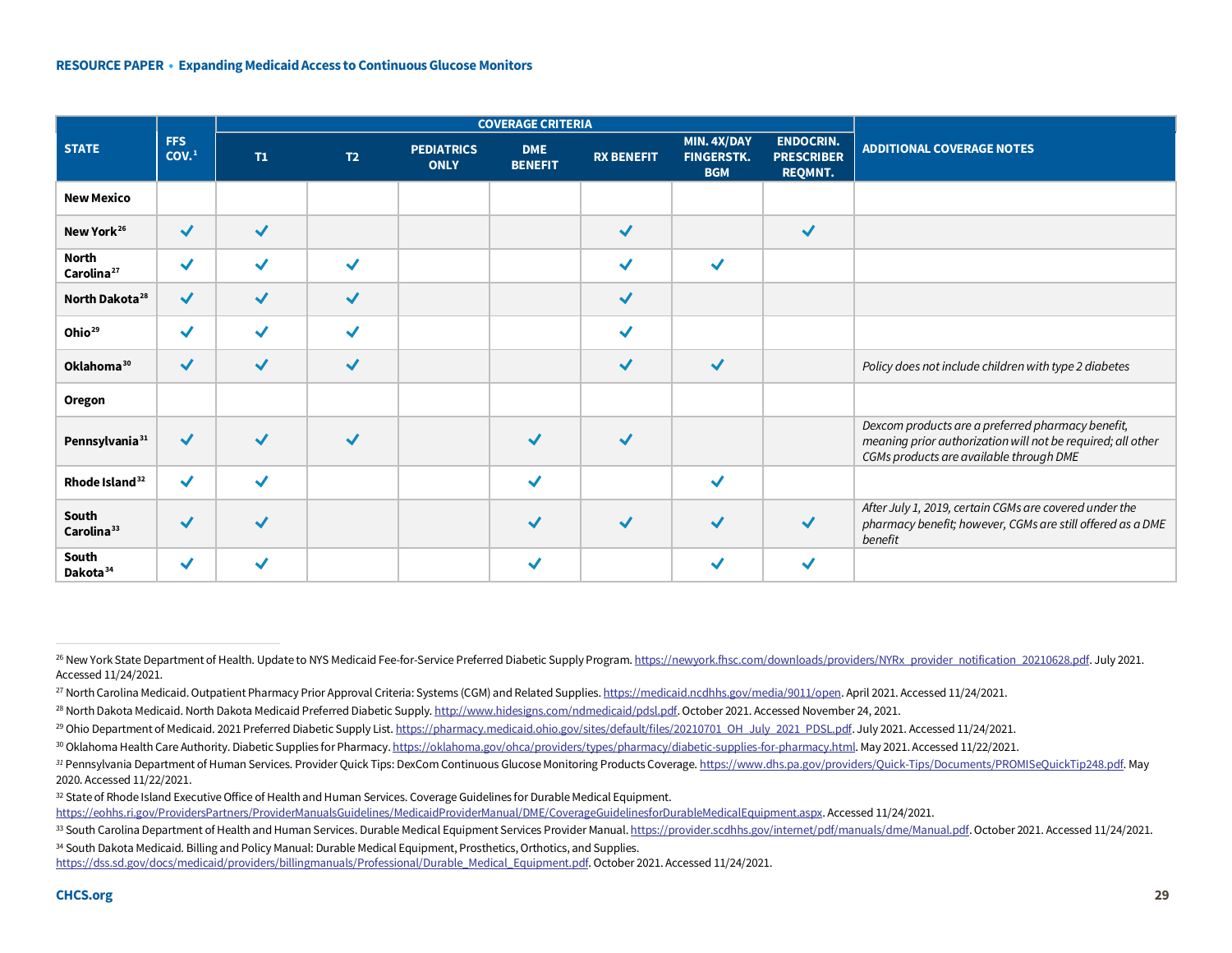<span id="page-29-8"></span><span id="page-29-7"></span><span id="page-29-6"></span><span id="page-29-5"></span><span id="page-29-4"></span><span id="page-29-3"></span><span id="page-29-2"></span><span id="page-29-1"></span><span id="page-29-0"></span>

|                                   |                                | <b>COVERAGE CRITERIA</b> |                |                                  |                              |                   |                                                |                                                         |                                                                                                                                                                     |
|-----------------------------------|--------------------------------|--------------------------|----------------|----------------------------------|------------------------------|-------------------|------------------------------------------------|---------------------------------------------------------|---------------------------------------------------------------------------------------------------------------------------------------------------------------------|
| <b>STATE</b>                      | <b>FFS</b><br>COV <sub>1</sub> | T1                       | T <sub>2</sub> | <b>PEDIATRICS</b><br><b>ONLY</b> | <b>DME</b><br><b>BENEFIT</b> | <b>RX BENEFIT</b> | MIN. 4X/DAY<br><b>FINGERSTK.</b><br><b>BGM</b> | <b>ENDOCRIN.</b><br><b>PRESCRIBER</b><br><b>REQMNT.</b> | <b>ADDITIONAL COVERAGE NOTES</b>                                                                                                                                    |
| Tennessee <sup>35</sup>           |                                |                          |                |                                  |                              |                   |                                                |                                                         |                                                                                                                                                                     |
| Texas <sup>36</sup>               | $\checkmark$                   | ✓                        | √              |                                  |                              |                   | $\checkmark$                                   |                                                         |                                                                                                                                                                     |
| Utah <sup>37</sup>                | $\checkmark$                   |                          |                |                                  |                              |                   |                                                |                                                         | Covers Dexcom G6 CGM under preferred drug list; Freestyle<br>Libre and Guardian Connect as non-preferred; non-<br>preferred must be approved and billed through DME |
| Vermont <sup>38</sup>             | $\checkmark$                   | ┙                        | √              |                                  |                              | ✓                 |                                                |                                                         | Covers Dexcom G6 and Freestyle Libre CGMs under<br>preferred drug list, and Medtronic CGMs as non-preferred                                                         |
| Virginia <sup>39</sup>            | $\checkmark$                   | √                        |                |                                  |                              |                   | $\checkmark$                                   |                                                         | Policy does not include children with type 2 diabetes                                                                                                               |
| Washington<br>State <sup>40</sup> | $\checkmark$                   |                          |                |                                  |                              |                   |                                                |                                                         | Minimum 4x/day fingerstick blood glucose monitoring only<br>required for adults with type 2 diabetes                                                                |
| West Virginia <sup>41</sup>       | $\checkmark$                   | √                        | $\checkmark$   |                                  |                              | $\checkmark$      | $\checkmark$                                   |                                                         |                                                                                                                                                                     |
| Wisconsin <sup>42</sup>           | $\checkmark$                   | √                        |                |                                  |                              |                   | ✔                                              | $\checkmark$                                            | CGMs are covered only for adults 25 years of age or older<br>with type 1 diabetes                                                                                   |
| Wyoming <sup>43</sup>             | $\checkmark$                   |                          |                |                                  |                              |                   |                                                |                                                         |                                                                                                                                                                     |

<sup>35</sup> There is no published FFS coverage, however, most Medicaid consumers in Tennessee receive services through Medicaid managed care organizations which can provide coverage.

<sup>36</sup> Texas Health and Human Services. Texas Medicaid Provider Procedures Manual: Volumes 1 & 2[. https://www.tmhp.com/sites/default/files/file-library/resources/provider-manuals/tmppm/archives/2021-08-TMPPM.pdf.](https://www.tmhp.com/sites/default/files/file-library/resources/provider-manuals/tmppm/archives/2021-08-TMPPM.pdf)  August 2021. Accessed 11/24/2021.

<sup>37</sup> Utah Department of Health. Preferred Drug List[. https://medicaid.utah.gov/pharmacy/preferred-drug-list/.](https://medicaid.utah.gov/pharmacy/preferred-drug-list/) October 2021. Accessed 11/24/2021.

<sup>38</sup> Department of Vermont Health Access Pharmacy Benefit Management Program. Vermont Preferred Drug List and Drugs Requiring Prior Authorization. [https://dvha.vermont.gov/sites/dvha/files/documents/providers/Pharmacy/VERMONT%20PDL.pdf.](https://dvha.vermont.gov/sites/dvha/files/documents/providers/Pharmacy/VERMONT%20PDL.pdf) October 2021. Accessed 11/24/2021.

<sup>39</sup> Virginia Medicaid. Provider Manual: Durable Medical Equipment & Supplies, Chapter IV Covered Services and Limitations[. https://www.virginiamedicaid.dmas.virginia.gov/wps/portal/ProviderManual/.](https://www.virginiamedicaid.dmas.virginia.gov/wps/portal/ProviderManual/) June 2021. Accessed 11/24/2021.

<sup>40</sup> Washington State Health Care Authority. Home Infusion Therapy and Parenteral Nutrition Program Billing Guide[. https://www.hca.wa.gov/assets/billers-and-providers/Home-infusion-therapy-bg-20211001.pdf.](https://www.hca.wa.gov/assets/billers-and-providers/Home-infusion-therapy-bg-20211001.pdf) October 2021. Accessed 11/24/2021.

<sup>41</sup> State of West Virginia Department of Health and Human Resources Bureau for Medical Services. Office of Pharmacy Service Prior Authorization Criteria: Continuous Glucose Monitors (Freestyle Libre & Dexcom). [https://dhhr.wv.gov/bms/BMS%20Pharmacy/Documents/Continuous%20Glucose%20Monitors%202019.2d.pdf.](https://dhhr.wv.gov/bms/BMS%20Pharmacy/Documents/Continuous%20Glucose%20Monitors%202019.2d.pdf) May 2019. Accessed 11/24/2021.

<sup>42</sup> Wisconsin Department of Health Services. BadgerCare Plus and Medicaid. Handbook Area: Disposable Medical Supplies: Prior Authorization. [https://www.forwardhealth.wi.gov/WIPortal/Subsystem/KW/Print.aspx?ia=1&p=1&sa=16&s=3&c=11&nt=.](https://www.forwardhealth.wi.gov/WIPortal/Subsystem/KW/Print.aspx?ia=1&p=1&sa=16&s=3&c=11&nt=) Accessed 11/24/2021*.*

<sup>43</sup> Wyoming Department of Health. Wyoming Medicaid: Preferred Drug List[. http://www.wymedicaid.org/sites/default/files/ghs-files/pdl/2021-10-18/pdl101821.pdf.](http://www.wymedicaid.org/sites/default/files/ghs-files/pdl/2021-10-18/pdl101821.pdf) October 2021. Accessed 11/30/2021.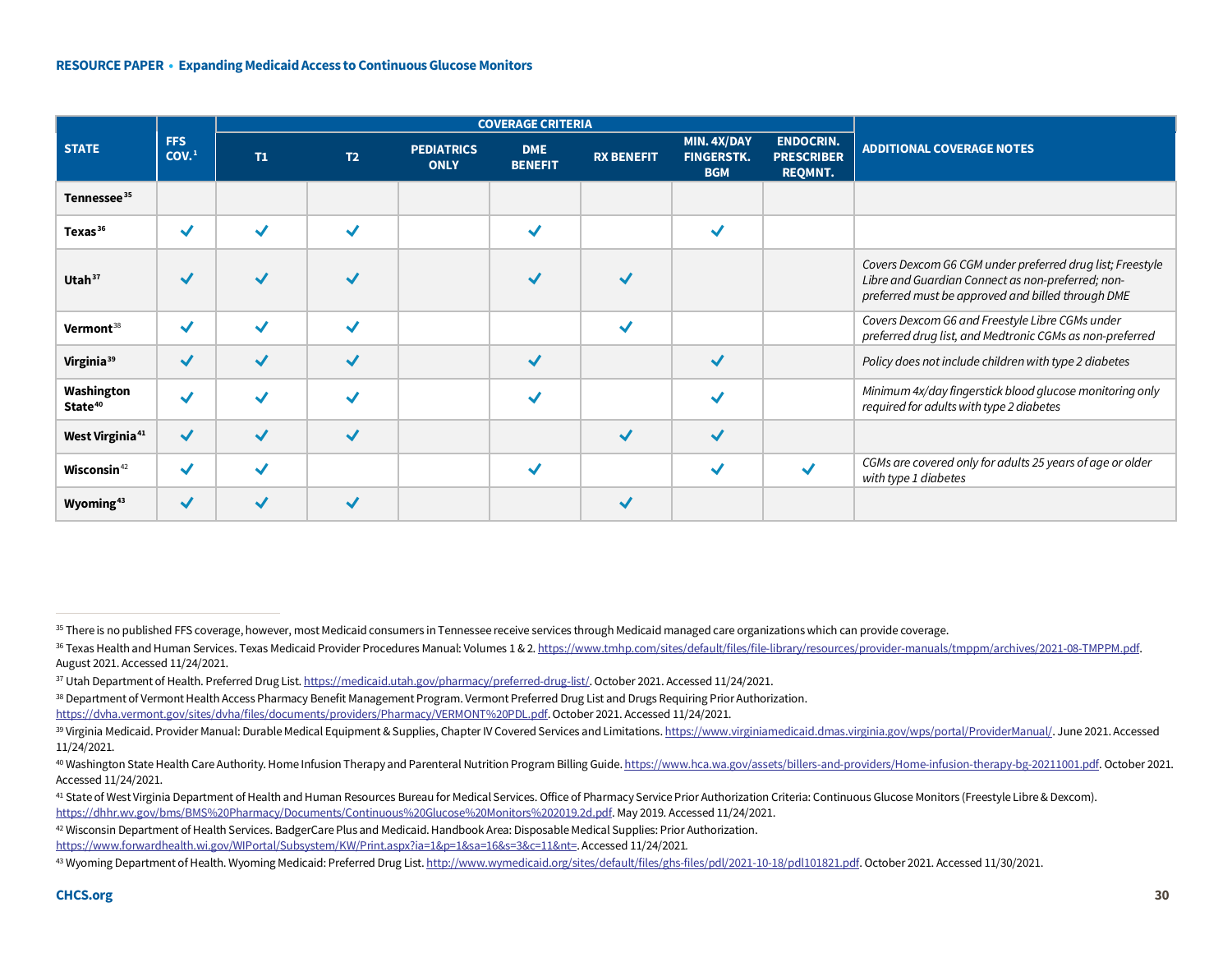# <span id="page-30-14"></span><span id="page-30-13"></span><span id="page-30-12"></span><span id="page-30-11"></span><span id="page-30-10"></span><span id="page-30-9"></span><span id="page-30-8"></span><span id="page-30-7"></span><span id="page-30-6"></span><span id="page-30-5"></span><span id="page-30-4"></span><span id="page-30-3"></span><span id="page-30-2"></span><span id="page-30-1"></span><span id="page-30-0"></span>**Appendix B. State Fee-for-Service CGM Coverage Policies At-A-Glance**

| $\blacksquare$ CGMS COVERED UNDER $^{44}$    | <b>STATES</b>                                                                                                                                         |
|----------------------------------------------|-------------------------------------------------------------------------------------------------------------------------------------------------------|
| Preferred drug list <sup>45</sup>            | <sup>1</sup> Delaware, District of Columbia, Illinois, Kentucky, Ohio, Pennsylvania, <sup>47</sup> Maine, Massachusetts, <sup>48</sup> Minnesota, New |
| Preferred diabetic supply list <sup>46</sup> | Hampshire, North Dakota, Utah, <sup>49</sup> Vermont, Wyoming                                                                                         |

| <b>CGM COVERED FOR</b>                                             | <b>STATES</b>                                                                                                                                                             |
|--------------------------------------------------------------------|---------------------------------------------------------------------------------------------------------------------------------------------------------------------------|
| T1 & T2 on insulin pumps or multiple daily insulin injections      | Oklahoma, North Carolina, West Virginia                                                                                                                                   |
| All ages                                                           |                                                                                                                                                                           |
| Pharmacy benefit                                                   |                                                                                                                                                                           |
| With prescriber and/or fingerstick monitoring requirements         |                                                                                                                                                                           |
| T1 & T2 on insulin pumps or multiple daily insulin injections      | Arkansas, Colorado, Virginia <sup>50</sup>                                                                                                                                |
| All ages                                                           |                                                                                                                                                                           |
| DME benefit                                                        |                                                                                                                                                                           |
| Without prescriber and/or fingerstick monitoring requirements      |                                                                                                                                                                           |
| T1 & T2 on insulin pumps or multiple daily insulin injections      | Connecticut, Idaho, Indiana, Iowa, Montana, Texas, Washington State                                                                                                       |
| All ages                                                           |                                                                                                                                                                           |
| DME benefit                                                        |                                                                                                                                                                           |
| With prescriber and/or fingerstick monitoring requirements         |                                                                                                                                                                           |
| T1 only                                                            | California, Louisiana, Maryland, Michigan, Mississippi, Missouri, <sup>51</sup> Nevada, <sup>52</sup> New York, <sup>53</sup> Rhode Island, South Carolina, <sup>54</sup> |
| All ages                                                           | South Dakota                                                                                                                                                              |
| T1 and/or T2 on insulin pumps or multiple daily insulin injections | Alabama, 55 Georgia, 56 Wisconsin <sup>57</sup>                                                                                                                           |
| Children or adults only                                            |                                                                                                                                                                           |
| States with no published coverage <sup>58</sup>                    | Alaska, Arizona, Florida, Hawaii, Kansas, Nebraska, New Jersey, New Mexico, Oregon, Tennessee                                                                             |

<sup>44</sup> In states where CGMs is on the preferred drug list or preferred diabetic supply list there are not strict exclusionary criteria. While this is the easiest method for Medicaid patients to have access to CGM, it is not

<sup>45</sup> Delaware, District of Columbia, Minnesota, New Hampshire, Pennsylvania, Vermont, Utah, Maine, Illinois, Wyoming, and Oregon have at least one CGM brand in their Preferred Drug List.<br><sup>46</sup> North Dakota, Ohio, and Kentuc

48 CHCS was unable to find CGMs included in a Preferred Diabetic Supply List or Preferred Drug List in Massachusetts, however, Massachusetts is the only other state that provides CGM coverage for people of all ages with ty and type 2 diabetes on insulin pumps or multiple daily insulin injections, as a pharmacy benefit, and without prescriber and fingerstick monitoring criteria.<br><sup>49</sup> Utah's non-preferred products must be approved and billed t

<sup>50</sup> Virginia does not include coverage for CGMs for children with type 2 diabetes on insulin pumps or multiple daily insulin injections.

<sup>51</sup> Missouri covers CGMs under pharmacy benefit.

<sup>52</sup> Nevada covers CGMs under pharmacy benefit.

<sup>53</sup> New York covers CGMs under pharmacy benefit.

<sup>54</sup> South Carolina covers CGMs as a DME and pharmacy benefit.

<sup>55</sup> Alabama covers CGMs for children with type 1 diabetes only.

<sup>56</sup> Georgia covers CGMs only for children with type 1 and type 2 diabetes on insulin pumps or multiple daily insulin injections.

<sup>57</sup> Wisconsin covers CGMs for adults with type 1 diabetes only.

<sup>58</sup> Arizona, Florida, Hawaii, Kansas, Nebraska, New Jersey, New Mexico, Oregon, and Tennessee provide benefits for at least 83% of their Medicaid beneficiaries through Medicaid managed care organizations (Share of Medicai [Population Covered under Different Delivery Systems, Kaiser Family Foundation\),](https://www.kff.org/medicaid/state-indicator/share-of-medicaid-population-covered-under-different-delivery-systems/?currentTimeframe=0&sortModel=%7B%22colId%22:%22Location%22,%22sort%22:%22asc%22%7D) which have the option to cover CGMs for their members. Alaska's Medicaid population is covered under FFS.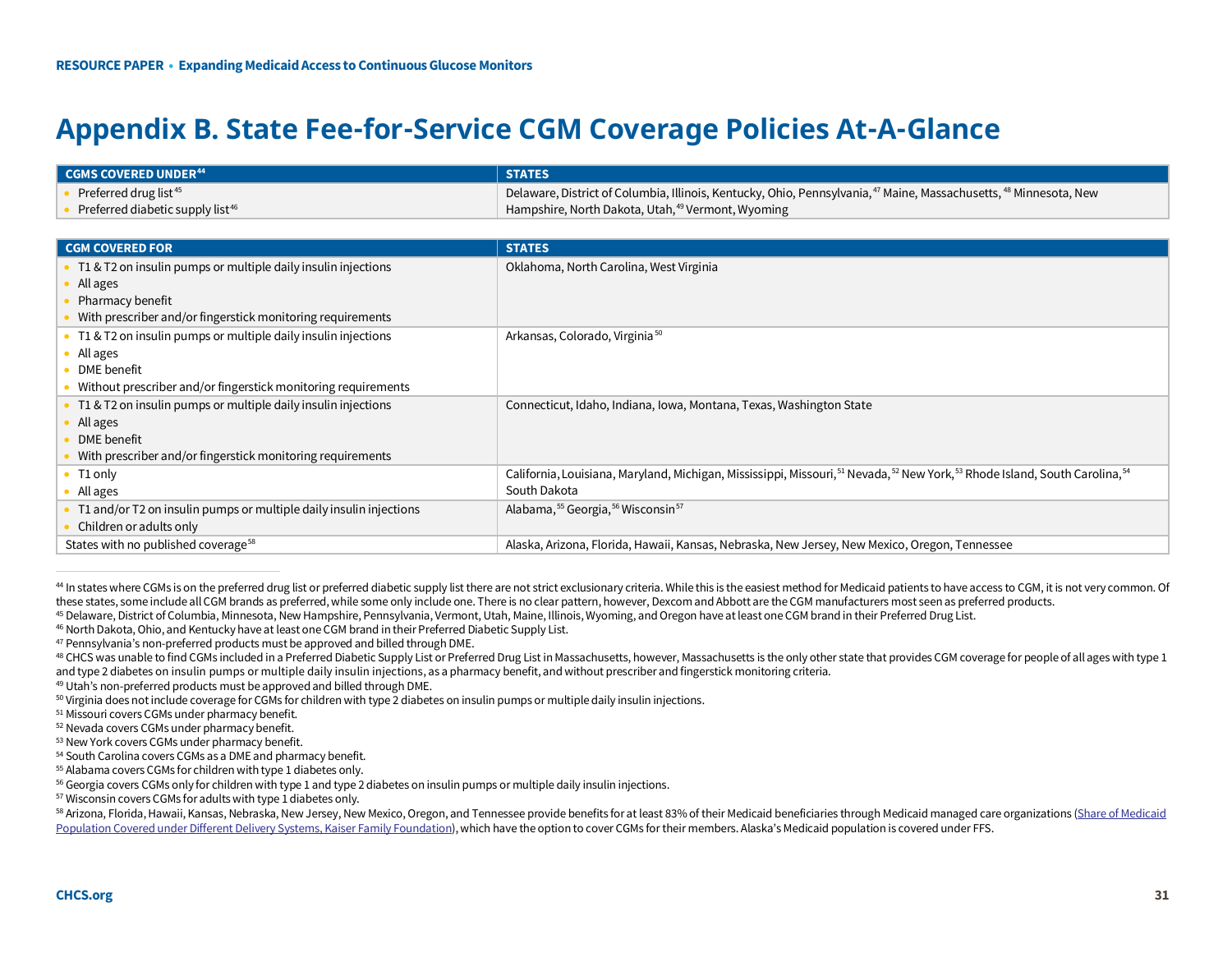### **ENDNOTES**

<sup>1</sup> B.P. Ng, S.S. Sundar, A. Lanza, B. Smith, and P. Zing. "Medical Expenditures Associated with Diabetes Among Adult Medicaid Enrollees in Eight States." Preventing Chronic Disease, 15 (2018). Available at[: https://www.cdc.gov/pcd/issues/2018/18\\_0148.htm](https://www.cdc.gov/pcd/issues/2018/18_0148.htm)  $2$  Ibid.

<sup>3</sup> American Diabetes Association. "Economic Costs of Diabetes in the U.S. in 2017. Diabetes Care." *Diabetes Care,* 41 (May 2018): 917-928. Available at[: https://care.diabetesjournals.org/content/41/5/917](https://care.diabetesjournals.org/content/41/5/917)

<sup>4</sup> Ibid.

<sup>5</sup> O. Ebekozien, O. Odugbesan, N. Rioles, S. Majidi, N-H.Y. Jones, and M. Kamboj. "Equitable Post-COVID-19 Care: A Practical Framework to Integrate Health Equity in Diabetes Management. *JCOM,* 27(6) (2020): 256-259. Available at: <https://cdn.mdedge.com/files/s3fs-public/issues/articles/jcom02706256.pdf>

<sup>6</sup> B.P. Ng, et al., op. cit.

<sup>7</sup> D. Deiss, A. Szadkowska, D. Gordon, A. Mallipedhi, I. Schutz-Fuhrmann, E. Aguilera, et al. "Clinical Practice Recommendations on the Routine Use of Eversense, the First Long-Term Implantable Continuous Glucose Monitoring System. *Diabetes Technology &l Therapeutics,* 21(5) (2019): 254-264. Available at[: https://pubmed.ncbi.nlm.nih.gov/31021180/](https://pubmed.ncbi.nlm.nih.gov/31021180/)

<sup>8</sup> American Diabetes Association Professional Practice Committee. "7. Diabetes technology: Standards of Medical Care in Diabetes—2022." Diabetes Care, 45(1) (2022): S97-S112. Available at: [https://diabetesjournals.org/care/issue/45/Supplement\\_1](https://diabetesjournals.org/care/issue/45/Supplement_1)

<sup>9</sup> T.R. Gilbert, A. Noar, O. Blalock, and W.H. Polonsky. "Change in Hemoglobin A1c and Quality of Life with Real-Time Continuous Glucose Monitoring Use by People with Insulin-Treated Diabetes in the Landmark Study." *Diabetes Technology & Therapeutics,*  23(1) (2021):S35-39. Available at[: https://www.liebertpub.com/doi/pdf/10.1089/dia.2020.0666](https://www.liebertpub.com/doi/pdf/10.1089/dia.2020.0666)

<sup>10</sup> M. Fokkert, P. van Dijk, M. Edens, E. Barents, J. Mollema, R. Slingerland, et al. "Improved well-being and decreased disease burden after 1-year use of flash glucose monitoring (FLARE-NL4)." *BMJ Open Diabetes Res Care,* 7(1) (2019): 1-10. Available at: <https://pubmed.ncbi.nlm.nih.gov/31875133/>

 $11$  Ibid.

 $12$  M. Gill, C. Zhu, M. Shah, and H. Chhabra. "Health Care Costs, Hospital Admissions, and Glycemic Control Using a Standalone, Real-Time Continuous Glucose Monitoring System with Commercially Insured Patients with Type 1 Diabetes." *Journal of Diabetes Science and Technology,* 12(4) (2018): 800-807. Available at[: https://journals.sagepub.com/doi/pdf/10.1177/1932296818777265](https://journals.sagepub.com/doi/pdf/10.1177/1932296818777265)

<sup>13</sup> W. Wan, M.R. Skandari, A. Minc, A.G. Nathan, A. Winn, P. Zarei, et al. "Cost-effectiveness of Continuous Glucose Monitoring for Adults with Type 1 Diabetes Compared with Self-Monitoring of Blood Glucose: the DIAMOND Randomized Trial." *Diabetes Care*  (2018): 1-8. Available at[: https://care.diabetesjournals.org/content/diacare/early/2018/03/16/dc17-1821.full.pdf](https://care.diabetesjournals.org/content/diacare/early/2018/03/16/dc17-1821.full.pdf)

<sup>14</sup> J.R. Frank, D. Blissett, R. Hellmund, and N. Virdi. "Budget Impact of the Flash Continuous Glucose Monitoring System in Medicaid Diabetes Beneficiaries Treated with Intensive Insulin Therapy." *Diabetes Technol Ther,* 23 (2021): S36-S44. Available at: <https://pubmed.ncbi.nlm.nih.gov/34546079/>

<sup>15</sup> S. Roze, J.J. Isitt, J. Smith-Palmer, P. Lynch. "Evaluation of the Long-Term Cost-Effectiveness of the Dexcom G6 Continuous Glucose Monitor versus Self-Monitoring of Blood Glucose in People with Type 1 Diabetes in Canada." *Clinicoecon Outcomes,*13 (2021): 717-725. Available at[: https://pubmed.ncbi.nlm.nih.gov/34408456/](https://pubmed.ncbi.nlm.nih.gov/34408456/)

<sup>16</sup> R.M. Bergenstal, M.S.D. Kerr, G.J. Roberts, D. Souto, Y. Nabutovsky, and I.B. Hirsch. "Flash CGM Is Associated With Reduced Diabetes Events and Hospitalizations in Insulin-Treated Type 2 Diabetes." *Journal of the Endocrine Society*, 5(4) (2021): 1-9. Available at[: https://pubmed.ncbi.nlm.nih.gov/33644623/](https://pubmed.ncbi.nlm.nih.gov/33644623/)

<sup>17</sup> A.J. Karter, M.M. Parker, H.H. Moffet, L.K. Gilliam, and R. Dlott. "Association of Real-time Continuous Glucose Monitoring With Glycemic Control and Acute Metabolic Events Among Patients With Insulin-Treated Diabetes." *Journal of the American Medical Association,* 325(22) (2021): 2273-2284. Available at[: https://pubmed.ncbi.nlm.nih.gov/34077502/](https://pubmed.ncbi.nlm.nih.gov/34077502/)

<sup>18</sup> S. Majidi, O. Ebekozien, N. Noor, S.K. Lyons, R. McDonough, K. Gandhi, et al. "Inequities in Health Outcomes in Children and Adults With Type 1 Diabetes: Data From the T1D Exchange Quality Improvement Collaborative." *Clinical Diabetes,* 39(3) (2021): 278-283. Available at[: https://clinical.diabetesjournals.org/content/39/3/278.full](https://clinical.diabetesjournals.org/content/39/3/278.full)

<sup>19</sup> American Diabetes Association. "Statistics about Diabetes." Updated March 22, 2018. Available at: <https://www.diabetes.org/resources/statistics/statistics-about-diabetes>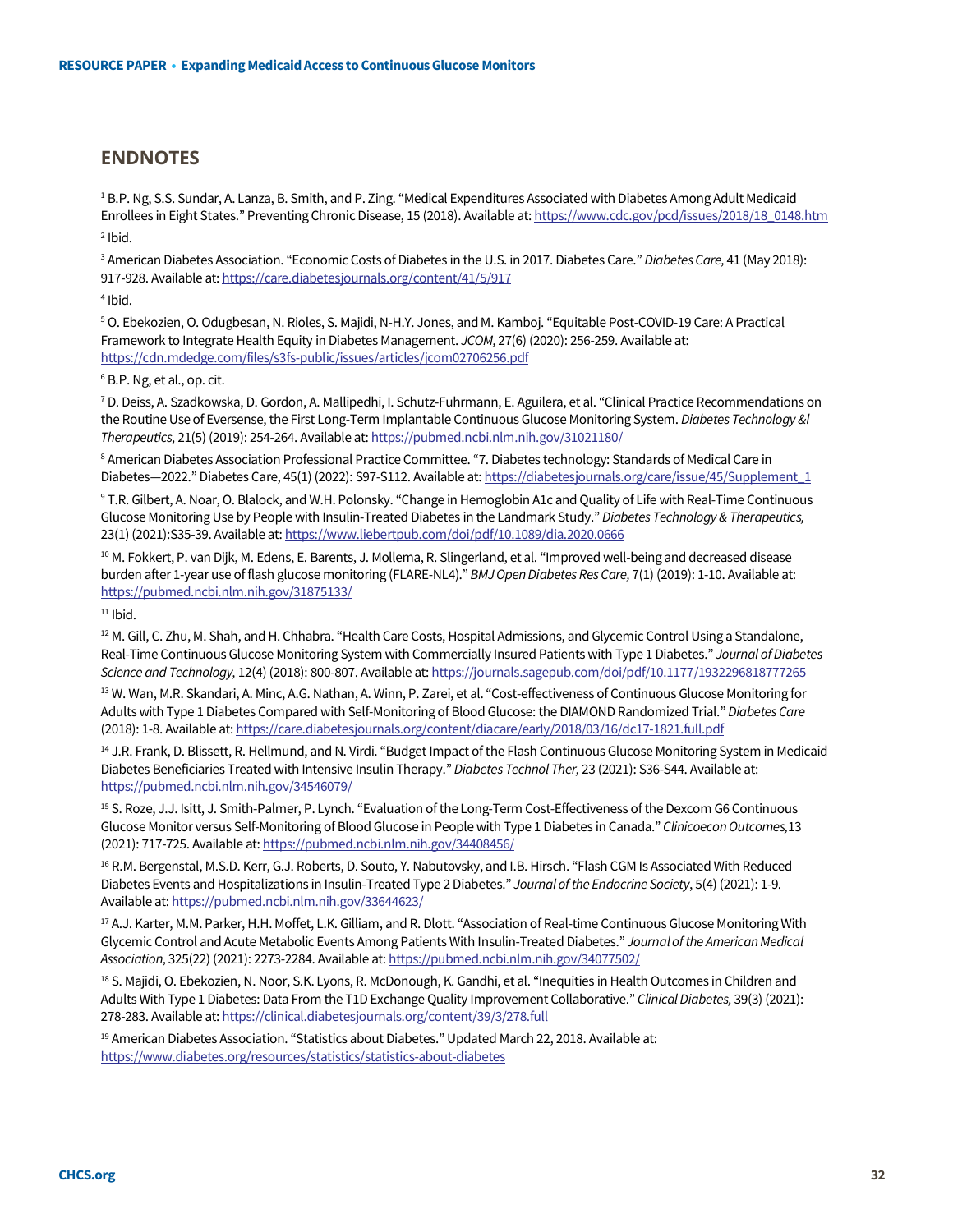<sup>20</sup> O. Ebekozien, S. Agarwal, N. Noor, A. Albanese-O'Neill, J.C. Wong, T. Seeherunvong, et al. "Inequities in Diabetic Ketoacidosis Among Patients With Type 1 Diabetes and COVID-19: Data From 52 US Clinical Centers." *Journal of Clinical Endocrinology & Metabolism,* 106(4) (2021): e1755-e1762. Available at[: https://pubmed.ncbi.nlm.nih.gov/33410917/](https://pubmed.ncbi.nlm.nih.gov/33410917/)

<span id="page-32-0"></span> $21$  P.A. Sequeira, L. Montova, V. Ruelas, D. Xing, V. Chen, R. Beck, et al. "Continuous glucose monitoring pilot in low-income type 1 diabetes patients." *Diabetes Technol Ther,* 15(10) (2013): 855-8. Available at[: https://pubmed.ncbi.nlm.nih.gov/23865840/](https://pubmed.ncbi.nlm.nih.gov/23865840/)

<span id="page-32-2"></span><span id="page-32-1"></span> $^{22}$  N. Noor, O. Ebekozien, L. Levin, S. Stone, D.P. Sparling, R. Rapaport, et al. "Diabetes Technology Use for Management of Type 1 Diabetes Is Associated With Fewer Adverse COVID-19 Outcomes: Findings From the T1D Exchange COVID-19 Surveillance Registry." Diabetes Care, 44(8) (2021): e160-e162. Available at[: https://care.diabetesjournals.org/content/44/8/e160.full](https://care.diabetesjournals.org/content/44/8/e160.full)

<span id="page-32-4"></span><span id="page-32-3"></span><sup>23</sup> D.J. DeSalvo, N. Noor, C. Xie, S.D. Corathers, S. Majidi, R.J. McDonough, et al. "Patient Demographics and Clinical Outcomes Among Type 1 Diabetes Patients Using Continuous Glucose Monitors: Data From T1D Exchange Real-World Observational Study." *Journal of Diabetes Science and Technology* (2021). Available at: <https://pubmed.ncbi.nlm.nih.gov/34632823/>

<span id="page-32-5"></span><sup>24</sup> A.F. Walker, K.K. Hood, M.J. Gurka, S.L. Filipp, C. Anez-Zabala, N. Cuttriss, et al. "Barriers to Technology Use and Endocrinology Care for Underserved Communities With Type 1 Diabetes." *Diabetes Care,* 44(7) (2021): 1480-1490. Available at: <https://pubmed.ncbi.nlm.nih.gov/34001535/>

<span id="page-32-6"></span><sup>25</sup> J.E. Anderson, J.R. Gavin, D.F. Kruger. "Current Eligibility Requirements for CGM Coverage Are Harmful, Costly, and Unjustified." *Diabetes Technology and Therapeutics*, 22(3) (2020): 169-173. Available at: <https://www.liebertpub.com/doi/full/10.1089/dia.2019.0303>

<span id="page-32-8"></span><span id="page-32-7"></span><sup>26</sup> D. Kruger and J.E. Anderson. "Continuous Glucose Monitoring (CGM) Is a Tool, Not a Reward: Unjustified Insurance Coverage Criteria Limit Access to CGM." *Diabetes Technology & Therapeutics,* 23(S3) (2021): S45-S55. Available at: <https://www.liebertpub.com/doi/full/10.1089/dia.2021.0193>

<span id="page-32-9"></span><sup>27</sup> National Institute of Diabetes and Digestive and Kidney Diseases. "Continuous Glucose Monitoring." Updated June 2017. Available at[: https://www.niddk.nih.gov/health-information/diabetes/overview/managing-diabetes/continuous-glucose](https://www.niddk.nih.gov/health-information/diabetes/overview/managing-diabetes/continuous-glucose-monitoring)[monitoring](https://www.niddk.nih.gov/health-information/diabetes/overview/managing-diabetes/continuous-glucose-monitoring)

<sup>28</sup> American Diabetes Association Professional Practice Committee. "7. Diabetes technology: Standards of Medical Care in Diabetes—2022." et al., op. cit.

<span id="page-32-11"></span><span id="page-32-10"></span><sup>29</sup> A.J. Karter, et al., op. cit.

 $30$  Ibid.

31 T.R. Gilbert, et al., op. cit.

<span id="page-32-12"></span> $32$  Ibid.

33 M. Fokkert, et al., op. cit.

<span id="page-32-13"></span><sup>34</sup> T.R. Gilbert, et al., op. cit.

<sup>35</sup> A.J. Karter, et al., op. cit.

36 M. Fokkert, et al., op. cit.

<span id="page-32-14"></span>37 M. Gill, et al., op. cit.

38 W. Wan, et al., op. cit.

<span id="page-32-15"></span>39 J.R. Frank, et al., op. cit.

<sup>40</sup> S. Roze, et al., op. cit.

<sup>41</sup> A.J. Karter, et al., op. cit.

<span id="page-32-16"></span><sup>42</sup> T.R. Gilbert, et al., op. cit.

<sup>43</sup> R.M. Bergenstal, et al., op. cit.

<sup>44</sup> M. Fokkert, et al., op. cit.

<span id="page-32-17"></span> $45$  Ibid.

<sup>46</sup> T.R. Gilbert, et al., op. cit.

<span id="page-32-18"></span><sup>47</sup> J.E. Anderson, et al., op. cit.

<sup>48</sup> M. Gill, et al., op. cit.

<sup>49</sup> et al., op. cit.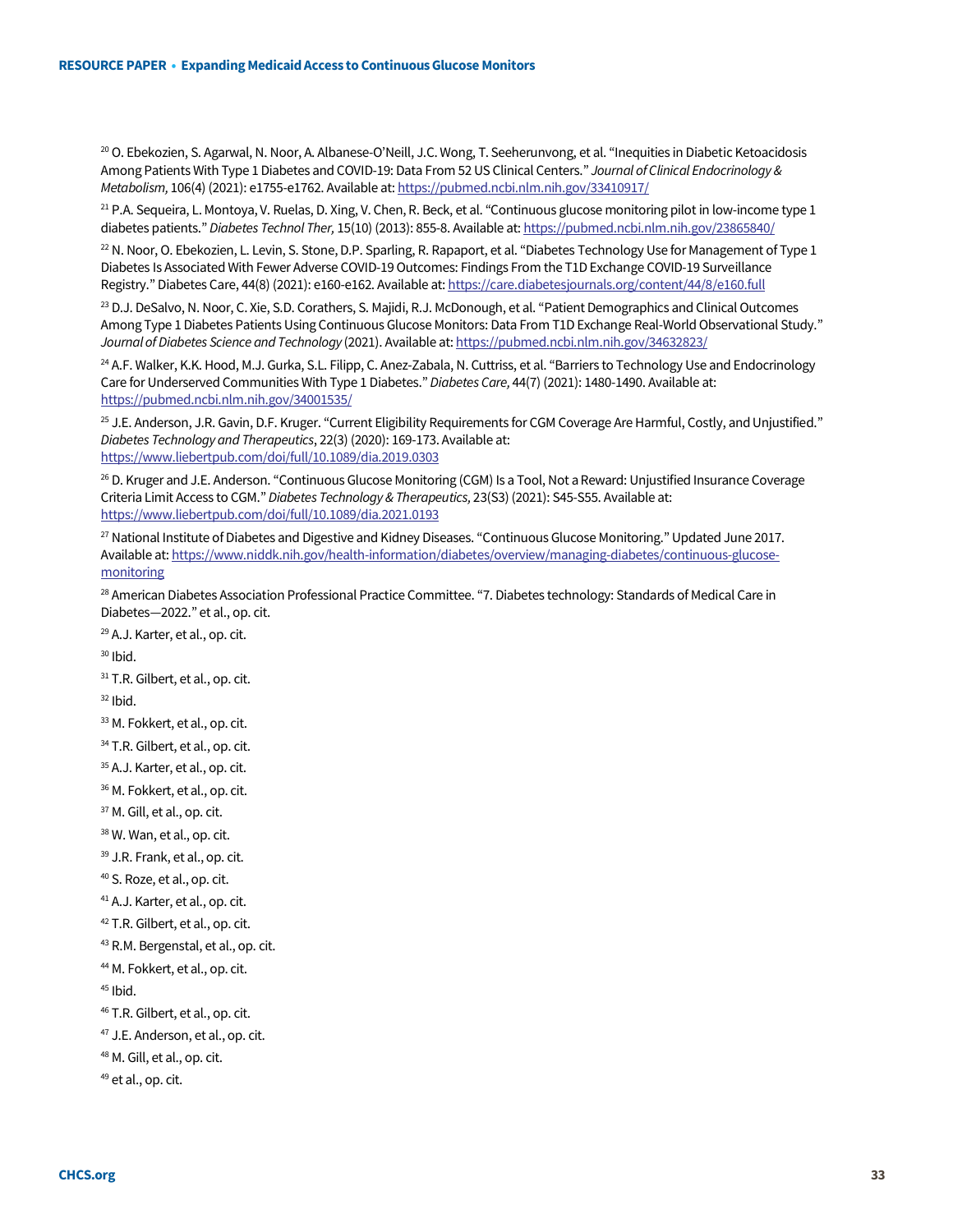<span id="page-33-0"></span><sup>50</sup> Ibid.

<sup>51</sup> S. Roze, et al., op. cit.

<span id="page-33-1"></span><sup>52</sup> M. Gill, et al., op. cit.

 $53$  Ibid.

<span id="page-33-2"></span><sup>54</sup> American Diabetes Association. "Statistics about Diabetes." et al., op. cit.

<sup>55</sup> Kaiser Family Foundation. "Medicaid Coverage Rates for the Nonelderly by Race/Ethnicity." Available at:

[https://www.kff.org/medicaid/state-indicator/nonelderly-medicaid-rate-by-](https://www.kff.org/medicaid/state-indicator/nonelderly-medicaid-rate-by-raceethnicity/?currentTimeframe=0&selectedRows=%7B%22states%22:%7B%22all%22:%7B%7D%7D,%22wrapups%22:%7B%22united-states%22:%7B%7D%7D%7D&sortModel=%7B%22colId%22:%22Location%22,%22sort%22:%22asc%22%7D)

<span id="page-33-3"></span>[raceethnicity/?currentTimeframe=0&selectedRows=%7B%22states%22:%7B%22all%22:%7B%7D%7D,%22wrapups%22:%7B%2](https://www.kff.org/medicaid/state-indicator/nonelderly-medicaid-rate-by-raceethnicity/?currentTimeframe=0&selectedRows=%7B%22states%22:%7B%22all%22:%7B%7D%7D,%22wrapups%22:%7B%22united-states%22:%7B%7D%7D%7D&sortModel=%7B%22colId%22:%22Location%22,%22sort%22:%22asc%22%7D) [2united-states%22:%7B%7D%7D%7D&sortModel=%7B%22colId%22:%22Location%22,%22sort%22:%22asc%22%7D](https://www.kff.org/medicaid/state-indicator/nonelderly-medicaid-rate-by-raceethnicity/?currentTimeframe=0&selectedRows=%7B%22states%22:%7B%22all%22:%7B%7D%7D,%22wrapups%22:%7B%22united-states%22:%7B%7D%7D%7D&sortModel=%7B%22colId%22:%22Location%22,%22sort%22:%22asc%22%7D)

<sup>56</sup> O. Ebekozien, et al., op. cit.

<span id="page-33-4"></span><sup>57</sup> S. Majidi, et al., op. cit.

<sup>58</sup> N. Noor, et al., op. cit.

<span id="page-33-5"></span><sup>59</sup> American Diabetes Association Professional Practice Committee. "7. Diabetes technology: Standards of Medical Care in Diabetes—2022." et al., op. cit.

60 Centers for Medicare & Medicaid Services. "Medicaid and CHIP Managed Care Final Rule (CMS-2390-F)." Available at: <https://www.medicaid.gov/medicaid/downloads/mco-cod-presentation.pdf>

<span id="page-33-6"></span> $61$  K. Gifford, A. Winter, L. Wiant, R. Dolan, M. Tian, and R. Garfield. "How State Medicaid Programs are Managing Prescription Drug Costs: Results from a State Medicaid Pharmacy Survey for State Fiscal Years 2019 and 2020." *Kaiser Family Foundation.* Published April 29, 2020. Available at[: https://www.kff.org/report-section/how-state-medicaid-programs-are-managing-prescription-drug](https://www.kff.org/report-section/how-state-medicaid-programs-are-managing-prescription-drug-costs-pharmacy-benefit-administration/)[costs-pharmacy-benefit-administration/](https://www.kff.org/report-section/how-state-medicaid-programs-are-managing-prescription-drug-costs-pharmacy-benefit-administration/)

<span id="page-33-7"></span> $62$  Centers for Disease Control and Prevention. "Diabetes." Updated November 16, 2021. Available at: <https://www.cdc.gov/diabetes/basics/diabetes.html>

<span id="page-33-16"></span> $63$  Ibid.

<span id="page-33-17"></span> $64$  Ibid.

<span id="page-33-18"></span><sup>65</sup> Juvenile Diabetes Research Foundation. "How To Obtain Prior Authorizations." Available at[: https://www.jdrf.org/t1d](https://www.jdrf.org/t1d-resources/living-with-t1d/insurance/how-to-obtain-prior-authorization/#section1)[resources/living-with-t1d/insurance/how-to-obtain-prior-authorization/#section1](https://www.jdrf.org/t1d-resources/living-with-t1d/insurance/how-to-obtain-prior-authorization/#section1)

<span id="page-33-19"></span><sup>66</sup> D. Kruger et al., op. cit.

<span id="page-33-20"></span><sup>67</sup> J.E. Anderson, et al., op. cit.

<span id="page-33-22"></span><span id="page-33-21"></span><sup>68</sup> American Diabetes Association. "New Medicare Coverage Requirements Make CGMs More Accessible." *Devices and Technology.*  Available at[: https://www.diabetes.org/healthy-living/devices-technology/cgm-medicare-coverage-requirement-change](https://www.diabetes.org/healthy-living/devices-technology/cgm-medicare-coverage-requirement-change-accessibility)**[accessibility](https://www.diabetes.org/healthy-living/devices-technology/cgm-medicare-coverage-requirement-change-accessibility)** 

<span id="page-33-24"></span><span id="page-33-23"></span>69 K. Gifford, et al., op. cit.

<span id="page-33-25"></span> $70$  Ibid.

<span id="page-33-26"></span><sup>71</sup> Pennsylvania Department of Human Services. "Pharmacy and Therapeutics (P&T) Committee." Updated September 16, 2021. Available at[: https://www.dhs.pa.gov/about/DHS-Information/Pages/Stakeholders/Pharmacy-Committee.aspx](https://www.dhs.pa.gov/about/DHS-Information/Pages/Stakeholders/Pharmacy-Committee.aspx)

<span id="page-33-28"></span><span id="page-33-27"></span>72 Washington State Health Care Authority. "Health Technology Assessment." Available at[: https://www.hca.wa.gov/about](https://www.hca.wa.gov/about-hca/health-technology-assessment)[hca/health-technology-assessment](https://www.hca.wa.gov/about-hca/health-technology-assessment)

<span id="page-33-9"></span><span id="page-33-8"></span><sup>73</sup> Institute for Clinical and Economic Review. "Frequently Asked Questions." Available at[: https://icer.org/who-we-are/faqs/](https://icer.org/who-we-are/faqs/)

<span id="page-33-10"></span><sup>74</sup> Oregon Health & Science University, Pacific Northwest Evidence-Based Practice Center. "About Us." Available at: <https://www.ohsu.edu/evidence-based-practice-center/about>

<span id="page-33-11"></span><sup>75</sup> Center for Evidence-based Policy. "What we do." Available at:<https://centerforevidencebasedpolicy.org/what-we-do/>

<span id="page-33-13"></span><span id="page-33-12"></span><sup>76</sup> American Diabetes Association. "Introduction: Standards of Medical Care in Diabetes—2021." *Diabetes Care,* 44(1) (2021). Available at[: https://care.diabetesjournals.org/content/44/Supplement\\_1/S1](https://care.diabetesjournals.org/content/44/Supplement_1/S1)

<span id="page-33-14"></span>77 Endocrine Society. "Clinical Practice Guidelines." Available at[: https://www.endocrine.org/clinical-practice-guidelines](https://www.endocrine.org/clinical-practice-guidelines)

<span id="page-33-29"></span><span id="page-33-15"></span><sup>78</sup> American Association of Clinical Endocrinologists. "Clinical Practice Guidelines." Available at[: https://pro.aace.com/disease](https://pro.aace.com/disease-state-resources/diabetes/guidelines)[state-resources/diabetes/guidelines](https://pro.aace.com/disease-state-resources/diabetes/guidelines)